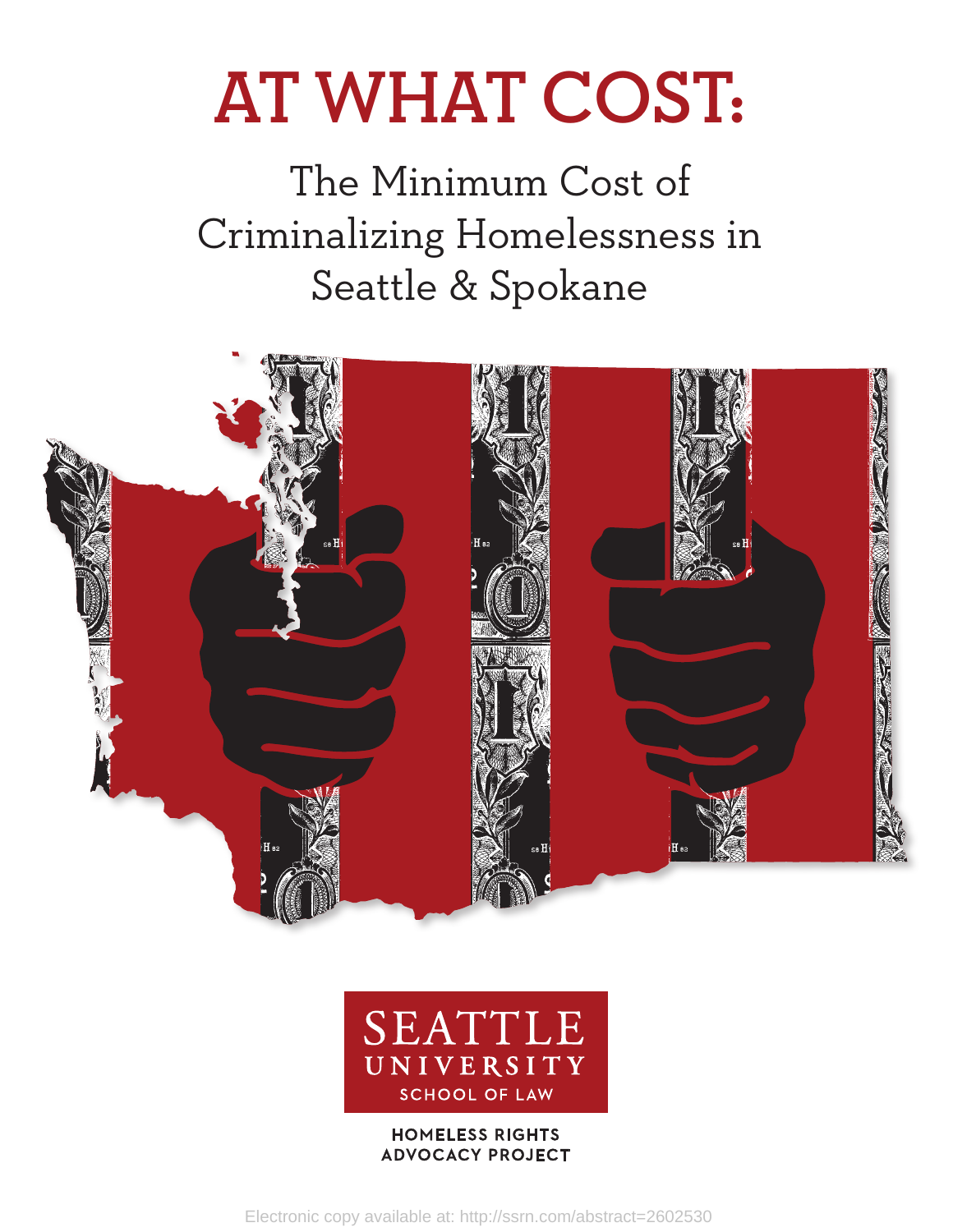# **At What Cost:**

# *The Minimum Cost of Criminalizing Homelessness in Seattle and Spokane*

AUTHORS Joshua Howard & David Tran

> EDITOR Sara K. Rankin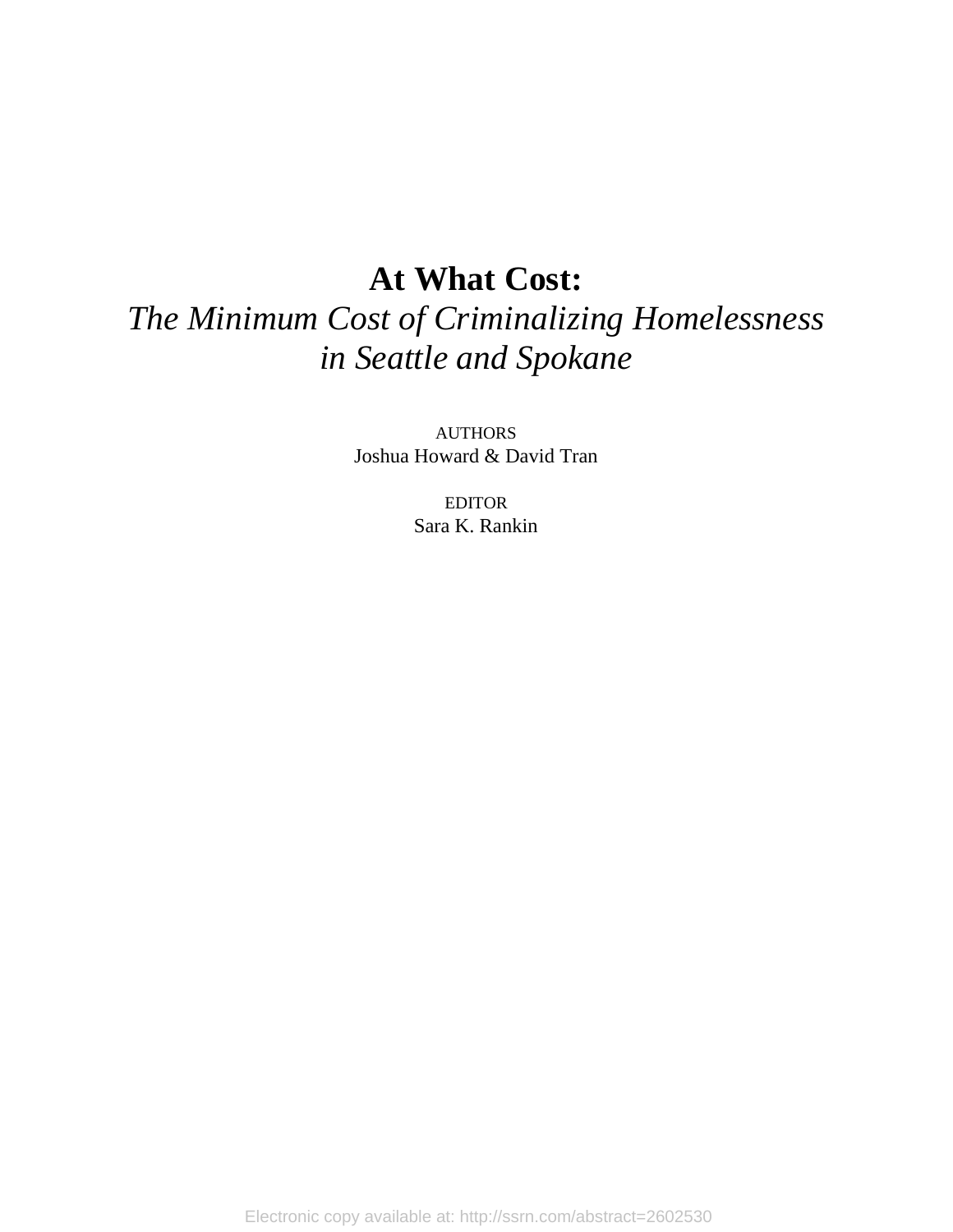# **ACKNOWLEDGMENTS**

The Homeless Rights Advocacy Practicum is a section of the Homeless Rights Advocacy Project (HRAP) at Seattle University School of Law's Korematsu Center. Joshua Howard and David Tran, law students at Seattle University School of Law and members of the founding cohort of the HRAP, authored this policy brief under the supervision of Professor Sara Rankin of Seattle University School of Law. The authors are deeply grateful to the following individuals for their time and contributions toward the preparation of this brief:

- Paul Boden, Executive Director (Western Regional Advocacy Project)
- The Honorable Bobbe J. Bridge, President (Center for Children & Youth Justice)
- Kirsten Clanton, Attorney (Southern Legal Counsel, Inc.)
- Bob Cooper, Owner (Evergreen Public Affairs)
- The Honorable Karen Donohue (Seattle Municipal Court)
- Christine Jackson, Public Defender (The Defender Association)
- Anne Kysar, Attorney (Schroeter Goldmark & Bender)
- Carla Lee, Deputy Chief of Staff (King County Prosecuting Attorney's Office)
- Nick Licata, Councilmember (City of Seattle)
- Mary Logan (Spokane Municipal Court)
- David Mace, Managing Attorney (Open Door Legal Services)
- Officer Daniel McCormack, Homeless Outreach Team (Colorado Springs Police Department)
- Daniel Malone, Deputy Director (Downtown Emergency Services Center)
- Professor Matthew J. Hickman and his Criminal Justice Research Methodology students at Seattle University School of Law
- Marcus Naylor, Public Defender (Northwest Defenders Association)
- Dan Okada, City Prosecutor (Seattle City Attorney's Office)
- Martin Powell, Public Defender (Society of Counsel Representing Accused Persons)
- Practicum colleagues Breanne Schuster, Kaya Lurie, Javier Ortiz, Justin Olson, Matthew Dick, and Scott Macdonald
- The University of California Berkeley School of Law Policy Advocacy Clinic, including students Marina Fisher, Nathaniel Miller, and Lindsay Walter, along with Clinic Director Jeffrey Selbin.
- Ye-Ting Woo, Assistant U.S. Attorney (United States Attorney's Office, Western District of Washington)

The authors would also like to thank Professor Sara Rankin, whose drive, discipline, and dedication to homeless rights advocacy made this report possible.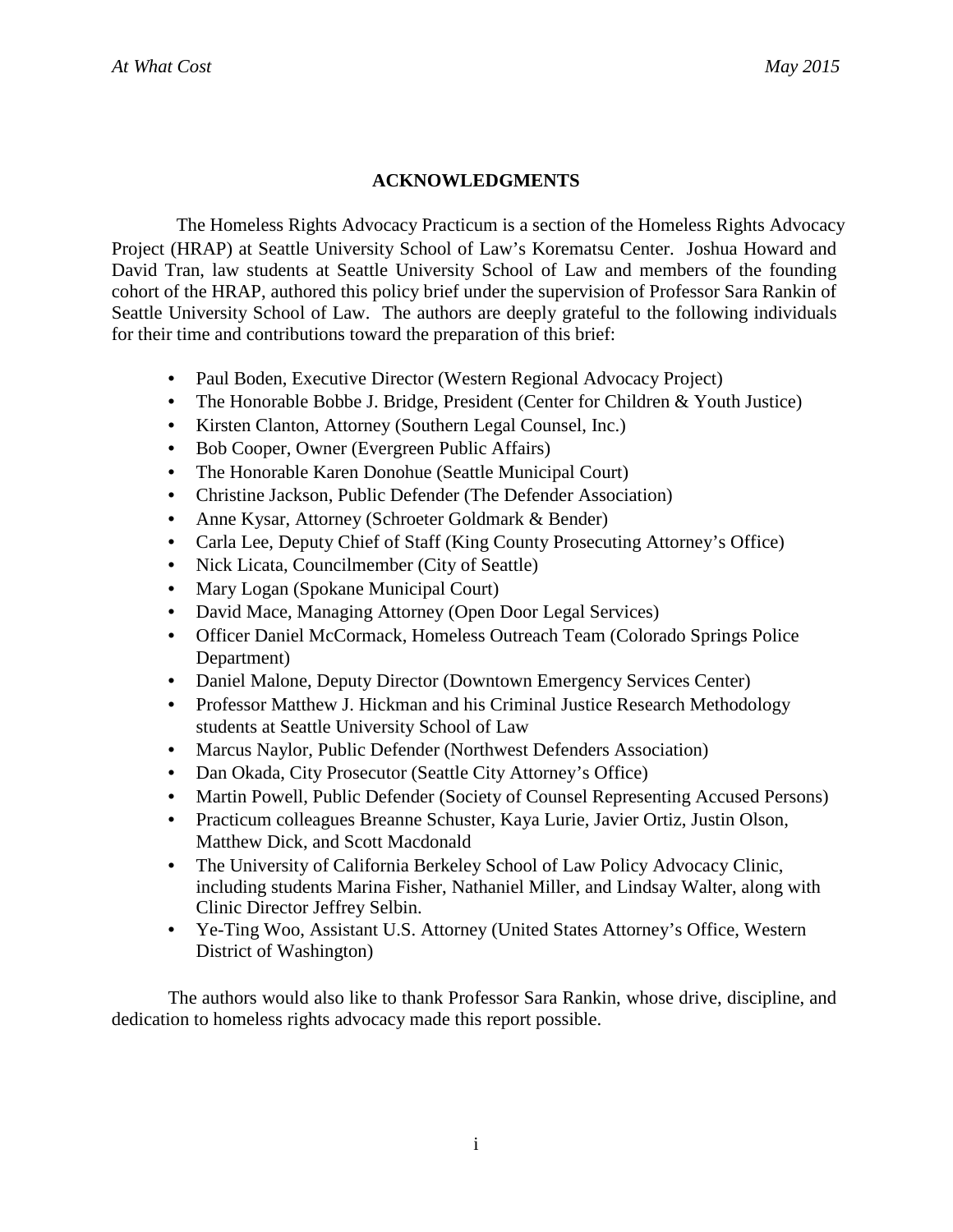# **Table of Contents**

| II. Case Study: The Cost of Criminalization Ordinances in Seattle and Spokane |  |
|-------------------------------------------------------------------------------|--|
|                                                                               |  |
|                                                                               |  |
|                                                                               |  |
|                                                                               |  |
|                                                                               |  |
|                                                                               |  |
|                                                                               |  |
|                                                                               |  |
|                                                                               |  |
|                                                                               |  |
|                                                                               |  |
|                                                                               |  |
|                                                                               |  |
|                                                                               |  |
|                                                                               |  |
|                                                                               |  |
|                                                                               |  |
|                                                                               |  |
|                                                                               |  |
|                                                                               |  |
| c) Reduction in Recidivism in New York & New Mexico 30                        |  |
|                                                                               |  |
|                                                                               |  |
|                                                                               |  |
|                                                                               |  |
|                                                                               |  |
|                                                                               |  |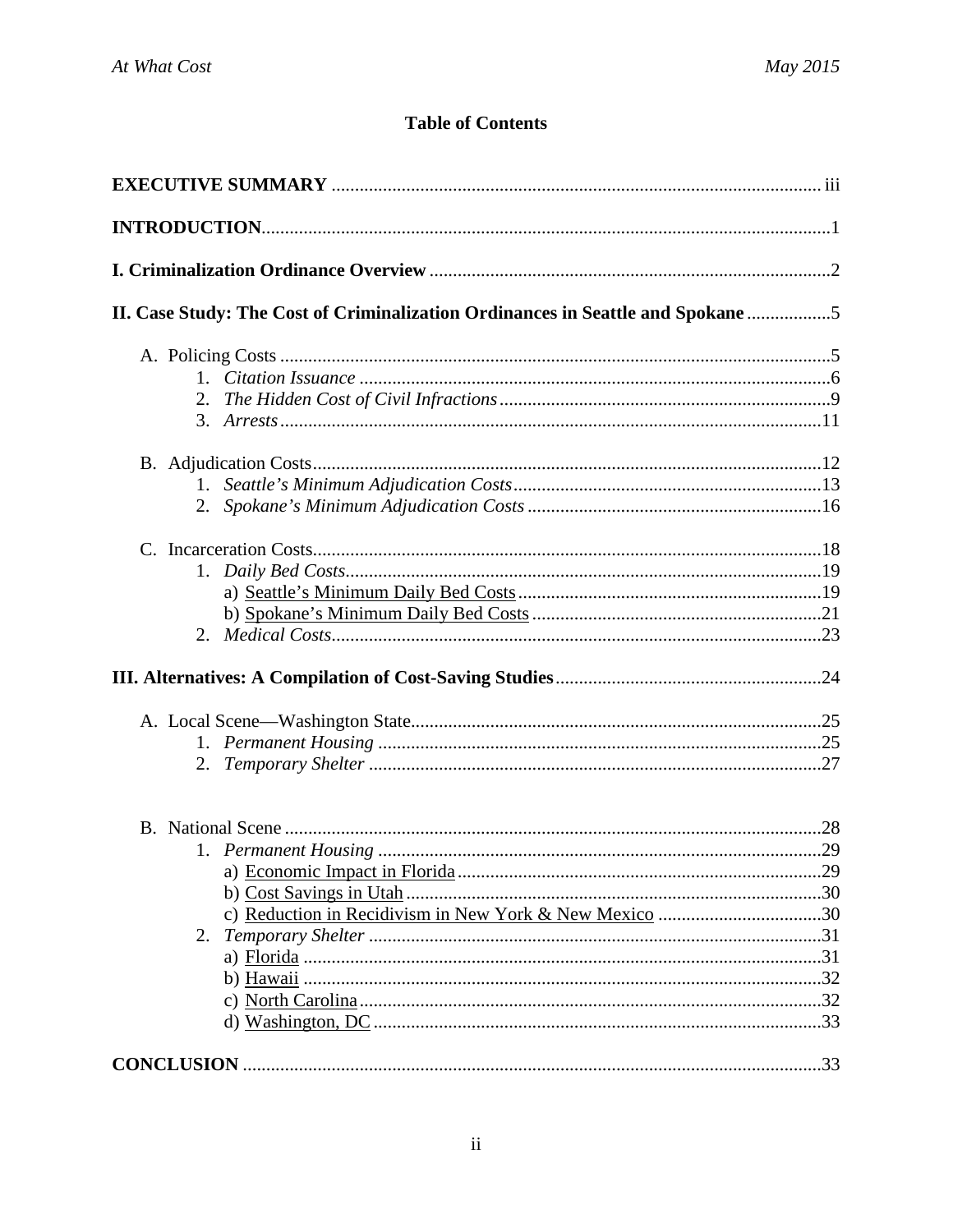# **EXECUTIVE SUMMARY**

Many studies around the country have demonstrated significant savings on incarceration, adjudication, and medical costs when funds are directed toward the creation of affordable housing. However, with the increasing prevalence of criminalization ordinances—ordinances that disparately impact the homeless—funds that could be used for affordable housing are being diverted toward their enforcement. Although existing studies address general costs and savings associated with housing homeless people, they do not address the costs directly attributable to criminalization ordinances. In an effort to shed light on these direct costs, the Seattle University Homeless Rights Advocacy Project has traced the following total costs directly to the enforcement of *less than half* of the identified criminalization ordinances in Seattle and Spokane:

*Seattle***:** An estimated 5-year minimum of \$2,300,000 is directly attributed to enforcing just 16% of the city's criminalization ordinances.

*Spokane***:** An estimated 5-year minimum of \$1,300,000 is directly attributed to enforcing 75% of the city's criminalization ordinances.

*Affordable Housing Alternatives***:** Investing the \$3.7 million spent in criminalization ordinances over the five years covered in this study in housing the homeless could save taxpayers over \$2 million annually and over \$11 million total over the five years.

Although these figures are substantial, they still underestimate the total overall costs that these two cities spend on criminalizing homelessness. For example, the vast majority of available data exists only for criminal violations, not civil infractions, which may constitute the largest percentage of enforcement costs in any given city.<sup>[1](#page-4-0)</sup> Finally, due to limitations in data, this report focuses only on two cities as Washington case studies. Although these estimates are necessarily a mere fraction of the total costs of criminalizing homelessness in Washington state, at least two things are clear: (1) these ordinances are costly and do not address the underlying problems of homelessness; and (2) the redirection of funds currently being used to criminalize homelessness to support affordable housing would result in substantial cost savings.

Although a comprehensive list of policy recommendations regarding the discriminatory impact of homelessness is beyond the scope of this report, this report makes key recommendations to Washington policymakers:

- Policymakers should repeal of criminalization ordinances and re-direct funds that would be used for their enforcement to affordable housing.
- Policymakers should implement a detailed tracking system for the enforcement of criminalization ordinances.
- Interested parties should implement internal policies that mitigate the cost of these ordinances by not choosing to arrest, cite, or incarcerate individuals for conducting necessary, life-sustaining activities.

<span id="page-4-0"></span><sup>&</sup>lt;sup>1</sup> Civil violations often evolve into criminal violations because a homeless defendant fails to pay for the fine or cannot appear to contest it; although the costs of these civil-to-criminal incidents may be substantial, the data for these incidents is not readily available. *See infra*, Part II.A.2.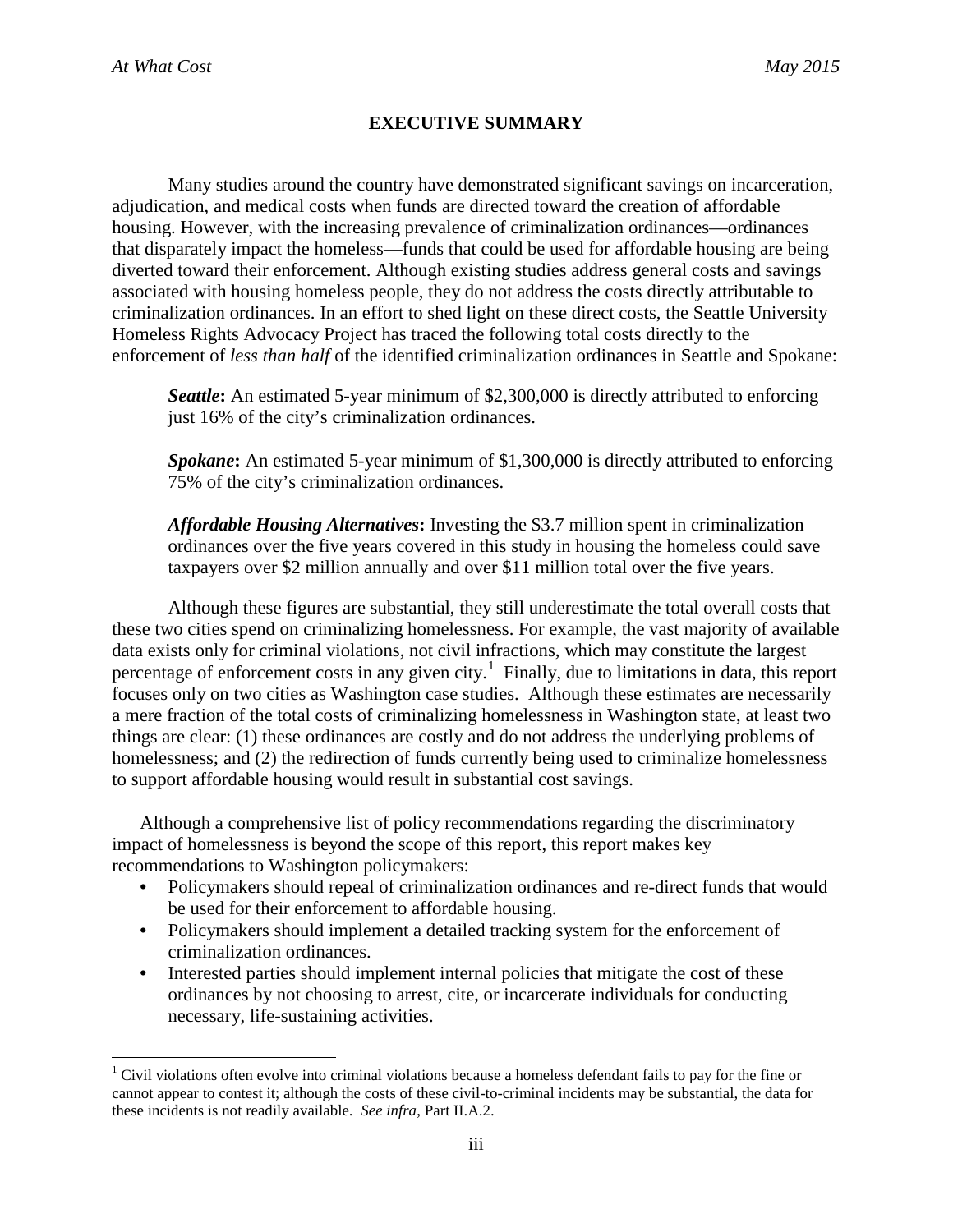#### **INTRODUCTION**

Nationally, and in Washington State, cities are reacting to society's discomfort with visible poverty, but at what cost? In Washington, many cities have enacted varying numbers of ordinances that disparately impact people experiencing homelessness—criminalization ordinances.<sup>[2](#page-5-0)</sup> However, the costs of enforcing and maintaining these ordinances have yet to be calculated and compared to the cost savings of alternatives, like further investment in affordable housing and supportive services. This report is the first report to calculate the minimum cost of policing, adjudicating, and incarcerating people for violating criminalization ordinances in Washington. Through the analysis of data from case studies in Seattle and Spokane, this report reaches two main findings: first, hundreds of thousands of dollars are spent annually on enforcing less than half of the identified ordinances in just these two cities; and second, millions could be saved if these taxpayer dollars were redirected toward affordable housing.

This report, being the first of its kind, faced various limitations in the available data and will be updated as more precise data becomes available. Although this report is centered on a total of fourteen identified criminalization ordinances<sup>[3](#page-5-1)</sup> between Seattle and Spokane, there are many notable ordinances that are not included.<sup>[4](#page-5-2)</sup> Additionally, due to a lack of transparency,<sup>[5](#page-5-3)</sup> the costs covered are minimum cost estimates. As more precise information becomes available, this document will be updated accordingly. Moreover, this report sets out a methodology for calculating the *baseline* costs of criminalization and will be a living document that will grow as the dialogue between advocates, cities, and other interested parties progress.

Part I of this report provides a general overview of criminalization ordinances. Part I examines the movement to criminalize homelessness and challenges underlying assumptions that the criminalization movement relies on. Additionally, Part I illustrates how criminalization ordinances not only fail to deter serious crime and improve business, but instead actively contribute to the myriad of problems already faced by people experiencing homelessness.

Part II of this report calculates the minimum costs associated with a fraction of the fourteen identified ordinances in Seattle and Spokane. Due to a lack of transparency, $6$  the majority of costs for half of the ordinances are unavailable. Although this means the report underestimates the total costs, it sheds light on the minimum direct costs of criminalization and sets a baseline for comparison to the savings that can be achieved by pursuing other alternatives, such as providing permanent housing. Part II takes into account salary, time, and enforcement

<span id="page-5-0"></span> <sup>2</sup> *See generally* KATHERINE BECKETT & STEVE HERBERT, BANISHED: THE NEW SOCIAL CONTROL IN URBAN AMERICA (2009); *see also* Justin Olson & Scott MacDonald, Seattle University Homeless Rights Advocacy Project, WASHINGTON'S WAR ON THE VISIBLY POOR: A SURVEY OF CRIMINALIZING ORDINANCES & THEIR<br>ENFORCEMENT (Sara Rankin ed., 2015).

<span id="page-5-1"></span> $3$  The eight identified ordinances for Spokane are: Urinating in Public; Nuisance, Occupy/build Transient Structure, Pedestrian Interference, Sit/lie on Sidewalk Retail Zone, Public Park Rules, Unlawful Transit Conduct, and Vagrancy. The six identified ordinances for Seattle are: Pedestrian Interference, Public Urination, Aggressive

<span id="page-5-2"></span>Panhandling, Sit/Lie, Camping in Public Places, and Storing Personal Property in Public. <sup>4</sup> Some notable laws that disparately impact people experiencing homelessness that are not included are Scofflaw, Driving While License Suspended, Trespass, and Obstruction.

<span id="page-5-3"></span><sup>5</sup> *See infra* Part II.A.2. <sup>6</sup> *Id*.

<span id="page-5-4"></span>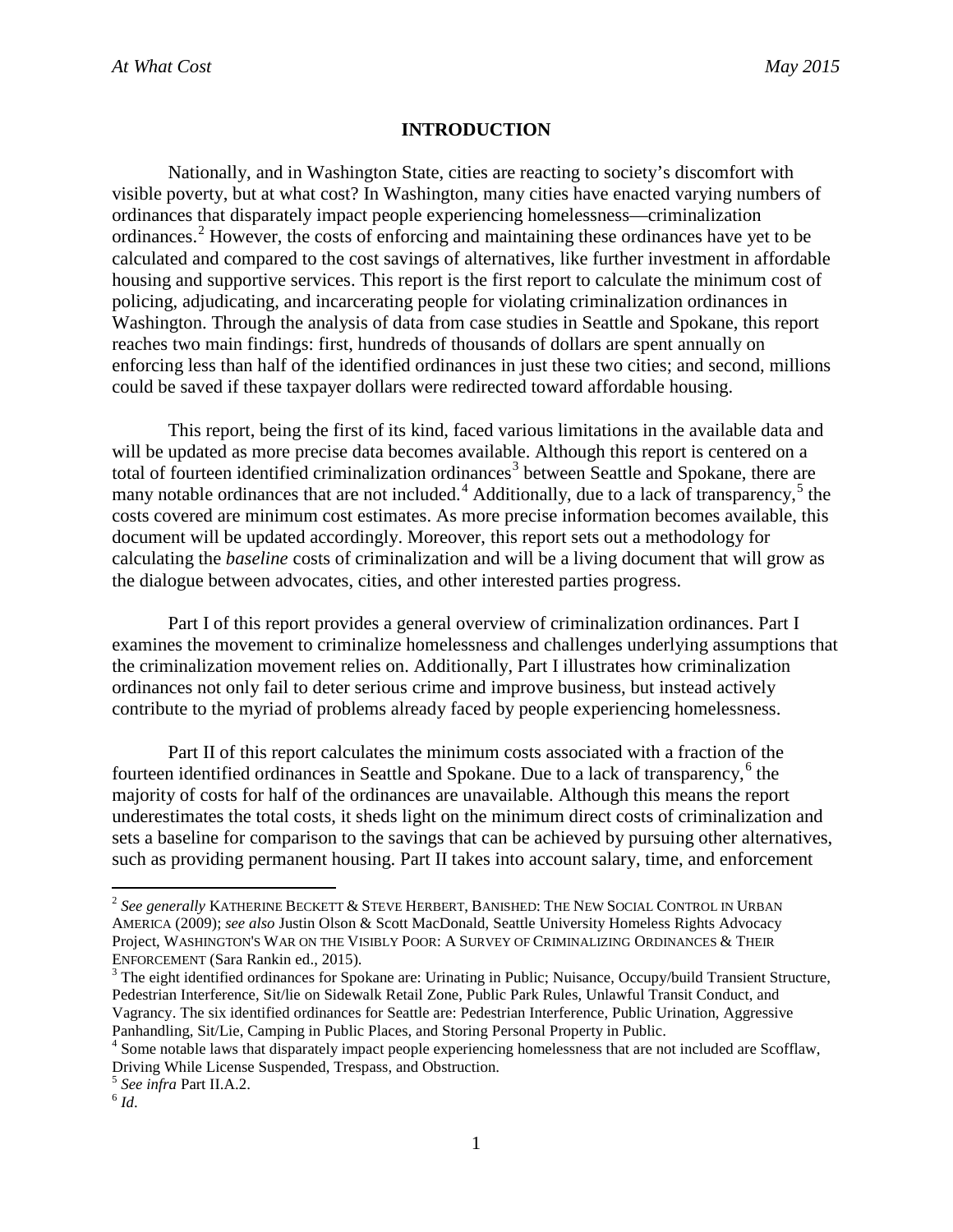data and calculates the cost of policing, adjudicating, and incarcerating people that violate these criminalization ordinances. However, in doing so there were some limitations<sup>[7](#page-6-0)</sup> that make the costs covered in Part II conservative estimates. Nonetheless, these case studies provide a helpful estimate of the minimum baseline costs associated with the criminalization of homelessness.

Part III of this report is a compilation of studies that illustrate the cost and effectiveness of housing the homeless. Part III focuses on two major categories of housing as non-punitive alternatives to criminalizing homelessness: permanent housing and temporary shelter. These studies consistently show that housing dramatically reduces recidivism rates and emergency health care use, particularly when provided to people experiencing homelessness that are frequently encountered by the jail and healthcare system. Part III makes one thing clear: affordable housing is a non-punitive alternative that is cheaper and more effective than criminalizing life sustaining activities among people experiencing homelessness. These three parts are geared toward answering the question that is central to this report: at what cost?

#### **I. Criminalization Ordinance Overview**

"Sir, you cannot sit there. Please move along or I will have to give you a ticket." Such statements characterize the movement to criminalize homelessness. This movement generally refers to the enactment and enforcement of local ordinances that discriminatorily target, $^8$  $^8$  are selectively enforced against,<sup>[9](#page-6-2)</sup> or disproportionately affect people experiencing homelessness.<sup>[10](#page-6-3)</sup> These criminalization ordinances are often called "quality of life" ordinances by proponents. Although proponents tie this "quality of life" label to improved public safety and improved business,<sup>[11](#page-6-4)</sup> there is no evidence that criminalization ordinances accomplish either of these purported goals.<sup>[12](#page-6-5)</sup> Meanwhile, these ordinances adversely impact the quality of life of people experiencing homelessness and exacerbate the already dire circumstances that the homeless experience daily.<sup>[13](#page-6-6)</sup> These types of ordinances often make it illegal for homeless people to

<span id="page-6-0"></span> $<sup>7</sup>$  Because the methodology used in the case studies are based on salary and time, the lack of precision of available</sup> information affected the calculation of the ultimate figures. While the salary data used was precise because it was acquired through public records requests, the time data used was an empirical estimate (with the exception of incarceration time) as it was acquired through various interviews and questionnaires. Furthermore, the amount of available data also limited the precision of these case studies. With a focus on the costs of major players—police officers, attorneys, and judges—other significant costs such as administrative costs are also not included. 8 *See* Bob Egelko, *U.N. panel denounces laws targeting homeless*, SF GATE (May 2, 2014, 9:18 PM),

<span id="page-6-2"></span><span id="page-6-1"></span>http://www.sfgate.com/opinion/article/U-N-panel-denounces-laws-targeting-homeless-5449307.php. <sup>9</sup> *See, e.g.*, Heidi Groover, *After SPD sit-lie comments, Stuckart proposes 'bias-free policing' ordinance*, INLANDER (Sept. 22, 2014, 5:18 PM), http://www.inlander.com/Bloglander/archives/2014/09/22/after-spd-sit-lie-comments-<br>stuckart-proposes-bias-free-policing-ordinance.

<span id="page-6-3"></span><sup>&</sup>lt;sup>10</sup> See NAT'L LAW CTR. ON HOMELESSNESS & POVERTY, CRIMINALIZING CRISIS: THE CRIMINALIZATION OF HOMELESSNESS IN U.S. CITIES 6-7 (2011).

<span id="page-6-4"></span><sup>&</sup>lt;sup>11</sup> See, e.g., Cathy Bussewitz, *New laws move the homeless out of Waikiki*, SEATTLE TIMES (Sep. 11, 2014, 11:45 AM), http://seattletimes.com/html/travel/2024514095\_honoluluhomelesshawaiixml.html.

<span id="page-6-5"></span> $^{12}$  Berkeley Law Policy Advocacy Clinic. Does Sit-Lie Work: Will Berkeley's "Measure S" Increase ECONOMIC ACTIVITY AND IMPROVE SERVICES TO HOMELESS PEOPLE, *available at*

http://www.law.berkeley.edu/files/1023sit-lie2.pdf (finding no meaningful evidence to support claims that sit-lie ordinances increase economic activity).<br><sup>13</sup> Kristen Brown, *Outlawing Homelessness*, NAT'L HOUSING INST. (July/Aug. 1999),

<span id="page-6-6"></span>http://www.nhi.org/online/issues/106/brown.html.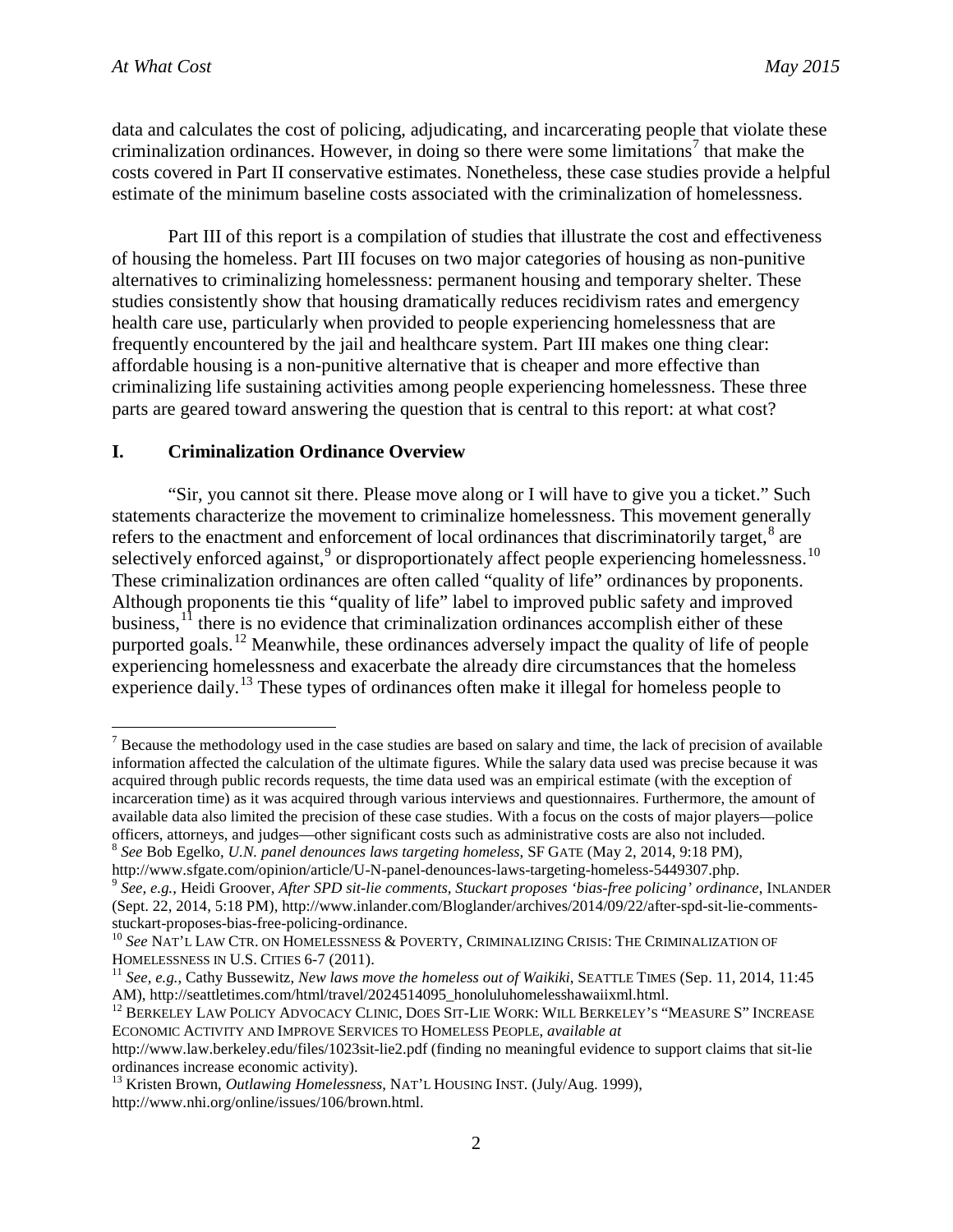conduct many necessary, life-sustaining activities, even when there are no reasonable alternatives available. Activities that are often prohibited include sitting and sleeping in public spaces, urinating and defecating in public, rummaging through garbage, and panhandling.<sup>[14](#page-7-0)</sup>

Many cities across the country and in Washington have adopted these ordinances that prohibit and punish conduct that is typical and often necessary of homeless people. These ordinances are enacted in an effort to remove such people from sight and improve the aesthetics of their cities.<sup>[15](#page-7-1)</sup> Some cities have even prohibited public food sharing with the homeless in order to minimize the congregation or visibility of homeless people in public spaces.<sup>[16](#page-7-2)</sup> However, such laws have not been shown to improve public health or safety; to the contrary, criminalization laws have been shown to prolong and intensify the cycle and problem of homelessness.<sup>[17](#page-7-3)</sup>

These types of ordinances follow the Broken Windows Theory.<sup>[18](#page-7-4)</sup> The rationale behind this theory is "[i]f one window in a building is broken and left unfixed . . . it is likely that the rest of the windows will be broken soon, too."<sup>[19](#page-7-5)</sup> The theory focuses on policing minor crimes in hopes of preventing more serious crimes; if people are not held accountable for these minor acts, they will be encouraged to commit even more serious acts.[20](#page-7-6) In regards to homelessness, the belief is that policing minor activities, such as camping, panhandling, and urinating in public, will prevent homeless people from committing more egregious acts and crimes. For supporters of this theory, "order begets accountability" and "disorder begets crime."<sup>[21](#page-7-7)</sup>

However, critics of the Broken Windows Theory identify numerous weaknesses and unjustified assumptions.<sup>[22](#page-7-8)</sup> For example, the theory and studies supporting the theory's effectiveness fail to answer the root question that drives the Broken Windows Theory: why do people choose to commit crimes in the first place?<sup>[23](#page-7-9)</sup> Instead of taking into account extraneous social influences, the theory assumes that people choose to commit crimes because they believe

<span id="page-7-7"></span>

<span id="page-7-1"></span><span id="page-7-0"></span><sup>&</sup>lt;sup>14</sup> See NAT'L LAW CTR. ON HOMELESSNESS & POVERTY, *supra* note 10; *see also* Olson & MacDonald, *supra* note 2.<br><sup>15</sup> WESTERN REGIONAL ADVOCACY PROJECT (WRAP), NATIONAL CIVIL RIGHTS OUTREACH FACT SHEET (Nov. 21, 2014), *available at*

http://wraphome.org/images/stories/hbr/NationalCivilRightsFactSheetResultsNov14EnglishRev.pdf; *See* Kristen Brown, *supra* note 13; *see also* Bryce Covert, *California City Bans Homeless From Sleeping Outside: If They Leave, 'Then That's Their Choice'*, THINK PROGRESS (Nov. 10, 2014), *available at* 

<span id="page-7-3"></span>

<span id="page-7-2"></span>http://thinkprogress.org/economy/2014/11/10/3590672/manteca-homeless/.<br><sup>16</sup> See, e.g., Bryce Covert, *supra* note 15.<br><sup>17</sup> NAT'L LAW CTR. ON HOMELESSNESS & POVERTY, *supra* note 10 at 10.<br><sup>18</sup> Joel J. Roberts, *Fixing Brok* 

<span id="page-7-5"></span><span id="page-7-4"></span>http://www.povertyinsights.org/2012/03/12/fixing-broken-windows-doesnt-fix-broken-people/.<br><sup>19</sup> Lauren Kirchner, *Breaking Down the Broken Windows Theory*, PACIFIC STANDARD (Jan. 7, 2014, 4:00 AM),<br>http://www.psmag.com/nav

<span id="page-7-6"></span><sup>&</sup>lt;sup>20</sup> James Q. Wilson & George L. Kelling, *Broken Windows*, THE ATLANTIC (Mar. 1, 1982) at 29–38, *available at* http://www.theatlantic.com/magazine/archive/1982/03/broken-windows/304465/.<br><sup>21</sup> Lauren Kirchner, *supra* note 19.<br><sup>22</sup> Id.<br><sup>23</sup> RANDALL G. SHELDEN, ASSESSING "BROKEN WINDOWS": A BRIEF CRITIQUE 5 (Center on Juvenile and Cr

<span id="page-7-9"></span><span id="page-7-8"></span>Justice 2004), *available at* http://www.cjcj.org/uploads/cjcj/documents/broken.pdf. The theory and supporting studies have also been criticized for failing to consider the effects of increased surveillance; employing skewed methods of measurement; and disregarding the fact that crime rates in cities that did not employ the Broken Windows Theory had also declined during the same periods of time.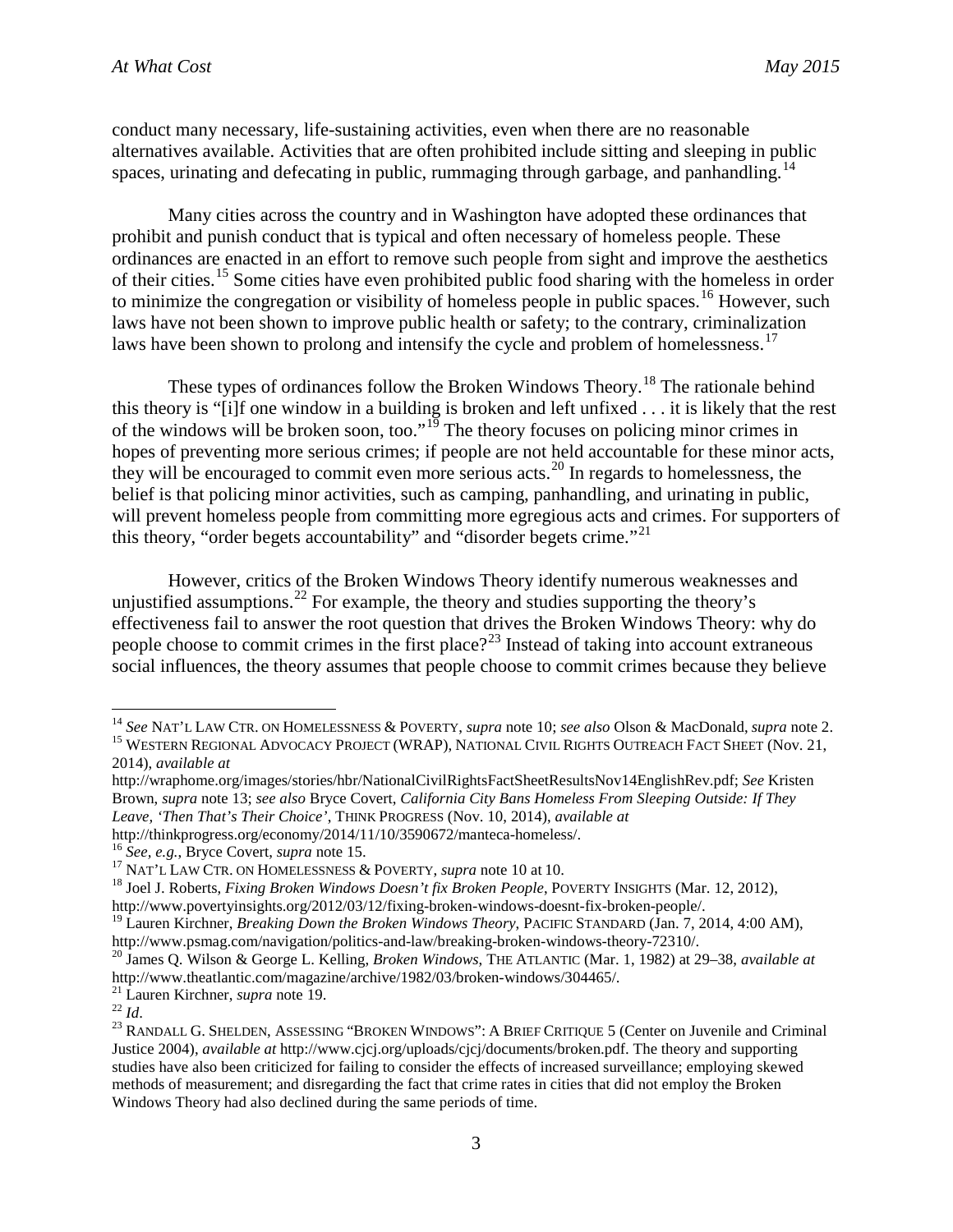that they can get away with it.<sup>[24](#page-8-0)</sup> In regards to homelessness, the theory relies on the invalid assumption that homeless people have a choice of whether to violate laws that prohibit them from conducting necessary, life-sustaining activities in public.<sup>[25](#page-8-1)</sup>

Ordinances that criminalize homelessness by merely removing them from public spaces are treating the symptoms at the expense of efforts to address the cause. Instead of directly addressing the underlying causes, criminalization ordinances merely exacerbate problems affecting homeless people.<sup>[26](#page-8-2)</sup> For example, the country's already high recidivism rates for the general incarcerated population<sup>[27](#page-8-3)</sup> are even higher among homeless people who are released from jail or prison without housing.<sup>[28](#page-8-4)</sup> Moreover, criminalization ordinances do nothing to address mental health and substance abuse issues that are prevalent within the homeless community.<sup>[29](#page-8-5)</sup> And yet cities in Washington<sup>[30](#page-8-6)</sup> and throughout the nation<sup>[31](#page-8-7)</sup> increasingly pass criminalization ordinances without taking into account their cost and ineffectiveness.

The cost of criminalization ordinances come in many forms; some can be quantified, while others can only be observed and experienced. Although emotional and psychological costs are all but impossible to quantify, other monetary costs can be calculated through the collection of information and implementation of sensible methodologies.<sup>[32](#page-8-8)</sup> Because criminalization ordinances fail to address the underlying causes of homelessness, it is important to note that these costs are cyclical. The cyclical nature of the costs associated with criminalization ordinances are of particular concern because housing as a non-punitive alternative has been shown to save money, reduce the cyclical costs associated with criminalizing homelessness, and reduce recidivism.<sup>[33](#page-8-9)</sup> Generally, the baseline costs of criminalization ordinances can be placed into three categories: (1) policing, which includes citation and arrest costs; (2) adjudication, which includes judicial, prosecution, and defense costs; and (3) incarceration, which includes

<span id="page-8-1"></span><span id="page-8-0"></span><sup>24</sup> *Id.* at 6. <sup>25</sup> *See* BECKETT & HERBERT, *supra* note 2 at 93; *see also* NAT'L LAW CTR. ON HOMELESSNESS & POVERTY, NO SAFE PLACE: THE CRIMINALIZATION OF HOMELESSNESS IN U.S. CITIES 16 (2014), *available at*

<span id="page-8-3"></span>

<span id="page-8-2"></span>http://nlchp.org/documents/No\_Safe\_Place.<br><sup>26</sup> *See* Kristen Brown, *supra* note 13.<br><sup>27</sup>A study of over 30 states conducted by the Pew Center on the States showed that "45.4 percent of people released from prison in 1999 and 43.3 percent of those sent home in 2004 were re-incarcerated within three years, either for committing a new crime or for violating conditions governing their release." PEW CTR. ON THE STATES, STATE OF RECIDIVISM: THE REVOLVING DOOR OF AMERICA'S PRISONS 1 (2011), *available at*

http://www.pewtrusts.org/en/research-and-analysis/reports/2011/04/12/state-of-recidivism-the-revolving-door-ofamericas-prisons.<br><sup>28</sup> The Council of State Governments, *NRRC Facts & Trends*, JUSTICE CTR., http://csgjusticecenter.org/nrrc/facts-

<span id="page-8-4"></span>and-trends/ (last visited Oct. 11, 2014) (finding homeless people to be found to be seven times more likely to be reincarcerated than those that are released to some form of stable housing).

<span id="page-8-5"></span><sup>&</sup>lt;sup>29</sup> Kaya Lurie & Breanne Schuster, Seattle University Homeless Rights Advocacy Project, DISCRIMINATION AT THE MARGINS: THE INTERSECTIONALITY OF HOMELESSNESS AND OTHER MARGINALIZED GROUPS (Sara Rankin ed.,

<sup>2015).&</sup>lt;br><sup>30</sup> See Olson & MacDonald, *supra* note 2.

<span id="page-8-8"></span><span id="page-8-7"></span><span id="page-8-6"></span><sup>&</sup>lt;sup>31</sup> See generally NAT'L LAW CTR. ON HOMELESSNESS & POVERTY, *supra* note 25.<br><sup>32</sup> Generally, the calculation of these costs involves the use of time and salary information for police officers, judges, prosecutors, and public defenders to calculate the cost of each violation and/or instance of incarceration.<br><sup>33</sup> *See generally* NAT'L LAW CTR. ON HOMELESSNESS & POVERTY, *supra* note 25.

<span id="page-8-9"></span>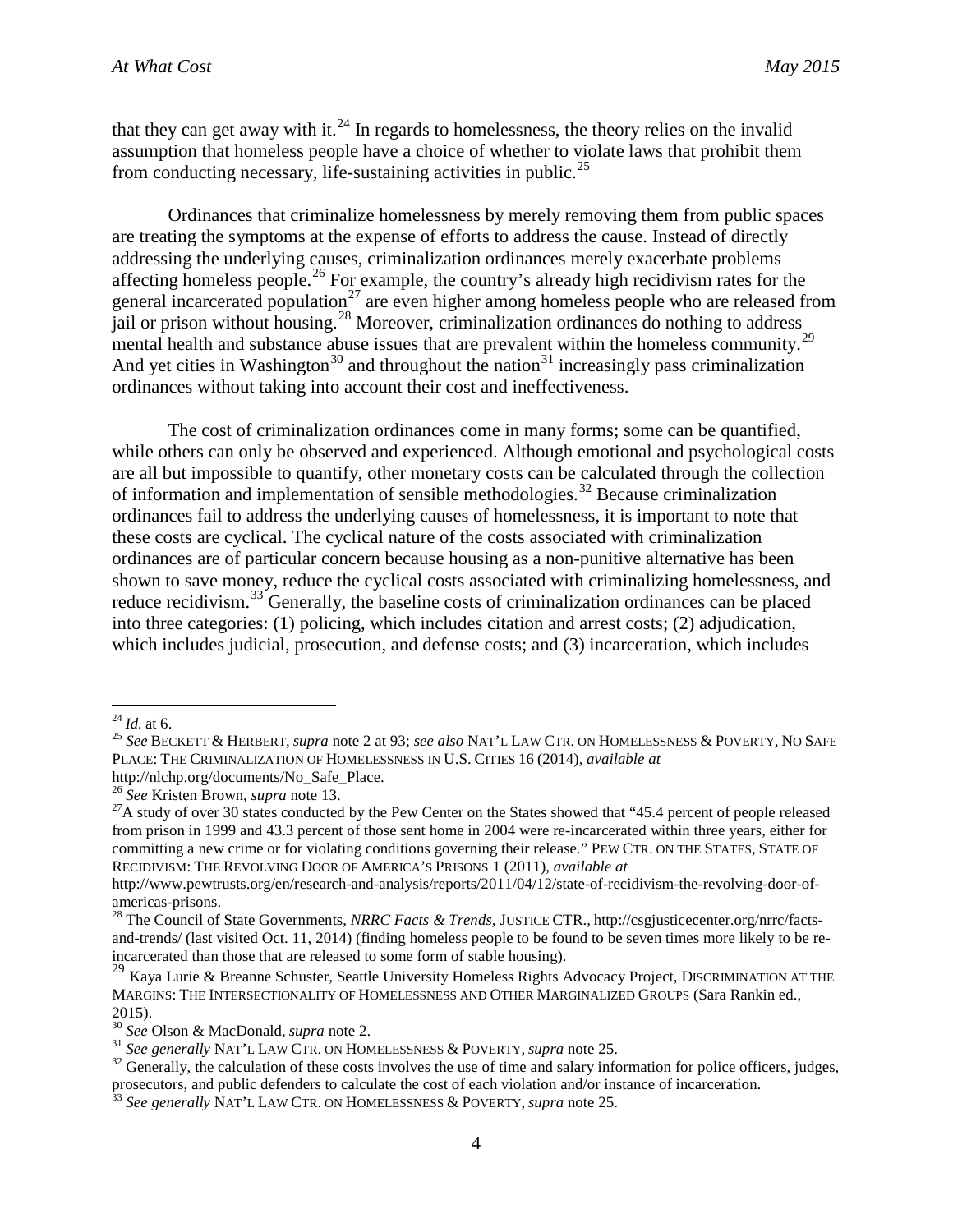daily bed and medical costs. These costs not only compromise the lives of homeless people, but also drain city budgets.



# **II. Case Studies: The Minimum Cost of Criminalization Ordinances in Seattle and Spokane**

Although some costs associated with criminalization cannot be quantified, a few categories of costs are more amenable to calculation. To help better understand the many different costs that criminalization ordinances impose on the public and society as a whole, this part utilizes information gathered through public records requests, interviews, and other methods to create baseline case studies for two major cities in Washington: Seattle and Spokane.<sup>[34](#page-9-0)</sup>

The following case studies are an

analysis of some of the monetary costs incurred through the enforcement of Seattle and Spokane's criminalization ordinances, which include (1) police costs for time spent citing and arresting violators; (2) adjudication costs for times spent resolving and handling these violations; and (3) incarceration costs for imprisoning those who are sentenced under these ordinances. Seattle and Spokane potentially spent a minimum of \$3.7 million enforcing criminalization ordinances during the five year period covered by this report.<sup>[35](#page-9-1)</sup>

<span id="page-9-0"></span> $34$  Generally, the calculation of these costs involves the use of time and salary information for public defenders, prosecutors, and judges to calculate the cost of each violation and/or instance of incarceration. Additionally, incarceration costs were based on time sentenced—this overall total many days are ultimately served. <sup>35</sup> The five year period measured in this case study is 2009–2013.

<span id="page-9-1"></span>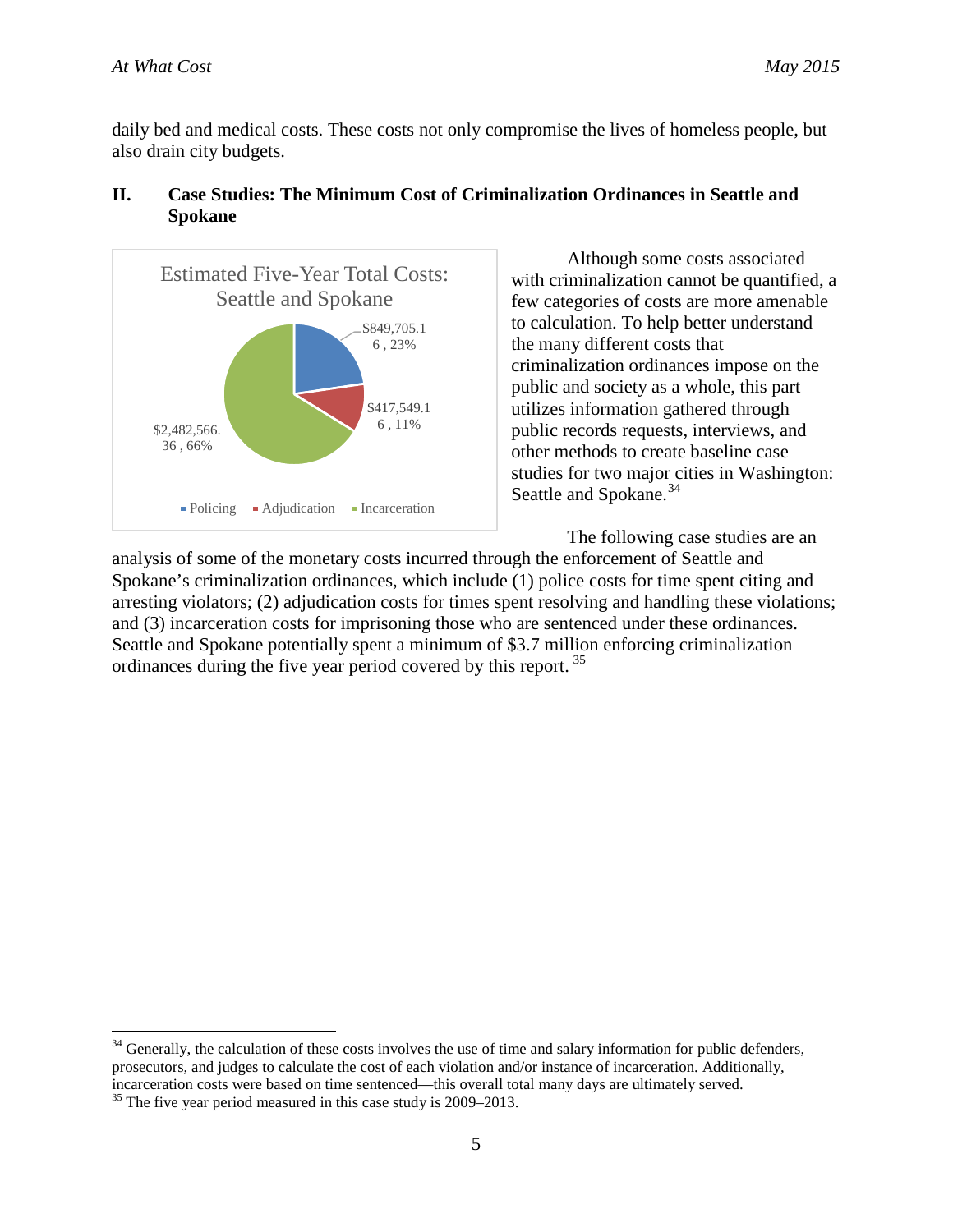# A. *Policing Costs*

The police are the first point of contact in enforcing an ordinance; therefore, policing costs can be understood as the initial costs incurred in enforcing criminalization ordinances. Policing costs can be divided into at least two distinct categories: the cost of issuing citations and the cost of arrests.

Specific limitations in data for citation issuance and arrests will be discussed in their respective sections. However, both citation issuance and arrests suffer from two important

#### **COSTS AT A GLANCE: POLICING**

*Seattle*: Spent a minimum of \$100,000 policing criminalization ordinances over the last 5 years.

*Spokane*: Spent a minimum of \$745,000 policing criminalization ordinances over the last 5 years.

limitations that affect policing costs generally. First, the calculations are based solely on interactions with police officers that result in citation or arrest; therefore, the study does not capture the cost of interactions that do not result in citation or arrest. Second, the results do not take into account concentrated enforcement costs, such as increased police patrols implemented to enforce criminalization ordinances. Considering the substantial number of people who report being harassed but not cited for violating these ordinances<sup>[36](#page-10-0)</sup> and the substantial cost and general ineffectiveness associated with any concentrated increase in policing,<sup>[37](#page-10-1)</sup> it is safe to say that the costs captured in this report underrepresent the actual police costs associated with criminalization ordinances.

Keeping these limitations in mind, the following analysis establishes: (1) costs associated with citation issuance; (2) the hidden cost of civil infractions; and 3) the costs associated with arrests in Seattle and Spokane from 2009 through 2013.

#### 1. *Citation Issuance*

The cost of issuing citations, comparatively speaking, is a small portion of the overall enforcement costs associated with criminalization ordinances. However, citation issuance is also the most readily quantifiable category of cost for Seattle and Spokane.<sup>[38](#page-10-2)</sup> The methodology used to calculate citation is the product of Washington state police officers' mean hourly wage, the average time per citation, and the number of citations.<sup>[39](#page-10-3)</sup> In other words, the cost of issuing

<span id="page-10-0"></span> <sup>36</sup>WESTERN REGIONAL ADVOCACY PROJECT (WRAP), *supra* note 15 (sleeping in public 81% harassed compared to 41% cited; sitting or lying on the sidewalk: 77% harassed compared to 43% cited; loitering: 66% harassed compared to 42% cited).

<span id="page-10-1"></span><sup>37</sup> *See generally* GARY BLASI & FORREST STUART, HAS THE SAFER CITIES INITIATIVE IN SKID ROW REDUCED SERIOUS CRIME? (2013), *available at* http://wraphome.org/downloads/safer\_cities.pdf (showing little to no reduction in serious crime even in light of \$6 million put toward enhanced enforcement).<br><sup>38</sup> Seattle Municipal Court responded to Seattle University Homeless Rights Advocacy Project's public records

<span id="page-10-2"></span>request with incarceration for only one ordinance in Seattle, while giving citation information for all ordinances.

<span id="page-10-3"></span> $39$  The number of citations were calculated by counting the number of unique case numbers under each respective ordinance—here we assume that every unique case number began with an initial citation.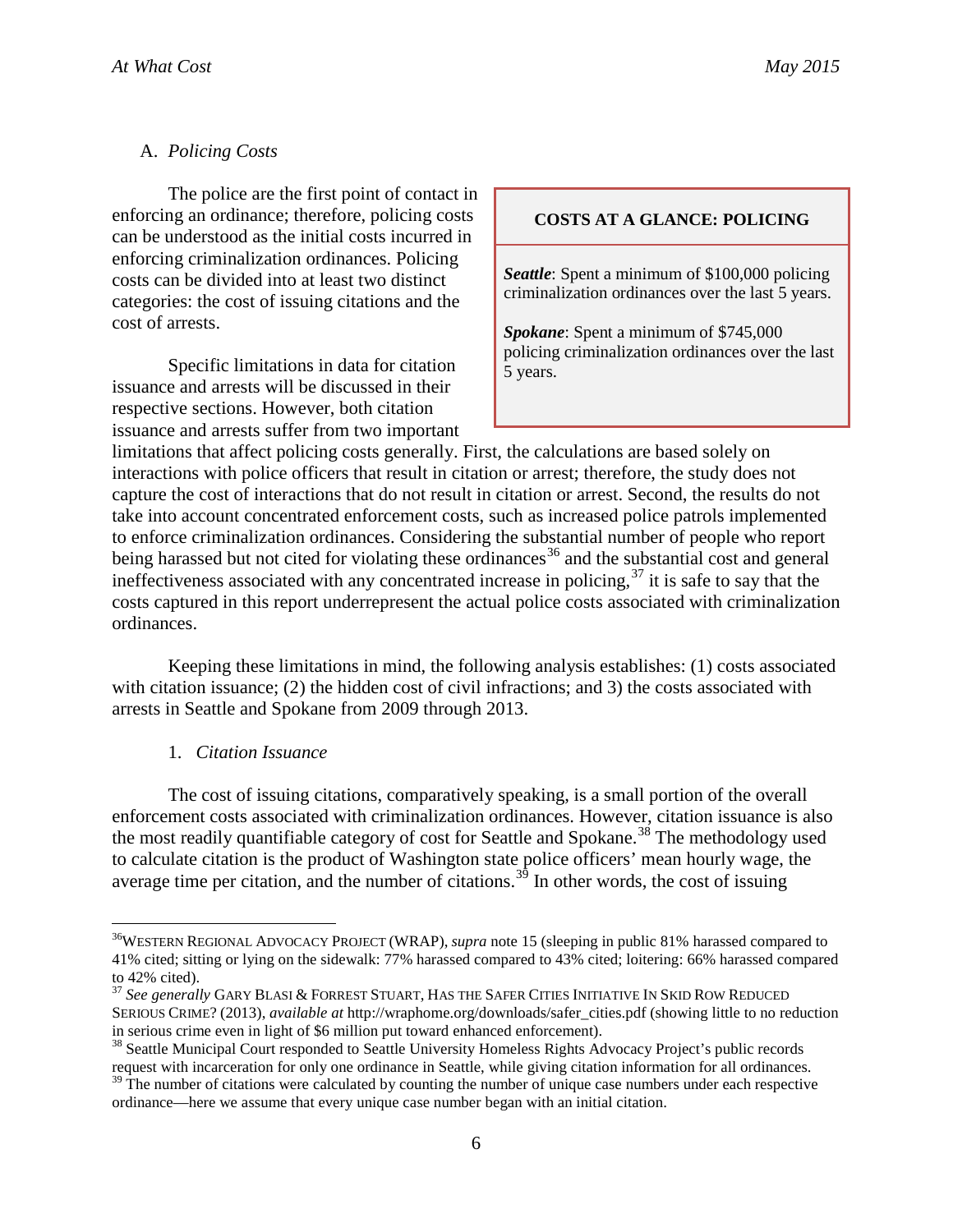citations is the product of the time-cost per citation multiplied by the number of citations. Applying this methodology to Seattle and Spokane reveals two conclusions: first, total citation costs in Seattle greatly exceed costs in Spokane; and second, Seattle and Spokane's costs follow a converging trend in which Seattle's citation costs are decreasing while Spokane's costs are increasing. The following graph illustrates the minimum citation cost trends in both Seattle and Spokane.



As illustrated in the graph above, Seattle's citation costs exceeded Spokane's citation costs in each year. Assuming an average of ten minutes per citation<sup>[40](#page-11-0)</sup> at the Washington state Police Officers' mean hourly wage of \$33.96,<sup>[41](#page-11-1)</sup> the time-cost per citation is \$5.66. Applying this per-citation time-cost to Seattle's five-year total of 5,814[42](#page-11-2) citations over five years results in a \$32,907.24 five-year total. In comparison, Spokane's 1,015<sup>[43](#page-11-3)</sup> citations result in a projected cost of \$5,744.90. While the aggregate numbers indicate significant differences in citation issuance in Seattle and Spokane, the 5-year trend of citation costs indicate increasing similarity between the two municipalities.<sup>[44](#page-11-4)</sup> Seattle has experienced a relative decline in citation issuance over five years, while citation issuance in Spokane has remained relatively consistent over five years, with a significant increase in citations issued in 2013.

<span id="page-11-0"></span><sup>&</sup>lt;sup>40</sup> JEFFRY SELBIN & POLICY ADVOCACY CLINIC, COST ANALYSIS OF THE CRIMINALIZATION OF HOMELESSNESS (Dec. 3, 2013) (citing ten minutes per citation-based on interviews with homeless rights advocates)

<span id="page-11-1"></span><sup>&</sup>lt;sup>41</sup> BUREAU OF LABOR STATISTICS, OCCUPATIONAL EMPLOYMENT STATISTICS: POLICE AND SHERRIFF'S PATROL OFFICERS (May 2013), *available at* http://www.bls.gov/oes/current/oes333051.htm (stating that the bureau of labor statistics estimates a \$33.96 hourly mean wage of a police officer in Washington state for 2013).<br><sup>42</sup> This number is based on Seattle Municipal Court's response to Seattle University's Homeless Rights Advocacy

<span id="page-11-2"></span>Project's public records requests.

<span id="page-11-3"></span><sup>&</sup>lt;sup>43</sup> This number is based on the City of Spokane's response to Seattle University's Homeless Rights Advocacy Project's public records requests.

<span id="page-11-4"></span><sup>&</sup>lt;sup>44</sup> Applying the per-citation time-cost to Seattle's 941 citations and Spokane's 383 citations resulted in costs of \$5,326.06 and \$2,167.78, respectively in 2013. The downward trend in citation issuance in Seattle, combined with the upward trend in citation issuance in Spokane, has made the \$3,158.28 margin between the two cities in 2013 the slimmest margin between the two cities in the last five years.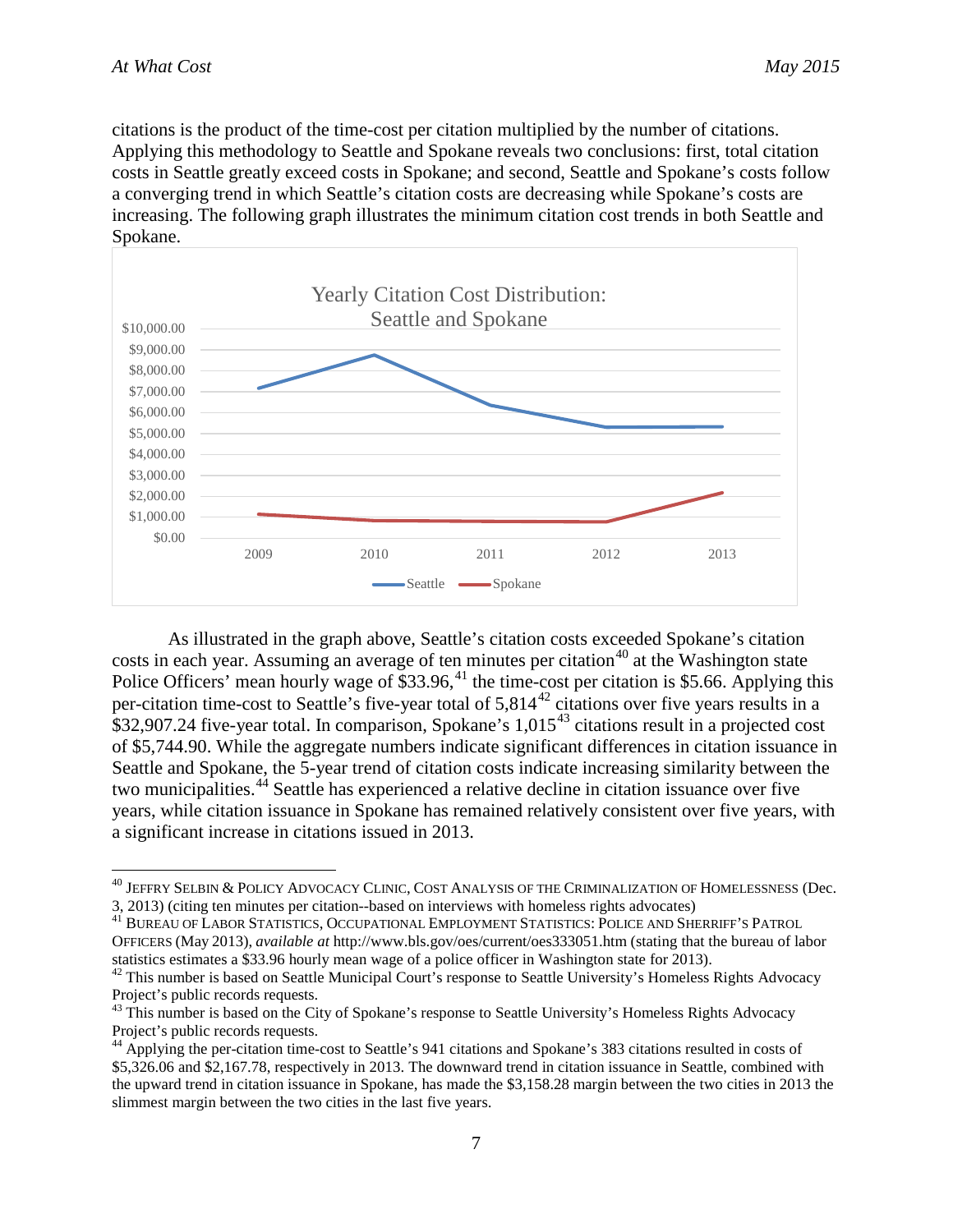Although this discrepancy may be partly related to differences in population,<sup>[45](#page-12-0)</sup> the discrepancy cannot be completely attributed to population. If citation costs were completely derivative of population size, the cross-jurisdictional comparison of citation costs and population would likely be similar. In other words, the comparative population between Seattle and Spokane would decrease or increase at a similar rate as the comparative number of citations issued in a single year. However, the data does not support this correlation. The following graph compares the difference in population to the difference in citation costs between Seattle and Spokane.



As illustrated in the graph above, in 2010 Seattle spent approximately ten times more than Spokane on citation issuance, even though Seattle's population was only approximately three times the size of Spokane's population. However, due to the converging trend in citation issuance between the two cities over the five year period, Seattle spent only twice as much on citation issuance as Spokane in 2013 while maintaining a similar difference in population. Since these ordinances disparately impact unsheltered people, this datum may be a reflection of the discrepancy between the unsheltered in Seattle and Spokane.<sup>[46](#page-12-1)</sup> However, given the cost convergence in 2013, Seattle and Spokane's unsheltered population and vigilance in enforcement may be becoming more similar. In sum, the above graph shows that increased citation rates do not appear to correlate with in the overall populations in Seattle and Spokane.

<span id="page-12-0"></span> <sup>45</sup> U.S. CENSUS BUREAU, STATE AND COUNTY QUICK FACTS: SPOKANE, WASHINGTON (2014) a*vailable at* http://quickfacts.census.gov/qfd/states/53/5367000.html (citing 209,440 population in 2010 and projections of 209,754 and 210,721 for 2012 and 2013 respectively); U.S. CENSUS BUREAU, STATE AND COUNTY QUICK FACTS: SEATTLE, WASHINGTON (2014), a*vailable at* http://quickfacts.census.gov/qfd/states/53/5367000.html (citing 209,440 population in 2010 and projections of 209,754 and 210,721 for 2012 and 2013 respectively).

<span id="page-12-1"></span><sup>46</sup> SEATTLE/KING COUNTY COAL. ON HOMELESSNESS*, Summary of the 2013 Unsheltered Homeless Count in Selected Areas of King County* (2013), *available at* http://www.homelessinfo.org/resources/publications.php (reporting 1989 unsheltered people in the one night count in Seattle).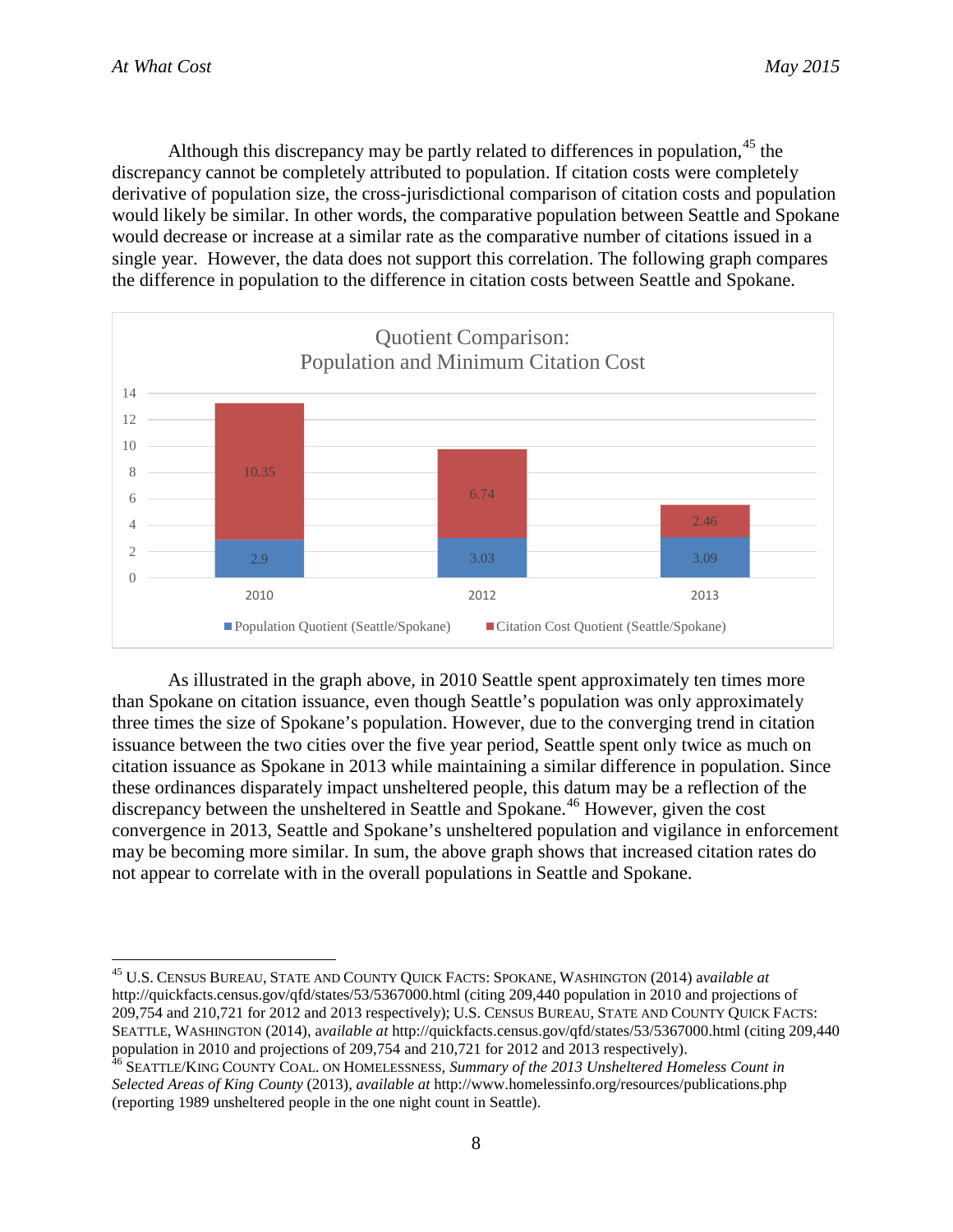For the people who are ultimately arrested for their conduct, cities incur additional costs associated with arrests. However, due to a lack of transparency, the costs for half of this report's identified ordinances cannot be tracked past the initial cost of issuing citations. This is due to a difference in how the conduct is classified. Conduct that is considered criminal is tracked from citation through incarceration. However, conduct that is considered a civil infraction is only tracked through citation issuance. The reason for this difference is because the civil infraction does not, itself, carry a criminal penalty and result in arrest and incarceration. Although this may be technically true, in reality there are various ways a civil infraction can escalate to criminal punishment. For many cities the majority of criminalization ordinances start as civil infractions; however, data on the number of such civil-to-criminal cases is not readily available. Therefore, this report does not account for a potential majority of the cost associated with enforcing criminalization ordinances. The following analysis illustrates these hidden costs.

#### 2. *The Hidden Costs of Civil Infractions*

Although civil infractions can constitute the greatest percentage of criminalization laws in a given city, $47$  the remainder of this report is necessarily limited to only reviewing certain minimum costs for criminal violations only. Ordinances that begin as criminal have a clear and consistent paper trail. When someone is arrested for criminal conduct they have a right to counsel and after going through the judicial process they are either sentenced or the case is dismissed. Anecdotal time-costs and proxies can be used to measure the costs at certain steps in this process. By contrast, civil infractions are much more difficult to track due to a lack of transparency.[48](#page-13-1) This lack of transparency manifests itself through the various avenues where a civil infraction can morph into criminal punishment. This report identifies at least three avenues through which a civil infraction can escalate to criminal punishment: (1) ancillary ordinances, (2) failure to respond ordinances, and (3) the enhancement of criminal sentencing.

First, although it is true that a civil infraction itself does not carry a criminal penalty, some civil infractions have a related ancillary ordinance that does carry a criminal penalty. For example, under Seattle's Parks Exclusion ordinance, a police officer can ban an individual from a park for up to one year with an "exclusion notice" without charging the person with a crime or infraction.<sup>[49](#page-13-2)</sup> This ordinance is civil and does not carry a criminal penalty. However, a related ancillary ordinance, the Parks Trespass ordinance, makes a violation of the exclusion notice a misdemeanor.<sup>[50](#page-13-3)</sup> Under the Parks Trespass ordinance a person can be imprisoned for up to 364 days, even if the merits of the underlying exclusion notice are being appealed.<sup>[51](#page-13-4)</sup> In other words, the Parks Trespass ordinance effectively adds a criminal punishment to the Parks Exclusion ordinance, which is considered a civil infraction. It is unclear how prevalent these related ancillary ordinances are and none are taken into account in this report.

<span id="page-13-0"></span> $47$  Seattle classifies five of the six identified ordinances in Seattle as civil infractions. Spokane classifies six of the eight identified ordinances as civil infractions.<br><sup>48</sup> In response to public records requests, both Seattle and Spokane indicated that the remaining seven ordinances

<span id="page-13-1"></span>were civil infractions, and therefore, did not track information relating to incarceration under these ordinances.<br><sup>49</sup> SMC 18.12.278.

<span id="page-13-3"></span><span id="page-13-2"></span><sup>49</sup> SMC 18.12.278. <sup>50</sup> SMC 18.12.279. <sup>51</sup> *Id*.

<span id="page-13-4"></span>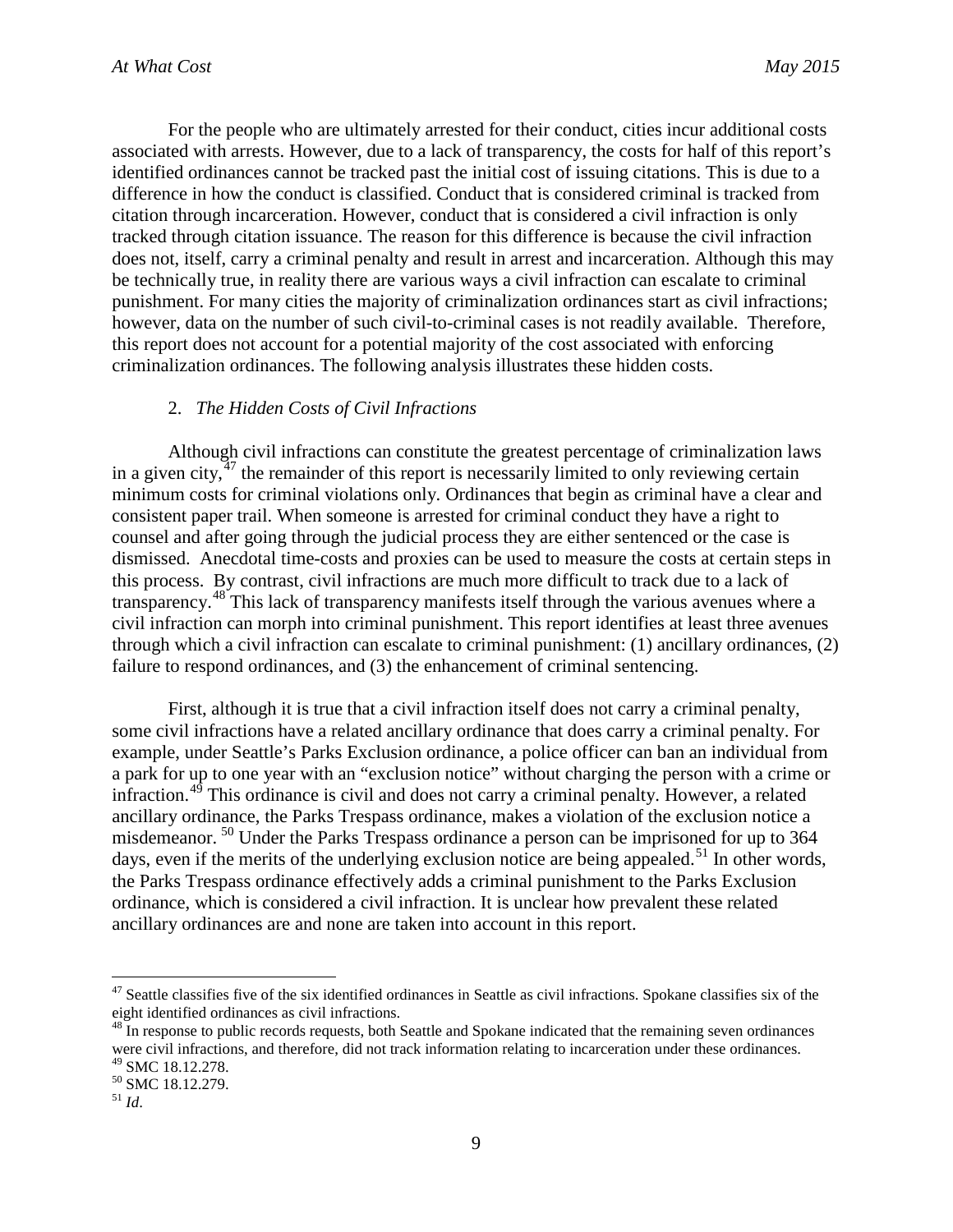Second, an individual may be incarcerated for failing to respond to a civil infraction. Under a Failure to Respond ordinance, a person can be prosecuted for a misdemeanor if he or she fails to respond to a civil infraction. This is particularly problematic for homeless people who typically do not have the means to pay a fine and often lack the means to appear in court to contest the infraction.<sup>[52](#page-14-0)</sup> Unlike the related ancillary ordinance, a failure to respond can attach to any civil infraction. Although the information may ultimately be obtainable by tracking the failure to respond infraction back to the underlying citation, this exercise is not practical.

Third, civil infractions may be taken into account in sentencing for cases involving of criminal conduct in some jurisdictions. [53](#page-14-1) For example, an advocate in Florida identified an Open Bottle ordinance that is civil in nature but is taken into account in sentencing for criminal offenses. [54](#page-14-2) Although the prevalence of this sentencing practice in Washington is unclear, it is an additional way that civil infractions may escalate to criminal punishment. This creates another layer of inadequate transparency. The frequency at which this occurs is impossible to trace outside of anecdotal accounts.

The above examples effectively add criminal punishment to conduct that originated as a civil infraction. This "morphing" quality creates a lack of transparency—the punishment is no longer tied to the original civil infraction.<sup>[55](#page-14-3)</sup> Additionally, there is evidence that cities intentionally use these civil ordinances to circumvent the due process rights of violators. [56](#page-14-4) For example, in 2010 the Seattle Human Rights Commission opined that the adoption of the proposed aggressive panhandling ordinance violated an indigent offender's right to due process by limiting their access to representation through a two-track system.<sup>[57](#page-14-5)</sup> This proposed two-track system had two steps: first, it penalized an offender with a civil infraction and second, it escalated the civil infraction to criminal conduct if the offender failed to appear to contest the infraction or failed to pay the fine.<sup>[58](#page-14-6)</sup> This ordinance did not pass and aggressive panhandling has remained criminal in Seattle and is encompassed in the Pedestrian Interference ordinance.

Due to the lack of transparency, the remainder of this study has a significant limitation: it can only account for minimum costs relating to the ordinances that start as criminal violations which are only half of the identified criminalization ordinances in Seattle and Spokane. In other

<span id="page-14-0"></span><sup>52</sup> Interview with Martin Powell, Public Defender, Society of Counsel Representing Accused Persons (Oct. 16,

<span id="page-14-1"></span><sup>2014) (</sup>expressing worry that homeless people he represents will not make court dates even if they are set).  $53$  Although it is unclear whether and to what extent this may exit in Washington, a Florida activist identified their open container laws as infractions taken into account in sentencing. Telephone interview with Kirsten Clanton, Attorney, Southern Legal Counsel, Inc. (Mar. 3, 2015).<br><sup>54</sup> Id.

<span id="page-14-2"></span>

<span id="page-14-3"></span><sup>&</sup>lt;sup>55</sup> Note—it may be possible to trace all failure to respond misdemeanors back to their original infraction, however, this is beyond the scope and resources available for this report.

<span id="page-14-4"></span><sup>&</sup>lt;sup>56</sup> Although it is unclear whether and to what extent this might be the case in Washington, a Colorado police officer identified a phenomenon where city the city council members reclassified criminal ordinances as civil when cases were not pursued on the merits. *See, e.g.*, interview by Bridget Barr and Joseph Ostrowski of Officer Daniel McCormack, Colorado Springs Police Department Homeless Outreach Team, SEATTLE UNIVERSITY HOMELESS RIGHTS ADVOCACY PROJECT (Feb. 20, 2015).<br><sup>57</sup> SEATTLE HUMAN RIGHTS COMMISSION, REPORT TO THE SEATTLE CITY COUNCIL ON COUNCIL BILL 116807:

<span id="page-14-5"></span>AGGRESSIVE SOLICITATION 4-5 (Apr. 6, 2010), *available at*

<span id="page-14-6"></span>http://www.seattle.gov/council/licata/attachments/20100406aggressive\_solicitation\_report.pdf. <sup>58</sup> *Id*.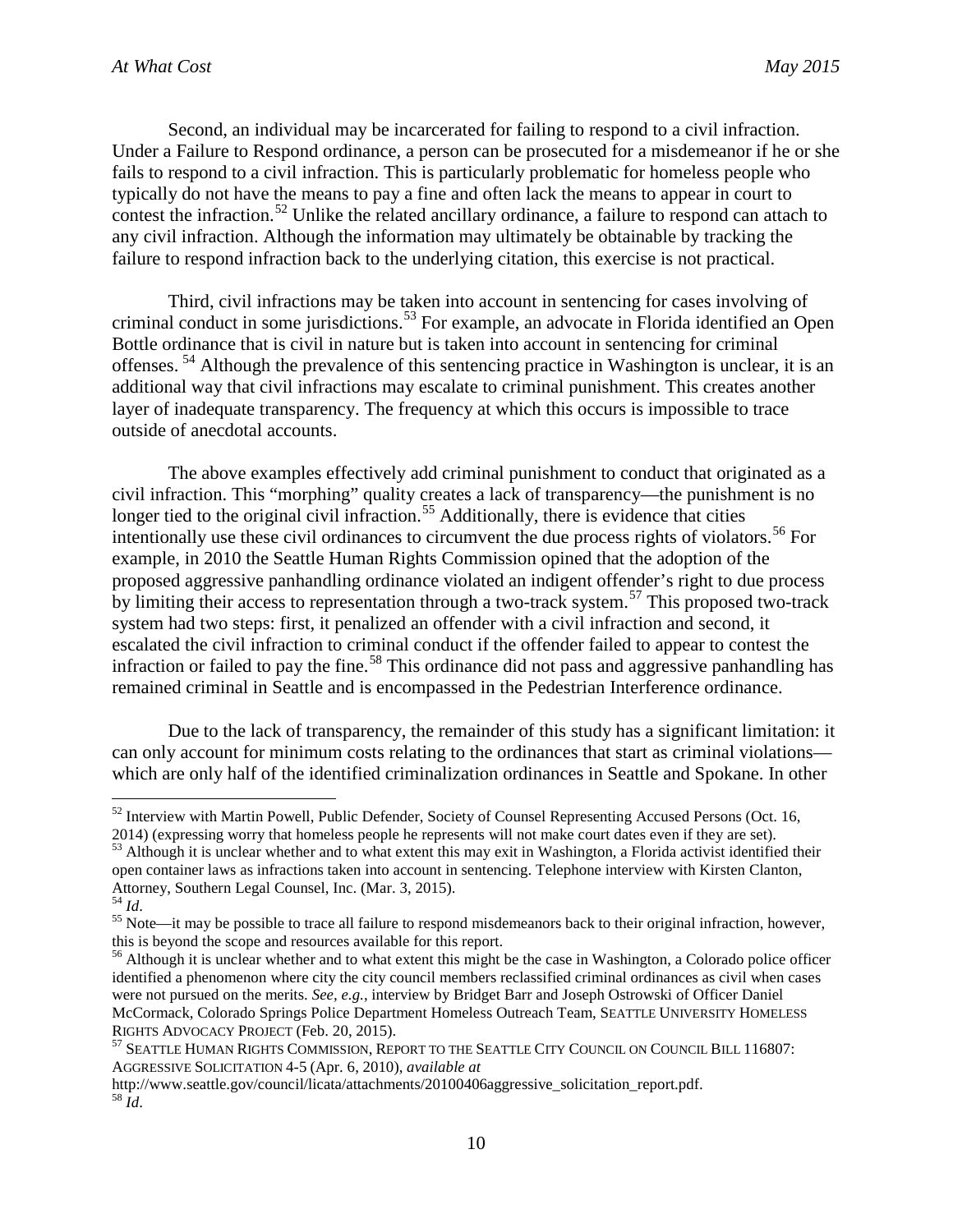words, the cost of civil infractions are functionally hidden. Due to this and other indicated limitations, this report severely underestimates the total costs of criminalizing homelessness in both case studies.

#### 3. *Arrests*

Although the number of people ultimately arrested is substantially fewer than those cited, the costs associated with arrests are significantly higher than the costs associated with citation issuance. Costs in this section were calculated using the unique case numbers that resulted in incarceration (UCN-I)<sup>[59](#page-15-0)</sup> and Washington's Institute for Public Policy's \$734 average police cost per arrest for a misdemeanor. [60](#page-15-1) The 93 people arrested in Seattle, combined with the 1,012 incarcerated in Spokane resulted in a 5-year total cost of approximately \$811,070. Combining this figure with the costs of citation issuance<sup>[61](#page-15-2)</sup> results in a total of  $$849,721.90$  in projected costs for police time. Although the estimated costs of arrests are significant, they are underestimations.

First, Spokane has demonstrated a 5-year trend toward increased arrest and incarceration, while the 5-year trend in Seattle has remained relatively constant. As previously discussed, the way each city classifies criminalization ordinances has created significant limitations on the total cost estimates for the remaining sections.<sup>[62](#page-15-3)</sup> The following graph illustrates the 5-year trends for arrest costs in Seattle and Spokane.



<span id="page-15-0"></span><sup>59</sup> Unlike the number of citations, which were based on the number of unique case numbers under each respective ordinance, arrests, along with judicial costs, were calculated using only unique case numbers that resulted in incarceration. This number is based on the responses by Spokane and Seattle Municipal Court to HRAP's public records requests. These numbers underestimate actual totals because they do not take into account arrests that did not result in incarceration.

<span id="page-15-1"></span><sup>60</sup>STEVE AOS, ET AL., THE COMPARATIVE COSTS AND BENEFITS OF PROGRAMS TO REDUCE CRIME 82 (May 2001), available at http://www.wsipp.wa.gov/ReportFile/756.<br><sup>61</sup> See supra Part II.A.1.

<span id="page-15-3"></span><span id="page-15-2"></span>

<sup>62</sup> In response to a public records request by the Seattle University Homeless Rights Advocacy Project, Seattle Municipal Court stated that it did not keep track of other identified ordinances, as they were "civil in nature" and "did not carry with them a criminal penalty." S*ee supra* II.A.2.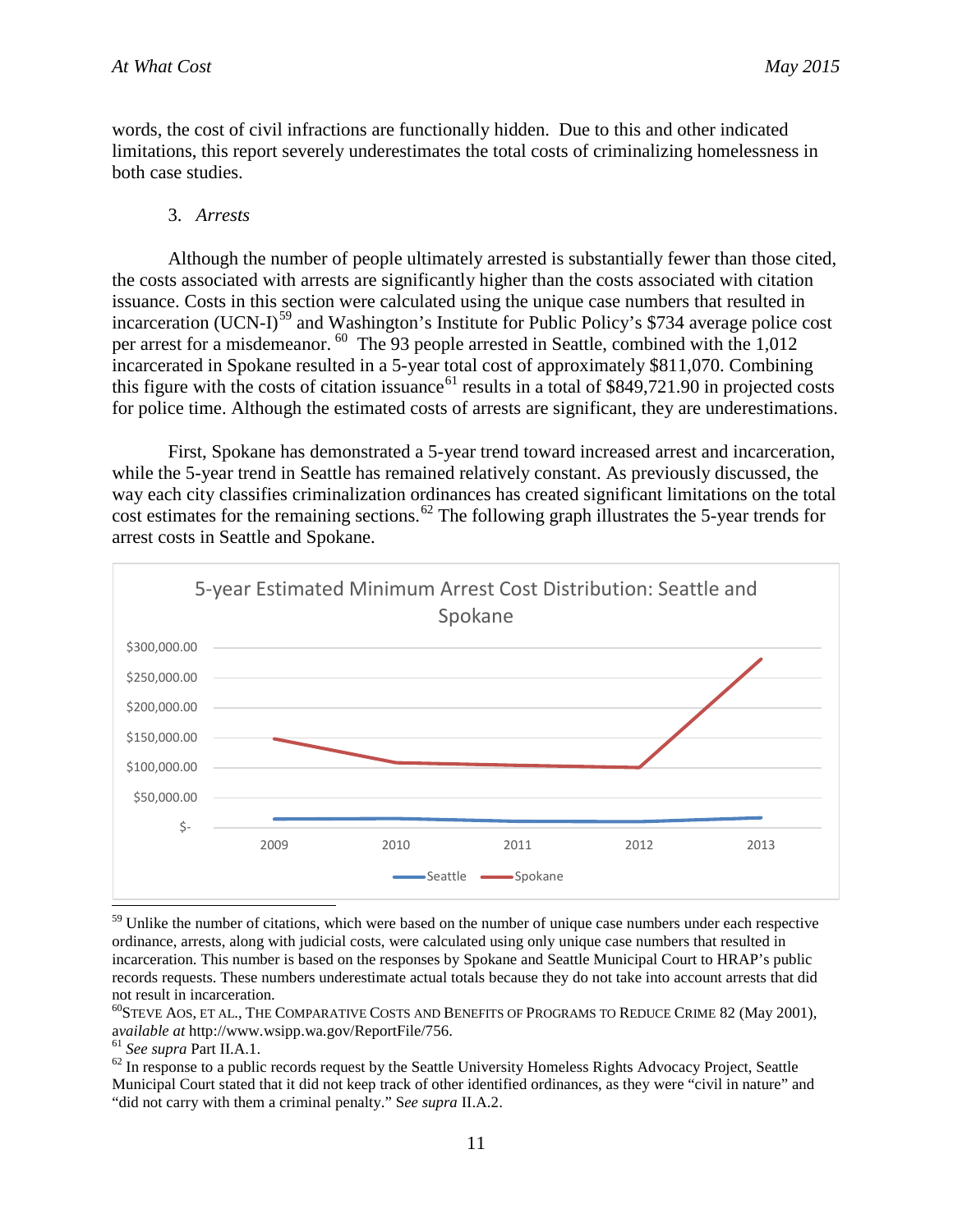Although the trend seems to indicate that Spokane spends more on arrests annually, the data from Seattle is significantly limited: Spokane's costs are based on arrests attributed to six of Spokane's eight (75%) identified criminalization ordinances, but estimated costs in Seattle can only be attributed to one of Seattle's six  $(16%)$  identified criminalization ordinances.<sup>[63](#page-16-0)</sup> Any civil infractions that evolve into criminal charges<sup> $64$ </sup> are necessarily excluded from these estimates; if the relevant data was more readily available, the inclusion of that data could result in a dramatic increase in estimated arrest costs.

#### B. Adjudication Costs

Police costs are the initial costs incurred in enforcing these ordinances, but adjudication costs frequently follow. In the past five years, adjudicating violations of these ordinances cost

Seattle and Spokane a combined total of \$417,549.16. Such costs can be attributed to the major players that are involved in the adjudication process: judges, prosecutors, and defense attorneys. All of these groups are involved in criminalization cases. Therefore, this section provides insight into the costs incurred by the cities of Seattle and Spokane for the involvement of such groups through the implementation of a salary-based methodology.[65](#page-16-2)



The baseline cost figure is calculated by taking the average amount of time spent on each case by judges, prosecutors, and defense attorneys, and multiplying that number by the average starting salary of each group. $66$ 

Yet, these projected figures are merely a fraction of the actual total costs. As indicated above, the amount and type of data available limited the scope of the calculations in these studies. The figures produced in these case studies do not include the costs for subsequent court appearances; the costs associated with stops and arrests for failing to appear; the costs that

<span id="page-16-2"></span>

<span id="page-16-1"></span><span id="page-16-0"></span><sup>&</sup>lt;sup>63</sup> See supra Part II.A.2.<br><sup>64</sup> *Id*. <sup>65</sup> The salary figures used in this study were obtained from public records requests sent to the King County Public <sup>65</sup> Records Department and Spokane Public Records Department.<br><sup>66</sup> Starting salary is used because it is the most conservative, bottom-line cost that can be consistently found for

<span id="page-16-3"></span>various jurisdictions.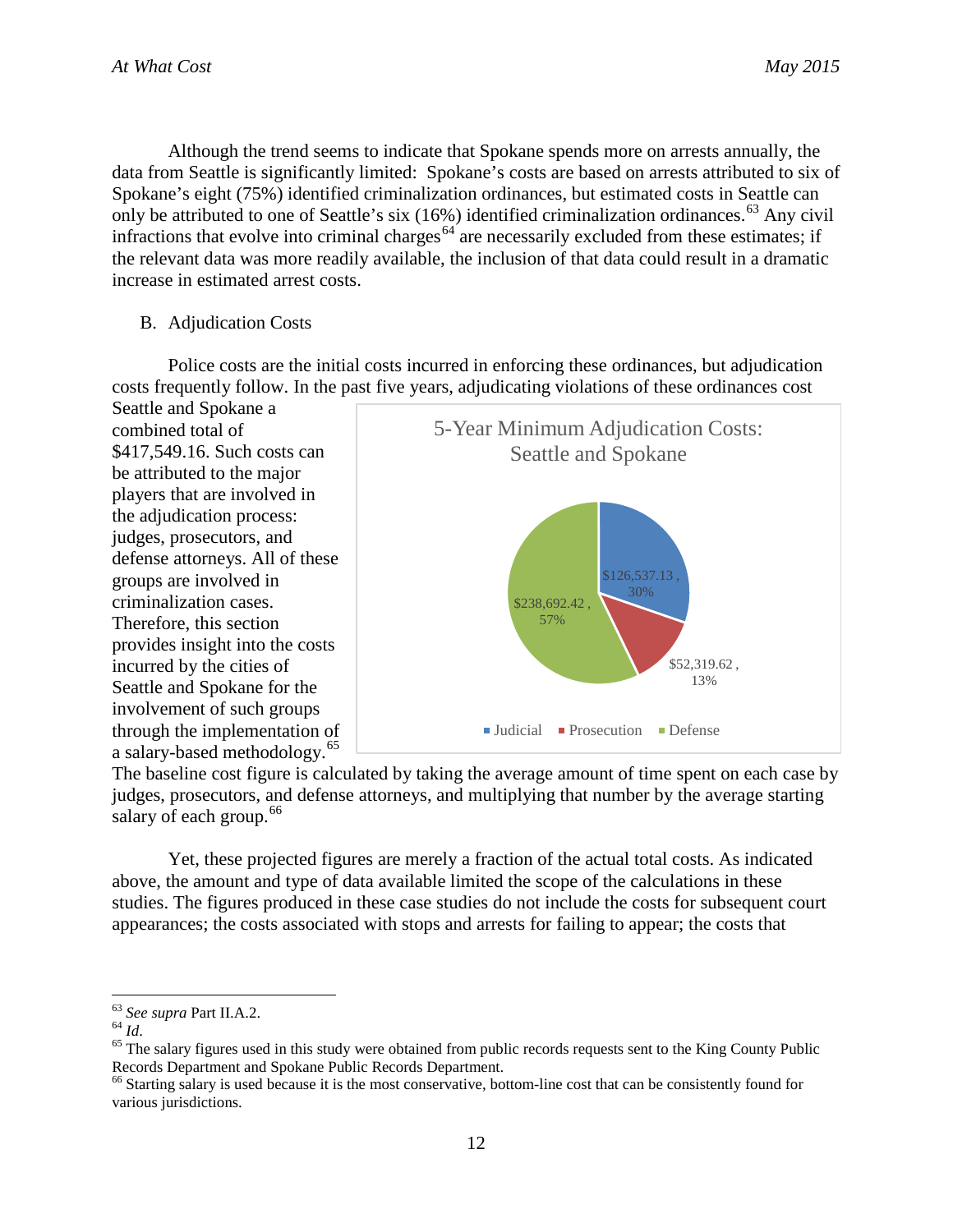resulted from infraction citations; nor the costs of administrative staff time and work. <sup>[67](#page-17-0)</sup> Moreover, each city only reported traceable data for violations that start as criminal in nature. Therefore, as with the report generally, this section presents a minimum estimated cost for adjudicating cases that criminalize homelessness.

To adjudicate criminalization cases, each judge, prosecutor, and defense attorney must invest time to properly prepare for their roles. For judges, each case can involve reviewing the case file, holding an initial hearing, holding a final hearing, and entering the final disposition.<sup>[68](#page-17-1)</sup> Each prosecutor typically reviews the case file, performs a background check to verify the defendant's information, negotiates with the defense, conducts calendar preparation, attends the initial hearing, and attends a final review hearing to enter a disposition.<sup>[69](#page-17-2)</sup> On the defense side, each case typically involves an intake hearing/arraignment, a client meeting, a pretrial hearing (which is usually continued at least once because the first meeting with the defendant is usually at court), negotiation with the prosecutor, and entering of a plea or trial.<sup>[70](#page-17-3)</sup> Altogether, the time spent<sup>[71](#page-17-4)</sup> on adjudicating cases that criminalize homelessness results in a great cost to taxpayers.

#### 1. *Seattle's Minimum Adjudication Costs*

Seattle has six major ordinances related to the criminalization of homelessness that may result in criminal prosecution; however, Seattle only reported court data for one of the six (16%) identified ordinances.<sup>72</sup> The data is for Seattle's Pedestrian Interference ordinance. The following table uses hourly salary, time spent, and number of cases, to reflect the minimum estimated costs of adjudicating 16% of Seattle's ordinances over the past five years.

<span id="page-17-0"></span> $67$  Please keep in mind that these are just some of the major players in the adjudication process. Therefore, costs associated with secondary players such as bailiffs, clerks, and other administrative staff are not considered. These secondary costs could eclipse the primary costs.<br><sup>68</sup> Email from Karen Donohue, Judge, Seattle Municipal Court (Oct. 31, 2014, 16:09 PST).

<span id="page-17-1"></span>

<span id="page-17-2"></span><sup>&</sup>lt;sup>69</sup> Telephone interview with Dan Okada, City Prosecutor, Seattle City Attorney's Office (Nov. 7, 2014).<br><sup>70</sup> Martin Powell, *supra* note 52; Marcus Naylor, *Id*.<br><sup>71</sup> Figures are empirical estimates gathered from intervi

<span id="page-17-3"></span>

<span id="page-17-4"></span>Dan Okada, and Public Defenders Martin Powell and Marcus Naylor.

<span id="page-17-5"></span><sup>72</sup> *See supra* Part II.A.2.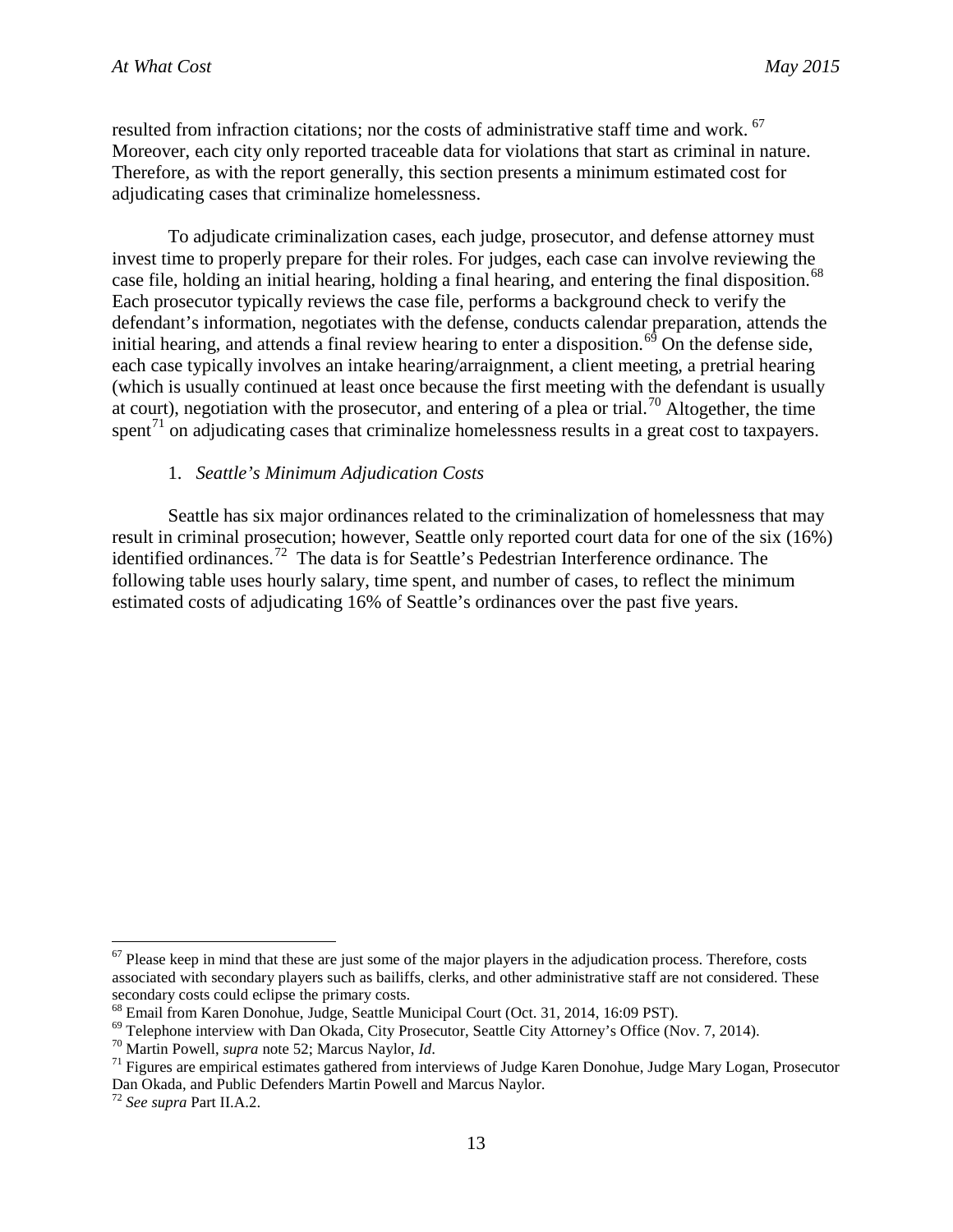| MINIMUM ESTIMATED ADJUDICATION COSTS: SEATTLE |                |                                             |                    |                       |  |
|-----------------------------------------------|----------------|---------------------------------------------|--------------------|-----------------------|--|
| <b>JUDICIAL COSTS</b>                         |                |                                             |                    |                       |  |
| <b>Starting Salary</b>                        | Hourly<br>Rate | Average Amount<br>of Time Spent Per<br>Case | Number of<br>Cases | <b>Estimated Cost</b> |  |
| $$141,436.95^{73}$                            | $$73.67^{74}$  | .33 Hours $^{75}$                           | 9376               | $$2,283.77^{77}$      |  |
| PROSECUTION COSTS                             |                |                                             |                    |                       |  |
| <b>Starting Salary</b>                        | Hourly         | Average Amount                              | Number of          | <b>Estimated Cost</b> |  |
|                                               | Rate           | of Time Spent Per                           | Cases              |                       |  |
|                                               |                | Case                                        |                    |                       |  |
| $$63,752^{78}$                                | $$33.20^{79}$  | $1.75$ Hours <sup>80</sup>                  | 9381               | \$5,403.30            |  |
| <b>DEFENSE COSTS</b>                          |                |                                             |                    |                       |  |
| <b>Starting Salary</b>                        | Hourly<br>Rate | Average Amount<br>of Time Spent Per<br>Case | Number of<br>Cases | <b>Estimated Cost</b> |  |
| $$62,544$ <sup>82</sup>                       | $$32.58^{83}$  | $5.5 \overline{\text{Hours}^{84}}$          | 9385               | \$16,664.67           |  |
| <b>TOTAL COSTS</b>                            |                | \$24,351.74                                 |                    |                       |  |

<span id="page-18-2"></span><span id="page-18-1"></span>

<span id="page-18-0"></span><sup>&</sup>lt;sup>73</sup> Judge Donohue, *supra* note 68. This figure was further broken down to an hourly rate of \$73.67.<br><sup>74</sup> This figure was further broken down to a per 20 minute rate of \$24.56.<br><sup>75</sup> Judge Donohue estimated that each case figures. *Id*. Due to the limited availability of information and the similarity in process, this figure is used as a proxy

<span id="page-18-3"></span> $^{76}$  This number is based on responses to public records requests by Seattle to Seattle University's Homeless Rights Advocacy Project.

<span id="page-18-4"></span> $77$  The calculation of this cost figure does not include the amount of time spent for additional hearings when there is a violation of the agreed upon disposition.

<span id="page-18-5"></span><sup>&</sup>lt;sup>78</sup> Email from Dan Okada, City Prosecutor, Seattle City Attorney's Office (Oct. 29, 2014, 11:42 PST). This figure was further broken down to an hourly rate of \$33.20.<br><sup>79</sup> This figure was converted to a 1.75 hour rate of \$58.10 for the calculation.

<span id="page-18-7"></span><span id="page-18-6"></span><sup>&</sup>lt;sup>80</sup> Dan Okada, *supra* note 69; Judge Donohue, *supra* note 68; Email from Marcus Naylor, Public Defender, Northwest Defenders Association (Dec. 4, 2014, 11:32 PST).

<span id="page-18-8"></span><sup>&</sup>lt;sup>81</sup> This number is based on responses to public records requests by Seattle to Seattle University's Homeless Rights Advocacy Project.

<span id="page-18-9"></span> $82$  This is an average of the yearly salaries for new attorneys at each of the four Seattle public defense firms: Associated Counsel for the Accused (\$76,416.00), Northwest Defenders Association (\$62,668.80), Public Defender Association (\$57,696.00), and Society of Counsel Representing Accused Persons (\$53,395.20). KING CNTY. PUBLIC RECORDS DEPARTMENT, DEPARTMENT OF PUBLIC DEFENSE PAYROLL 2013-8-15-14 (2013) (available from county). <sup>83</sup> This is an average of the hourly rate for new attorneys at each of the four Seattle Public Defense firms: Associated

<span id="page-18-10"></span>Counsel for the Accused (\$39.80), Northwest Defenders Association (\$32.64), Public Defender Association

<span id="page-18-11"></span><sup>(\$30.05),</sup> and Society of Counsel Representing Accused Persons (\$27.81). *Id.* 84 This is an average of the two figures provided by King County public defenders Marcus Naylor (5 hours) and Martin Powell (6 hours). *See supr* 

<span id="page-18-12"></span><sup>&</sup>lt;sup>85</sup> This number is based on responses to public records requests by Seattle Municipal Court to Seattle University's Homeless Rights Advocacy Project.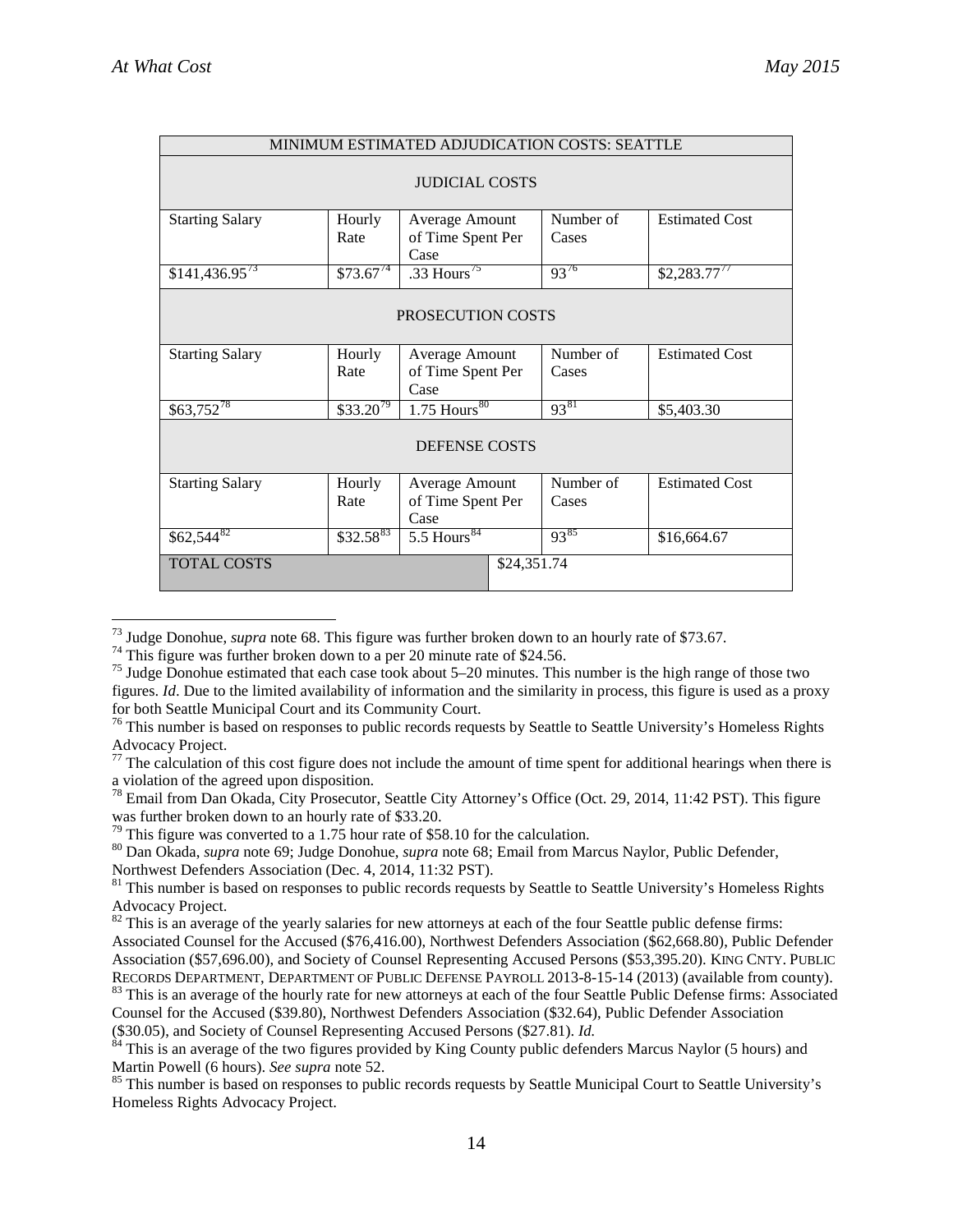Altogether, the minimum estimated cost of adjudicating only 16% of Seattle's criminalization ordinances was \$24,351.74.<sup>86</sup> As illustrated below, the majority of the projected costs are related to the defending these cases. Approximately 9% of the costs are judicial, 22% of costs are from prosecution and the remaining costs are defense costs.



The discrepancy in cost is largely a function of the amount of time each party spends on a case involving criminalization ordinances. The time reported by judges and prosecutors on matters involving criminalization ordinance paled in comparison to the time on these cases by defense counsel.<sup>[87](#page-19-1)</sup> The reason for the discrepancy in time spent is unclear; however, one may speculate that the violation of these ordinances are "open and shut" cases for prosecutors and judges, while those responsible for defending these cases must spend extra time finding a way to protect the rights of individual violators.

<span id="page-19-0"></span><sup>&</sup>lt;sup>86</sup> Seattle's adjudication data only encompasses one of the six identified ordinances. *See supra* Part II.A.2.<br><sup>87</sup> Dan Okada, *supra* note 69; Email from Judge Donohue, Judge, *supra* note 68; Marcus Naylor, *supra* no

<span id="page-19-1"></span>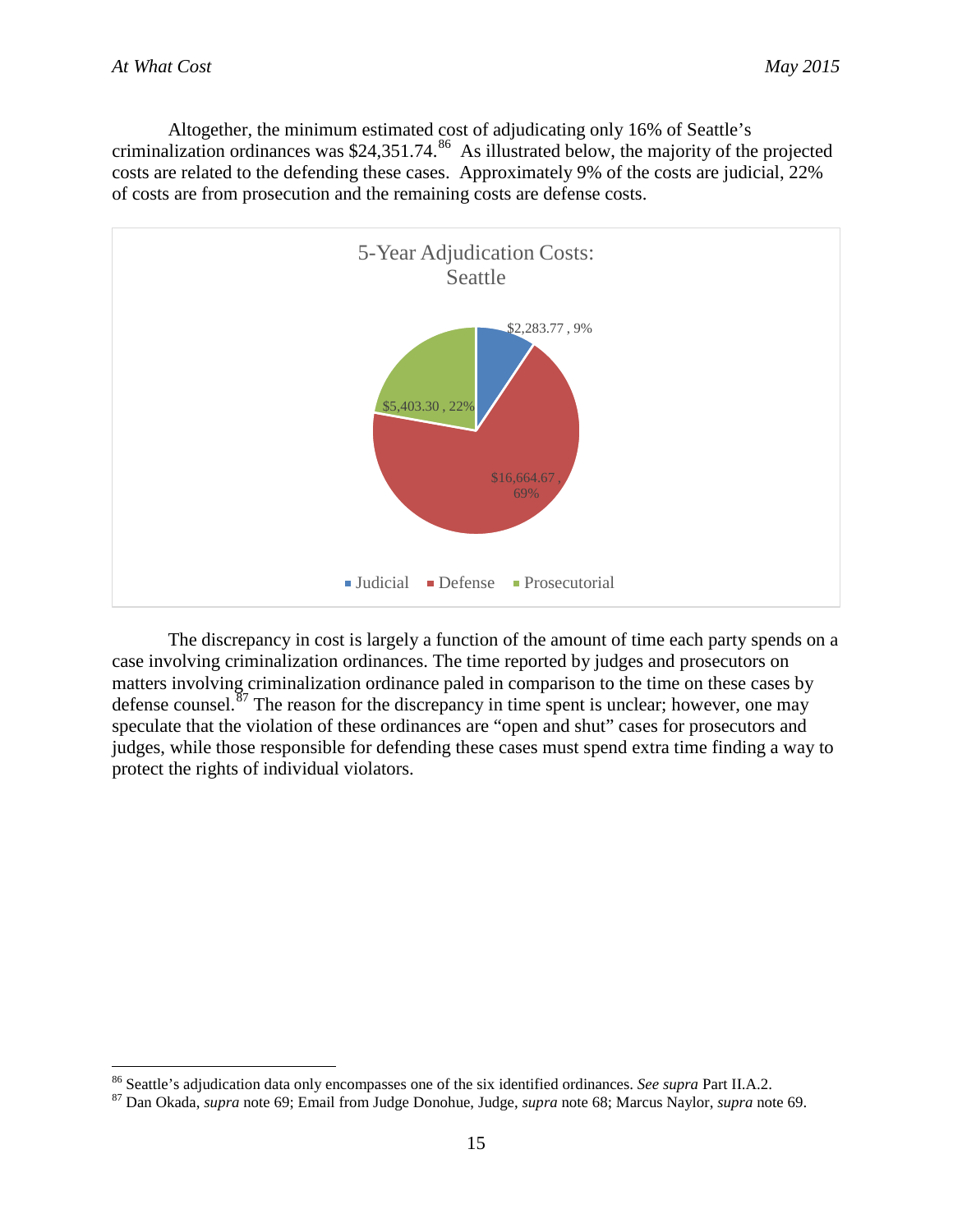# 2. *Spokane's Minimum Adjudication Costs*

Spokane has eight major ordinances related to the criminalization of homelessness that may result in criminal prosecution; however, Spokane only reported court data on 6 of the 8 ordinances (75%). [88](#page-20-0) Violations of these ordinances are primarily handled in the Spokane Municipal Court and its Community Court.

For judges, prosecutors, and defense attorneys in Spokane, the process of adjudication is similar to that of Seattle. Likewise, public records requests and interviews of judges and attorneys were also able to provide information on such



ordinances. However, Seattle data was used as a proxy where Spokane-specific time commitment data was unavailable. The following table breaks down the hourly salaries, average time spent, number of citations issued, and minimum estimated cost of enforcing criminalization ordinances in Spokane.

<span id="page-20-0"></span><sup>88</sup> CITY OF SPOKANE, COPY OF SPOKANE MUNICIPAL COURT DATA (2013) (available from city).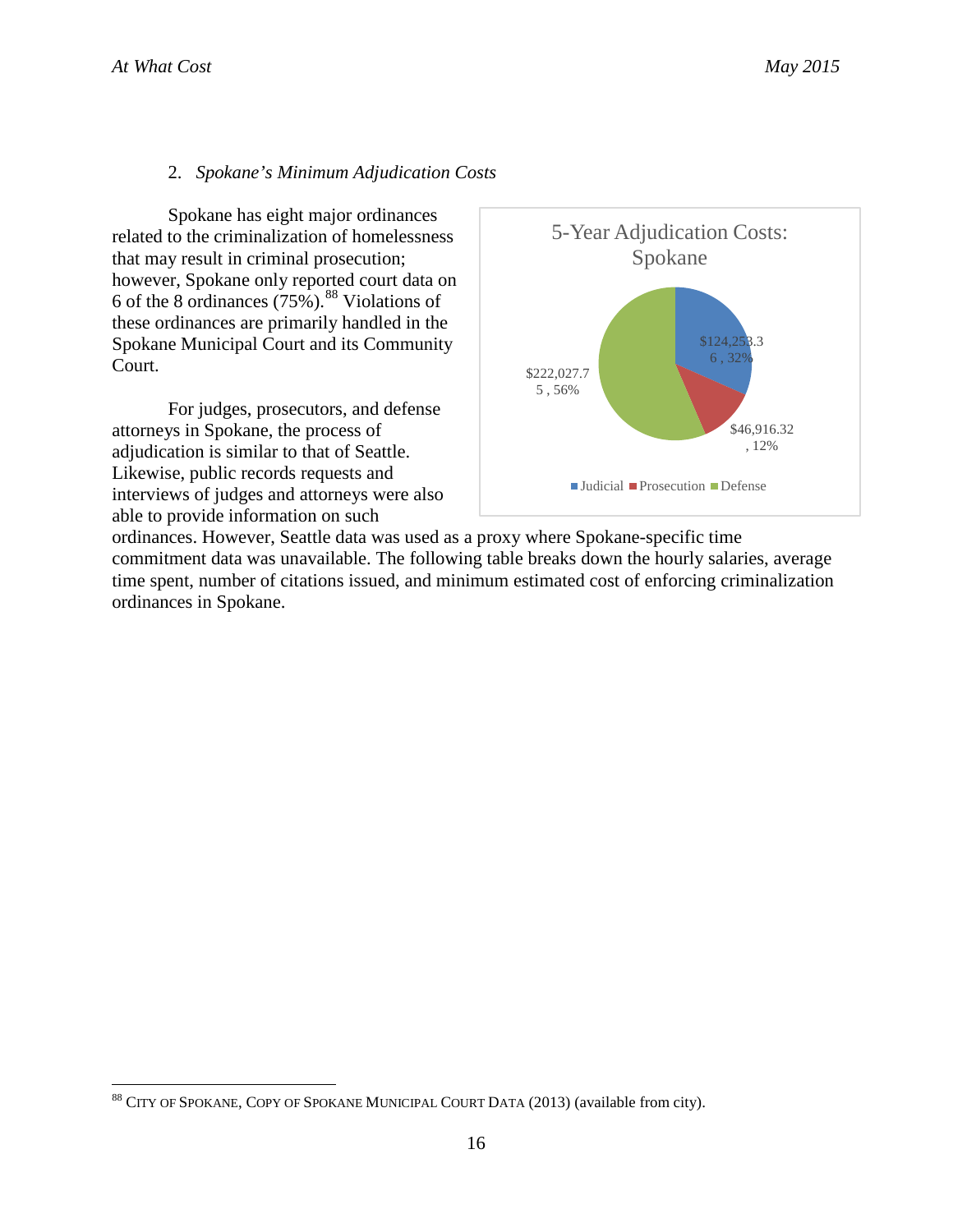| MINIMUM ESTIMATED ADJUDICATION COSTS: SPOKANE |                          |                                          |                 |                       |  |
|-----------------------------------------------|--------------------------|------------------------------------------|-----------------|-----------------------|--|
| <b>JUDICIAL COSTS</b>                         |                          |                                          |                 |                       |  |
| <b>Starting Salary</b>                        | <b>Hourly Rate</b>       | Average Amount of<br>Time Spent Per Case | Number of Cases | <b>Estimated Cost</b> |  |
| $$141,436.95^{89}$                            | $$73.67^{90}$            | $1.67$ Hours <sup>91</sup>               | $1,012^{92}$    | \$124,253.36          |  |
| <b>PROSECUTION COSTS</b>                      |                          |                                          |                 |                       |  |
| <b>Starting Salary</b>                        | <b>Hourly Rate</b>       | Average Amount of<br>Time Spent Per Case | Number of Cases | <b>Estimated Cost</b> |  |
| $$55,311.12^{93}$                             | $$26.\overline{49}^{94}$ | $1.75$ Hours <sup>95</sup>               | $1,012^{96}$    | \$46,916.32           |  |
| <b>DEFENSE COSTS</b>                          |                          |                                          |                 |                       |  |
| <b>Starting Salary</b>                        | <b>Hourly Rate</b>       | Average Amount of<br>Time Spent Per Case | Number of Cases | <b>Estimated Cost</b> |  |
| $$83,290.32^{97}$                             | $$39.89^{98}$            | $5.5$ Hours <sup>99</sup>                | $1,012^{100}$   | \$222,027.74          |  |
| <b>TOTAL COSTS</b>                            |                          |                                          |                 | \$393,197.42          |  |

As illustrated by the table above, the majority of time and cost adjudicating criminalization ordinances is accrued in the defense. One discrepancy between Spokane and Seattle is the judicial time spent. Spokane judges reported over an hour spent for each criminalization case, while Seattle judges reported approximately 20 minutes spent for each case.

<span id="page-21-0"></span> <sup>89</sup> Because the salary of municipal court judges is statutorily set, the same figure for Seattle is used. *See* Email from Mary Logan, Judge, Spokane Municipal Court (Nov. 19, 2014, 12:46 PST).

<span id="page-21-1"></span><sup>&</sup>lt;sup>90</sup> The annual salary figure was broken down to this hourly rate and then converted to a 1.67 hour rate of \$122.78.

<span id="page-21-2"></span><sup>&</sup>lt;sup>91</sup> This time figure does not fully account for the judicial contact required to present proof of community service or continued contact with service providers, which typically takes about 5–30 minutes each week until the defendant's disposition is completed. Because the minimum amount of time to complete a disposition is 4 weeks (may be up to 6 months), this figure only includes 20 minutes per week for 4 weeks. The total costs associated with this additional contact alone is reasonably believed to eclipse the judicial costs set forth in this report.

<span id="page-21-3"></span><sup>&</sup>lt;sup>92</sup> This number is based on responses to public records requests by the City of Spokane to Seattle University's Homeless Rights Advocacy Project.

<span id="page-21-4"></span><sup>&</sup>lt;sup>93</sup> CITY OF SPOKANE, CITY OF SPOKANE STAFF SALARY CHART (2013).

<span id="page-21-5"></span> $^{94}$  *Id.* This figure was converted to a 1.75 hour rate of \$46.36.

<span id="page-21-6"></span><sup>&</sup>lt;sup>95</sup> This figure was extrapolated from the Seattle data due to the limited amount of information available.<br><sup>96</sup> Olson & MacDonald, *supra* note 2.<br><sup>97</sup> CITY OF SPOKANE, *supra* note 93.<br><sup>98</sup> Id

<span id="page-21-8"></span><span id="page-21-7"></span>

<span id="page-21-11"></span><span id="page-21-10"></span><span id="page-21-9"></span><sup>&</sup>lt;sup>99</sup> This figure was extrapolated from the Seattle data due to the limited amount of information available. <sup>100</sup> Olson & MacDonald, *supra* note 2.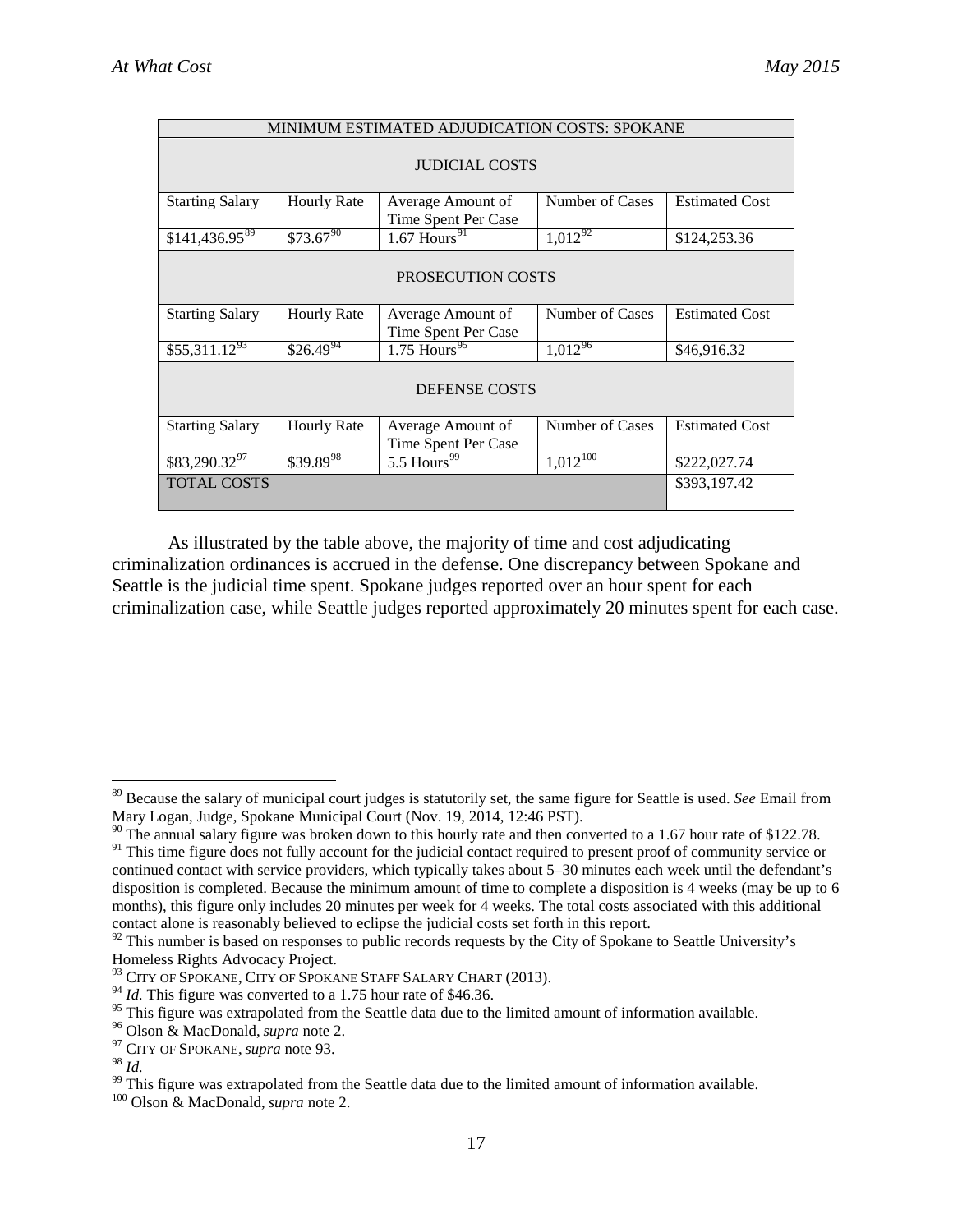# C. INCARCERATION COSTS

Incarceration costs constitute the most significant portion of the costs associated with criminalization ordinances. However,

quantification of incarceration costs is subject to three general limitations.

First, the section is limited due to the lack of transparency for civil-to-criminal violations.<sup>[101](#page-22-0)</sup> Second, the data is simply based on the time sentenced in the adjudication process—not the time actually spent in incarceration.<sup>[102](#page-22-1)</sup> Depending on the actual time spent incarcerated, these numbers may overestimate or underestimate actual costs. Third, it is difficult to segregate how many of the days sentenced are for the violation of the

#### **COSTS AT A GLANCE: INCARCERATION**

*Seattle*: Potentially spent over \$2 million incarcerating people for violating criminalization ordinances over the last 5 years.

*Spokane*: Potentially spent over \$190,000 incarcerating people for violating criminalization ordinances over the last 5 years.

ordinance or for an additional associated crime. For example, under the Pedestrian Interference ordinance in Seattle, some people were sentenced to 364 days, while others were sentenced to as few as two days.<sup>[103](#page-22-2)</sup>

Although some defendants who received longer prison sentences faced additional charges such as assault,  $104$  in such cases, it is unclear how many days of the overall sentence can be attributed to the violation of the criminalization ordinance. Significantly, Seattle's data revealed at least one instance where an individual was sentenced to  $36\overline{4}$  days<sup>[105](#page-22-4)</sup> for the violation of the Pedestrian Interference ordinance alone.<sup>[106](#page-22-5)</sup> Additionally, it is difficult to track how many days were actually served after individuals were sentenced.<sup>[107](#page-22-6)</sup> Given these limitations in incarceration data, the following incarceration costs will be illustrated sliding scale.<sup>[108](#page-22-7)</sup> Subject to these limitations, the following is an analysis of daily bed costs and medical costs during incarceration.

<span id="page-22-1"></span><span id="page-22-0"></span><sup>&</sup>lt;sup>101</sup> See supra Part II.A.2.<br><sup>102</sup> Although Spokane supplied HRAP with suspended time and time sentenced, Seattle did not. In order to keep data sets consistent, Spokane's and Seattle's incarceration costs both include suspended time. As more precise data becomes available, these numbers will be updated.<br><sup>103</sup> Olson & MacDonald, *supra* note 2.

<span id="page-22-4"></span><span id="page-22-3"></span><span id="page-22-2"></span> $105$ <br>  $10$ <br>  $10$ <br>  $10$ <br>  $10$ <br>  $10$ <br>  $10$ <br>  $10$ <br>  $10$ <br>  $10$ <br>  $10$ <br>  $10$ <br>  $10$ <br>  $10$ <br>  $10$ <br>  $10$ <br>  $10$ <br>  $10$ <br>  $10$ <br>  $10$ <br>  $10$ <br>  $10$ <br>  $10$ <br>  $10$ <br>  $10$ <br>  $10$ <br>  $10$ <br>  $10$ <br>  $10$ <br>  $10$ <br>  $10$ <br>  $10$ <br>  $10$ <br>  $10$ <br>  $10$ <br>  $10$ <br>  $10$ 

<span id="page-22-7"></span><span id="page-22-6"></span><span id="page-22-5"></span>sentences. Additionally, it is unclear how many individuals have their sentences reduced during incarceration.<br><sup>108</sup> For the purposes of this report, the sliding scale will give costs for one-third, two-thirds, and all of sentenced.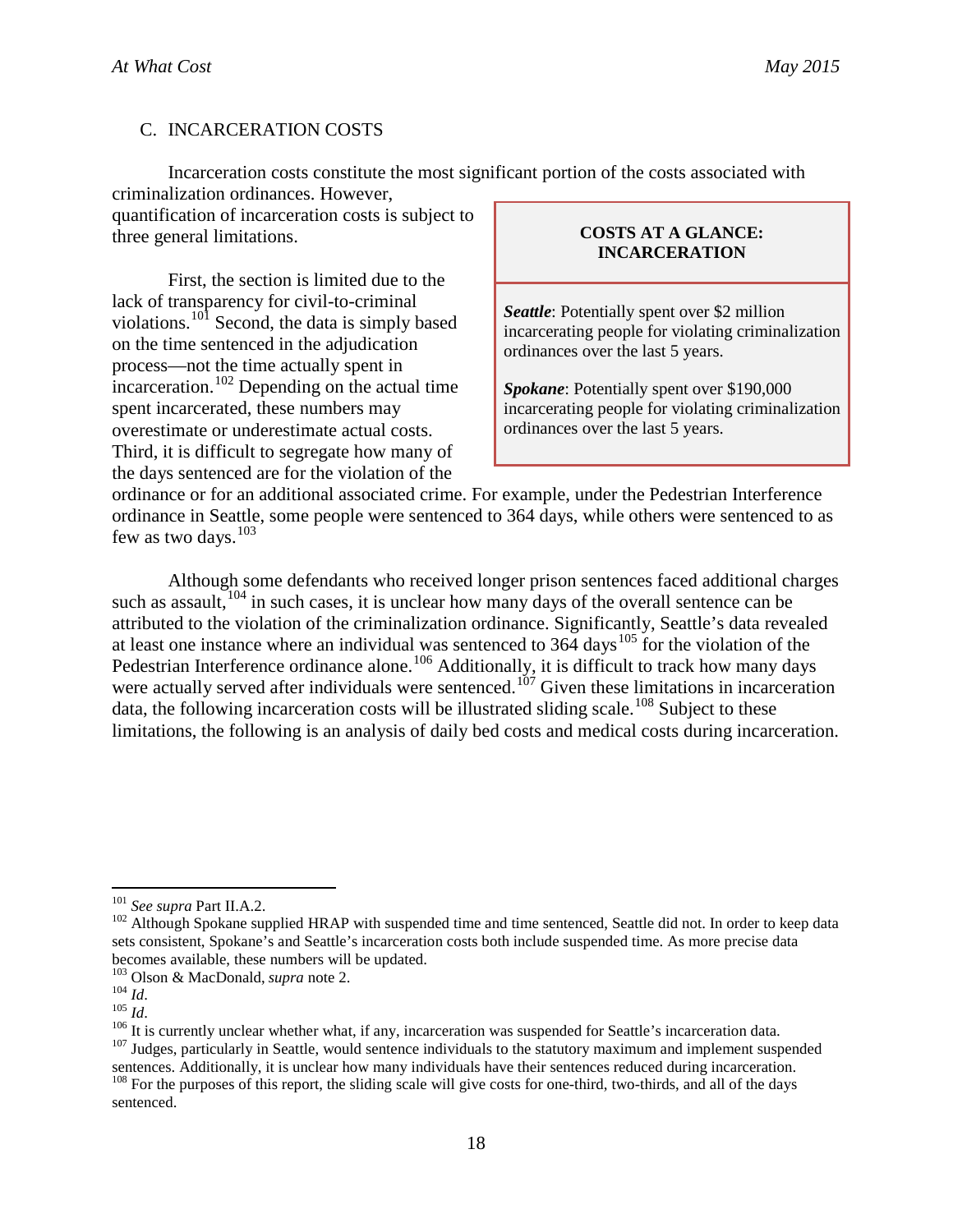# 1. *Daily Bed Costs*

Daily bed costs are incurred each night an individual stays in custody and may be the highest total cost associated with criminalization ordinances. The following analysis establishes estimates for the daily bed cost in Seattle and Spokane. Totals are established on a sliding scale and their respective trends are analyzed assuming individuals serve full sentences.

# a) Seattle's minimum daily bed costs

The methodology used was the product of the jurisdiction-specific daily bed rate<sup> $109$ </sup> and number of days incarcerated.<sup>110</sup> The following table shows the days sentenced, daily bed rate, and total minimum estimated daily bed cost for reported violations of the Pedestrian Interference ordinance in Seattle.<sup>[111](#page-23-2)</sup>

| ESTIMATED MMINIMUM DAILY BED COSTS: SEATTLE |                  |                            |                        |                            |                            |  |
|---------------------------------------------|------------------|----------------------------|------------------------|----------------------------|----------------------------|--|
|                                             |                  |                            |                        |                            |                            |  |
|                                             | <b>Days</b>      | <b>Daily Bed</b>           | <b>Total (Serving)</b> | <b>Total (Serving 2/3)</b> | <b>Total (Serving 1/3)</b> |  |
|                                             | <b>Sentenced</b> | Rate                       | <b>Full Sentences)</b> | of Days                    | of Days Sentenced)         |  |
|                                             |                  |                            |                        | Sentenced)                 |                            |  |
| 2009                                        | 2262             | \$125.40 <sup>112</sup>    | \$283,653.80           | \$189,103.20               | \$94,551.60                |  |
| 2010                                        | 4098             | $$126.00^{113}$            | \$516,348.00           | \$344,232.00               | \$172,116.00               |  |
| 2011                                        | 2261             | $$127.53^{114}$            | \$288,345.33           | \$192,230.22               | \$96,115.11                |  |
| 2012                                        | 770              | $$1\overline{28.63}^{115}$ | \$99,045.10            | \$66,030.07                | \$33,015.03                |  |
| 2013                                        | 5826             | $$131.53^{116}$            | \$766,293.78           | \$510,862.52               | \$255,431.26               |  |
| <b>Total</b>                                | 15,217           |                            | \$1,953,686.01         | \$1,302,458.01             | \$651,229.00               |  |
|                                             |                  |                            |                        |                            |                            |  |

As illustrated in the table above, Seattle's daily bed costs totaled somewhere between \$650 thousand and \$2 million over the five year period, depending on the number of days

<span id="page-23-0"></span><sup>&</sup>lt;sup>109</sup> Although Seattle's jurisdiction-specific data was available for most years, information for Spokane went unreported in all five years. Therefore, a proxy was used for the daily bed rate in Spokane. The proxy for each year was calculated by using the average of all reported counties in Washington for each respective year.

<span id="page-23-1"></span><sup>&</sup>lt;sup>110</sup> WASHINGTON ASS'N OF SHERIFFS & POLICE CHIEFS, ANNUAL JAIL STATISTICS (2013), *available at* http://www.waspc.org/crime-statistics-reports.<br><sup>111</sup> Table totals are based on inmates serving full sentences, two-thirds of days sentenced, and one-third of days

<span id="page-23-2"></span>sentenced.

<span id="page-23-3"></span><sup>&</sup>lt;sup>112</sup> King County jail data not available. This number is based off the average of the reported average daily bed rate in 2009 compared to the average in 2013.

<span id="page-23-4"></span><sup>113</sup> WASHINGTON ASS'N OF SHERIFFS & POLICE CHIEFS, *supra* note 110 (citing a \$126.00 average daily bed rate for 2010 in King County).

<span id="page-23-5"></span><sup>&</sup>lt;sup>114</sup> King County jail data not available. This number is based off of the average of the reported average daily bed rate in 2011 compared to the average in 2013.<br><sup>115</sup> King County jail data not available. This number is based off of the average of the reported average daily bed rate

<span id="page-23-6"></span>in 2012 compared to the average in 2013.

<span id="page-23-7"></span><sup>116</sup> WASHINGTON ASS'N OF SHERIFFS & POLICE CHIEFS, *supra* note 110 (citing a \$131.53 average daily bed rate for 2013 in King County). In response a public records request, Seattle Municipal Court confirmed daily \$131.53 bed rate in contract with King County Jail.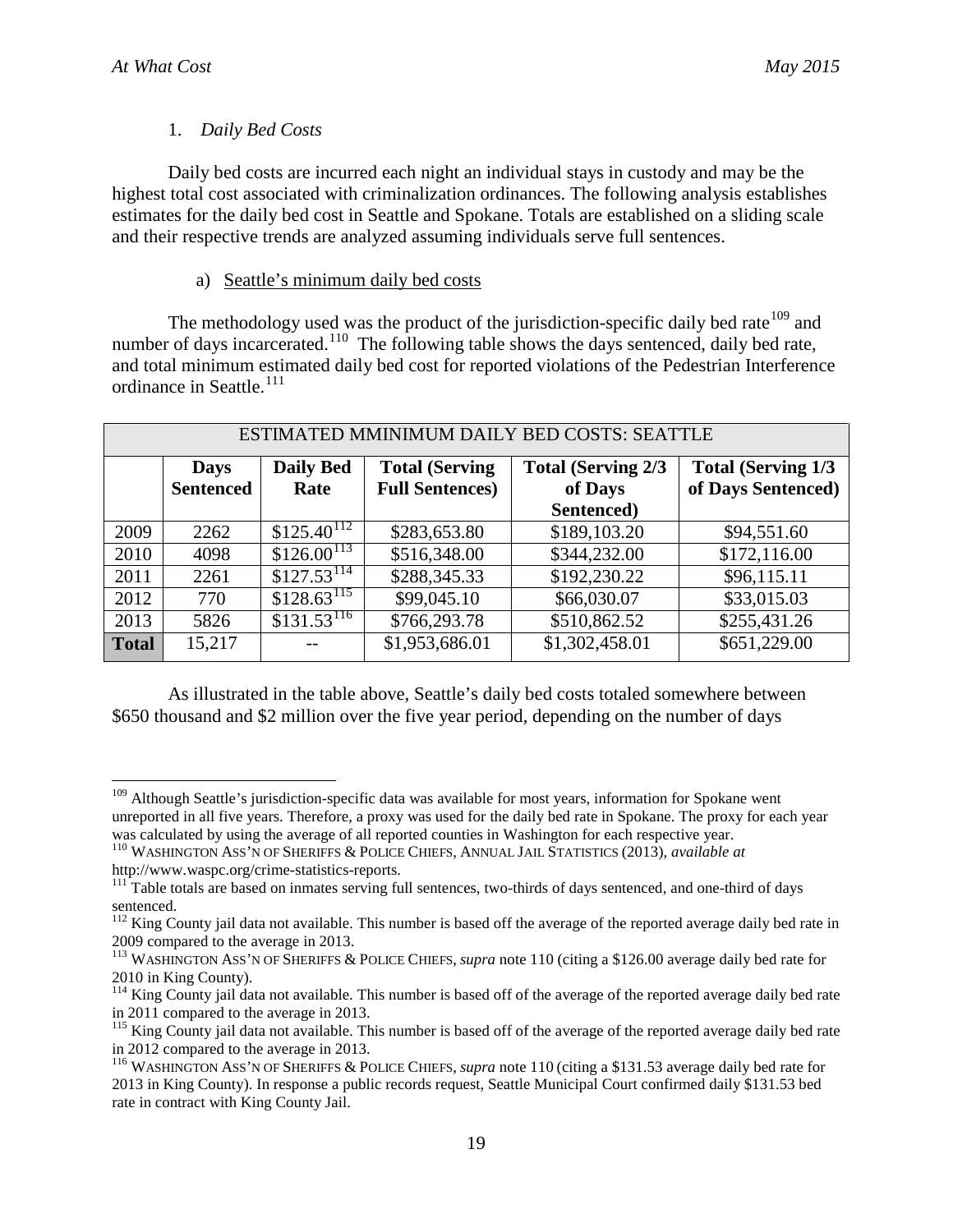

served.<sup>[117](#page-24-0)</sup> The following graph shows the five year daily bed cost distribution for Seattle's Pedestrian Interference ordinance.

Unlike the costs associated with reported citation issuance,  $118$  which followed a decreasing five year trend, the totals for incarceration costs in Seattle have increased over the last five years, with a sharp increase in days sentenced in  $2013$ .<sup>[119](#page-24-2)</sup> This means that although Seattle issued fewer citations in 2013 than in previous years, the number of days sentenced and the associated daily bed costs exceeded the previous five years."[120](#page-24-3) Spokane, on the other hand, followed a different trend.

<span id="page-24-0"></span><sup>&</sup>lt;sup>117</sup> As previously mentioned, there was wide variance in the sentencing range under Seattle's Pedestrian Interference ordinance. One explanation for this wide variance in sentencing length is the fact that some cases had additional charges, while others did not. Given the difficulty in determining how many of the days sentenced can be attributed to the Pedestrian Interference ordinance, the above numbers are the best current estimate of the daily bed costs incurred as a result of the violation of Seattle's Pedestrian Interference ordinance.

<sup>118</sup> *See supra* Part I.A.1.

<span id="page-24-2"></span><span id="page-24-1"></span> $119$  The cause of this spike in incarceration are unclear. However, as discussed earlier, the Seattle data is currently incomplete because Seattle Municipal Court does not track incarceration data on the other criminalization ordinances identified because they are not classified as a "criminal offense." *See supra* Part II.A.2. <sup>120</sup> *See generally* Olson & MacDonald, *supra* note 2.

<span id="page-24-3"></span>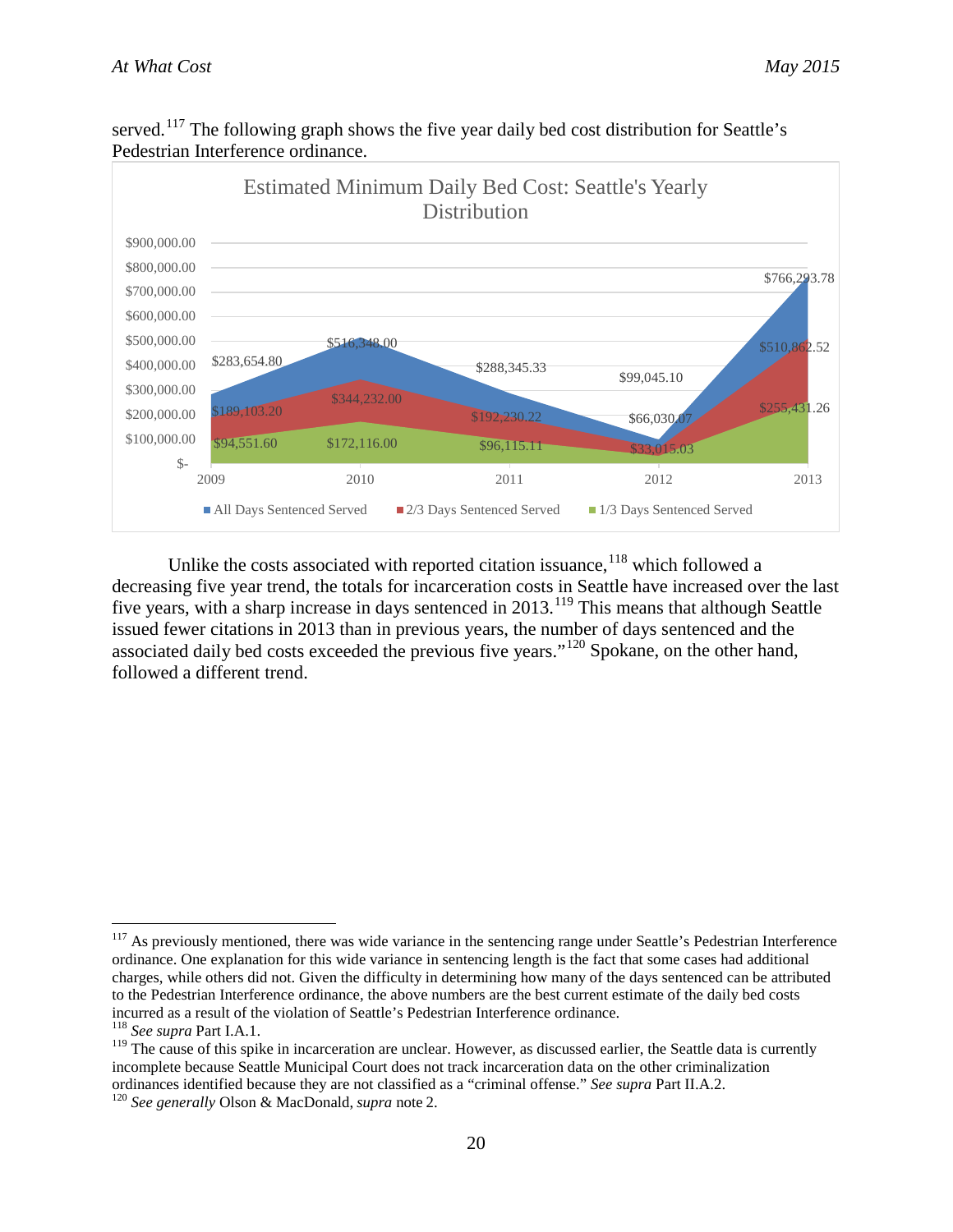# b) Spokane's Minimum Daily Bed Costs

Spokane responded with sentencing statistics for six ordinances of the eight ordinances identified in the Homeless Rights Advocacy Project's public records request.<sup>[121](#page-25-0)</sup> This made a five year distribution for six of the eight identified ordinances possible. The following graph illustrates the distribution of daily bed costs for these six ordinances.<sup>[122](#page-25-1)</sup>



As the chart above illustrates, the incarceration costs under Spokane's Pedestrian Interference ordinance followed a different trend than Seattle's Pedestrian Interference ordinance. In contrast to Seattle's Pedestrian Interference ordinance, which saw the highest number of days sentenced in 2013, Spokane saw the highest number of days sentenced in 2009. This was followed by a sharp decrease in sentences from 2010 to 2012. Spokane's trend followed Seattle's trend with a distinct spike in sentencing in 2013. The following graph illustrates the yearly distribution of incarceration cost totals between Spokane's six ordinances that are considered criminal.

<span id="page-25-1"></span><span id="page-25-0"></span><sup>&</sup>lt;sup>121</sup> *See generally* Olson & MacDonald, *supra* note 2.<br><sup>122</sup> This graph was calculated assuming all days sentenced were served served.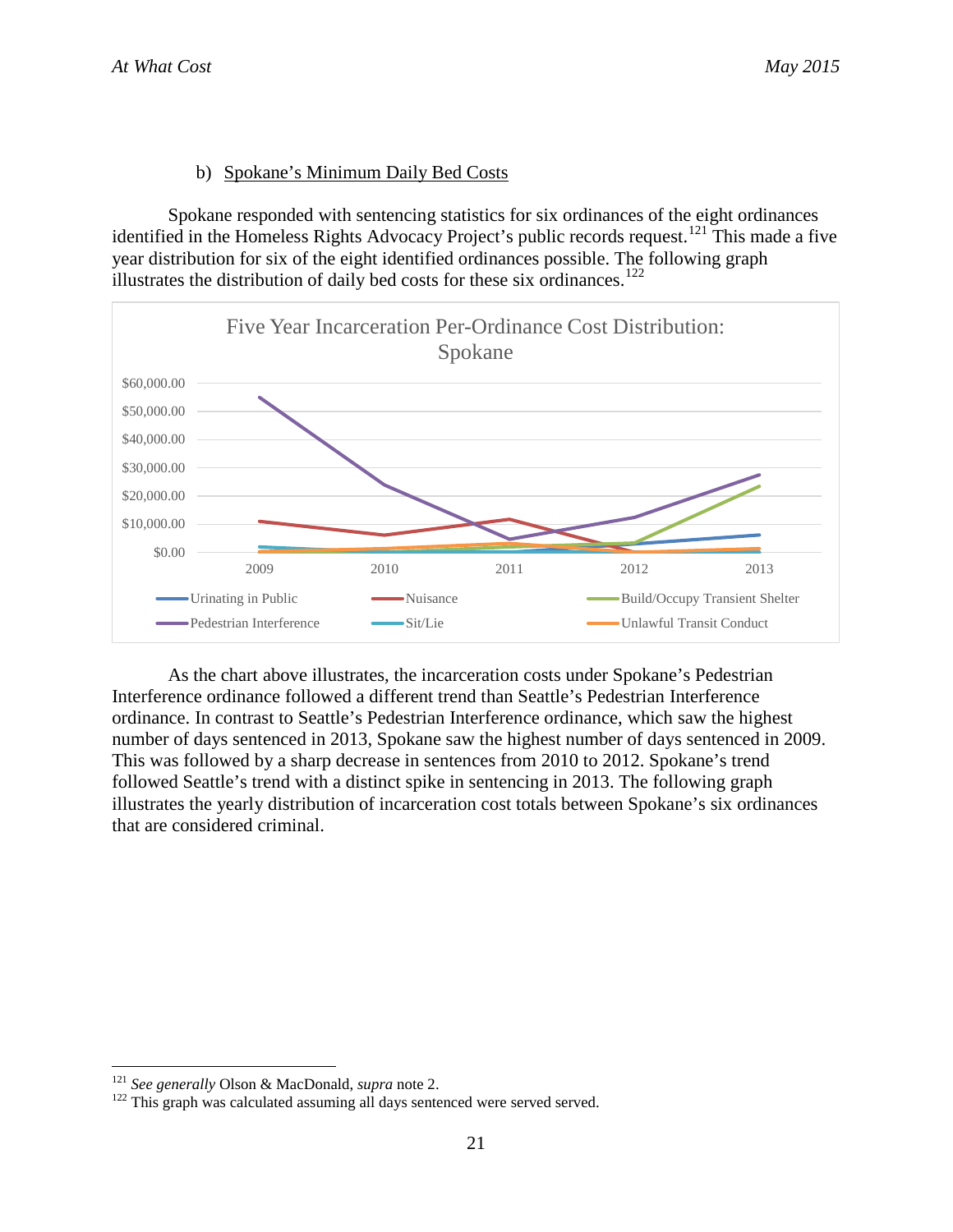

As illustrated in the graph above, of six reported ordinances, Spokane's Pedestrian Interference ordinance generated the highest daily bed cost, constituting 62% of the total cost between the six reported ordinances. Pedestrian Interference<sup>[123](#page-26-0)</sup> consistently resulted in the highest sentences per year and, therefore, yielded the greatest daily bed cost. In contrast, Spokane's Sit/Lie ordinance, which prohibits sitting or lying on the sidewalk, consistently resulted in the shortest sentences. It is interesting to note that an individual could be sentenced under either ordinance for the similar conduct—sitting or lying on the sidewalk. However, for reasons unclear, people are facing sentences more frequently under the Pedestrian Interference ordinance. The graph below illustrates the total daily bed costs for the six reported ordinances in Spokane.



<span id="page-26-0"></span><sup>123</sup> SMC 10.10.025.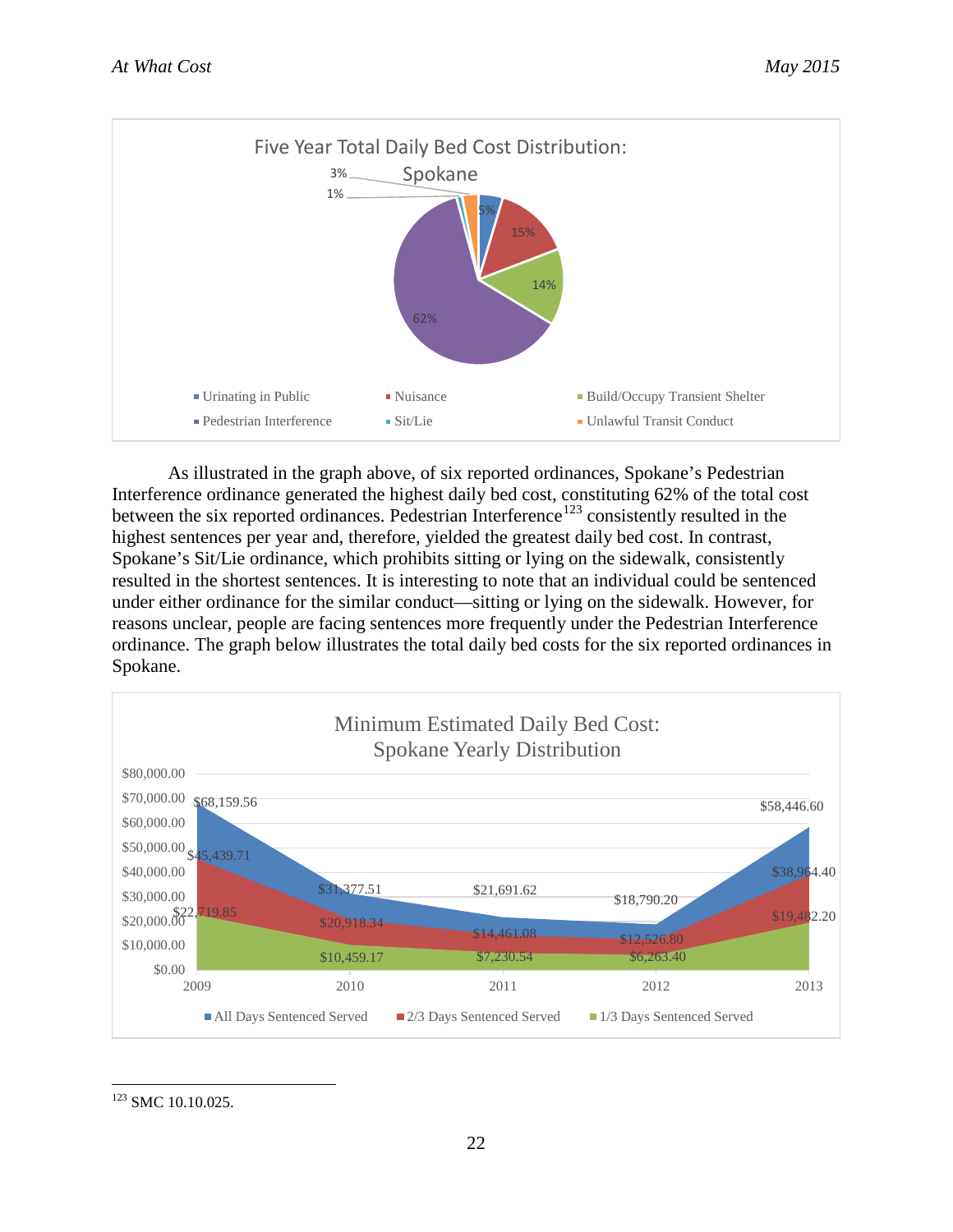As illustrated by the graph above, Spokane's highest rates of incarceration for six of the eight identified criminalization ordinances was highest in 2013 and 2009. If all of the days sentenced get served, Spokane will have accrued over \$68,000 in cost in 2009. The total estimated minimum daily bed cost for Spokane is \$198,465.49 for the five-year period. Adding these numbers to Seattle's five-year totals results in a potential \$2.1 million<sup>[124](#page-27-0)</sup> in taxpayer money spent on daily bed costs for during the five years between the two cities. Although this cost is substantial, there are costs not accounted for in these estimates. For example, inmates frequently suffer from medical issues that must be addressed during incarceration, resulting in medical costs in addition to daily bed costs during incarceration.<sup>[125](#page-27-1)</sup> The following section estimates the minimum medical costs during incarceration that can be directly associated with criminalization ordinances.

#### 2. *Medical Costs*

Medical costs during incarceration are an additional cost incurred in enforcing criminalization ordinances. Unlike daily bed costs, which are determined by the daily bed rate set by the relevant institution, medical costs vary by individual. In a recent comprehensive study on prison health care spending, the Pew Charitable Trust found that annual health care costs per-inmate in prison approximated \$7,000 in 2011 in Washington state.<sup>[126](#page-27-2)</sup> Using this number as a proxy, the annual \$7,000 breaks down to approximately \$19.18 per day in medical costs.

Although the \$7,000 per annum estimate is based on the general prison population, not the jail population, this proxy can be used as an estimate to calculate potential medical costs for defendants who received sentences for Seattle and Spokane. Estimates for the total medical costs in this section are calculated by multiplying per-day medical cost proxy by the number of days sentenced under criminalization ordinances.<sup> $127$ </sup> Medical costs are calculated by the daily medical costs by the number of days sentenced in Seattle and Spokane. These conservative estimates show a combined projected total for medical costs of \$334,710 over a five-year period, \$123,731.51 of which was accrued in 2013.

<span id="page-27-0"></span><sup>&</sup>lt;sup>124</sup> Assuming all days sentenced are served. This total is reduced to \$1,434,768.33 if two-thirds of days sentenced are served and \$717,384.17 if one third of days sentenced are served.

<span id="page-27-1"></span><sup>&</sup>lt;sup>125</sup> THE PEW CHARITABLE TRUSTS & MACARTHUR FOUND., STATE PRISON HEALTH CARE SPENDING (July 2014), *available at http://www.pewtrusts.org/~/media/Assets/2014/07/StatePrisonHealthCareSpendingReport.pdf.*<br><sup>126</sup> *Id.*<br><sup>127</sup> Note, the number of days sentenced for Seattle comprise only 16% of the identified ordinances, whil

<span id="page-27-3"></span><span id="page-27-2"></span>of days sentenced for Spokane comprise 75% of identified ordinances. *See supra* Part II.A.2.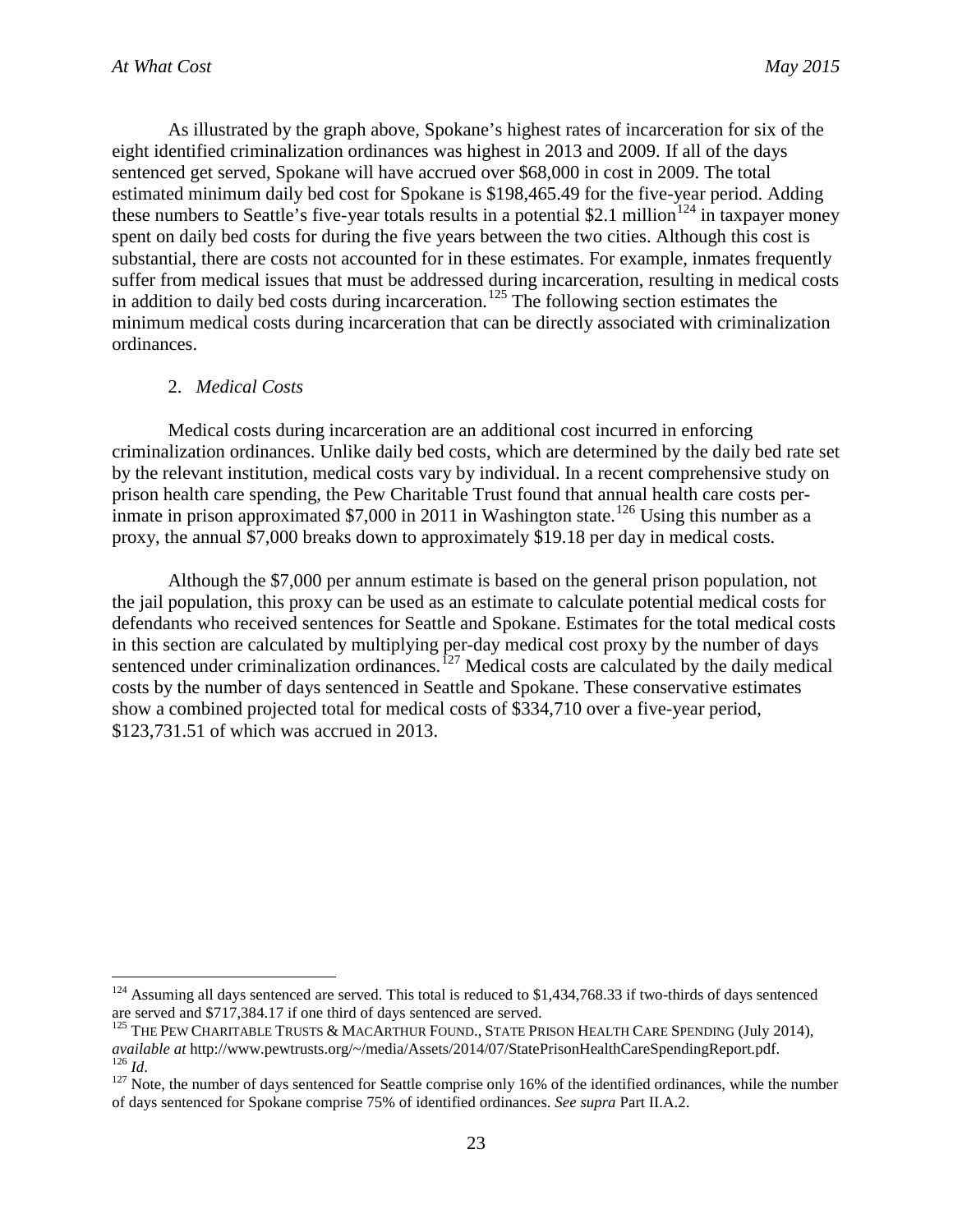| ESTIMATED MEDICAL COSTS: SEATTLE AND SPOKANE |                                     |                                                                       |                                                                       |                                                                           |
|----------------------------------------------|-------------------------------------|-----------------------------------------------------------------------|-----------------------------------------------------------------------|---------------------------------------------------------------------------|
| <b>Municipality</b>                          | <b>Days</b><br>Sentenced:<br>5-year | <b>Medical Costs: 5-</b><br>year Total<br>(Serving Full<br>Sentences) | <b>Medical Costs:</b><br>5-year Total (2/3<br>of Sentences<br>Served) | <b>Medical Costs: 5-</b><br>year Total (1/3 of<br><b>Sentence Served)</b> |
| <b>Spokane</b>                               | $3015^{128}$                        | \$57,827.70                                                           | \$38,551.80                                                           | \$19,275.90                                                               |
| <b>Seattle</b>                               | $15,217^{129}$                      | \$291,832.06                                                          | \$194,574.71                                                          | \$97,278.35                                                               |
| <b>Total</b>                                 | 17,451                              | \$349,659.76                                                          | \$233,126.51                                                          | \$116,554.25                                                              |

As illustrated above, minimum medical costs in Seattle and Spokane ranged from \$116,500 to \$350,000 for the five year period. However, this cost range likely underestimates the actual costs associated with medical care during incarceration for the homeless. The \$7,000 annual average used as a proxy in this calculation is based on the general prison population,  $130$ and does not take into account the particularly high proportion of the homeless population with severe mental health and substance abuse issues.  $131$  Given the fact that criminalization ordinances disparately impact homeless people, the cost may be more substantial. Subject to the same limitations and trends as daily bed rates, $1^{132}$  $1^{132}$  $1^{132}$  a conservative estimate of Seattle and Spokane's combined total for medical and daily bed costs is approximately \$2,435,321.36.

#### **III. Alternatives: A Compilation of Cost-Saving Studies**

Instead of criminalizing homelessness through the enforcement of various ordinances, policymakers should consider non-punitive alternatives that have been shown to be more effective, both in terms of costs and in terms of directly addressing the problem of homelessness. These alternatives seek to address the major problem that homeless people face: housing and shelter. This can be done a variety of ways, including taking preventative measures to help a person before they become homeless.

The most prominent of these alternatives is the Housing First Movement, which is based on the belief that first addressing and solving the primary problem of permanent housing will have a positive domino-effect, resolving many other problems that homelessness presents to

<span id="page-28-0"></span> <sup>128</sup> *See generally* Olson & Macdonald, *supra* note 2.

<span id="page-28-1"></span><sup>&</sup>lt;sup>129</sup> This number is only the violation of SMC 12A.12.015—In response to a Public Records Request made by the HRAP, Seattle Municipal Court stated it did not keep track of other identified ordinances, as they were "civil in nature" and "did not carry with them a criminal penalty."

<span id="page-28-2"></span><sup>130</sup> THE PEW CHARITABLE TRUSTS & MACARTHUR FOUND., *supra* note 125, at 7 (citing 19% of costs attributable to care associated with mental health and substance abuse).

<span id="page-28-3"></span><sup>131</sup>*See* Lurie & Schuster, *supra* note 29 (discussing the significant overlap of homelessness and individuals with substance abuse and mental health issues).

<span id="page-28-4"></span><sup>132</sup> *See supra,* Part II.C.1.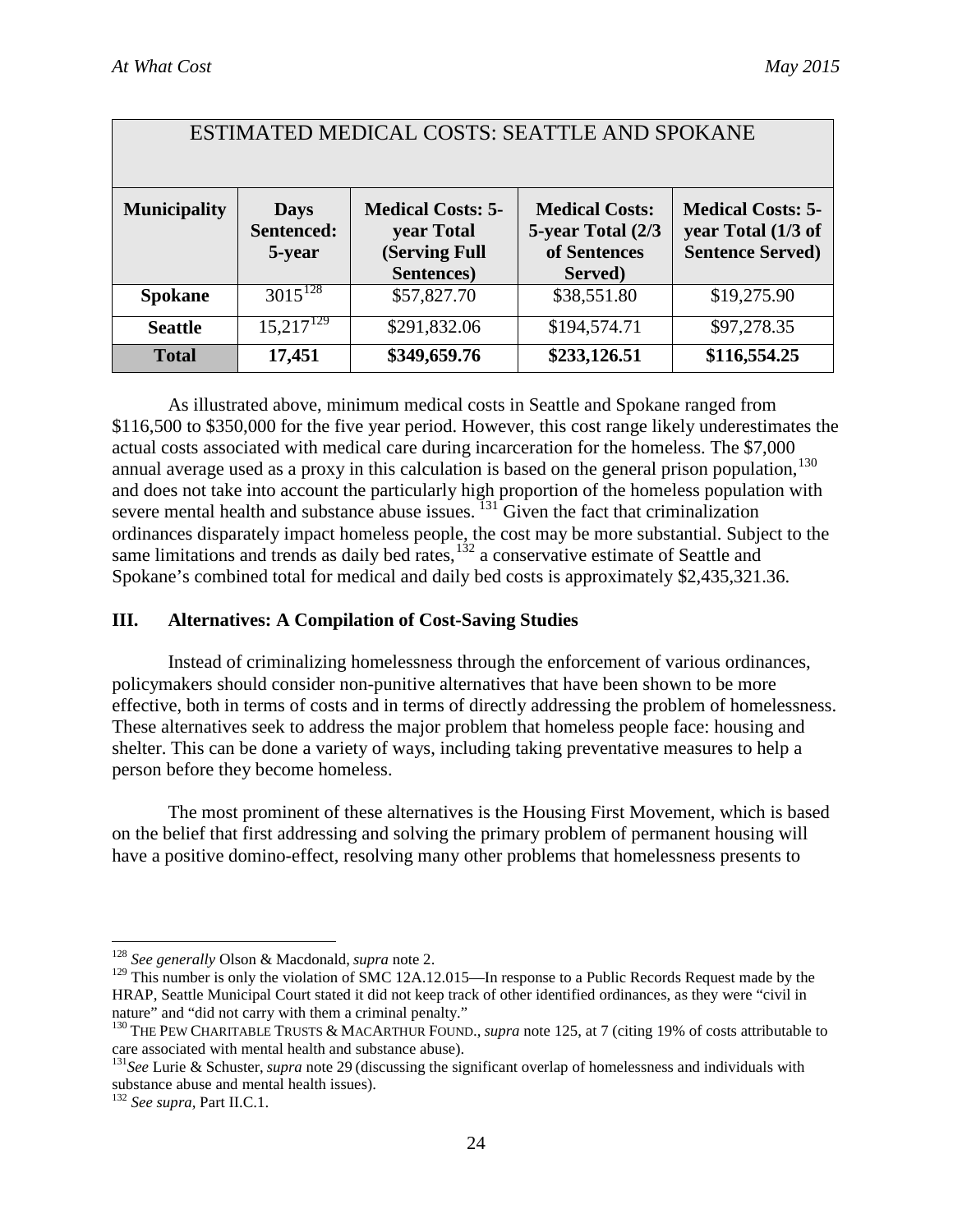homeless people and society generally.<sup>[133](#page-29-0)</sup> With stable housing, homeless people no longer need to worry about finding a place to sleep each night; instead, they can focus on other issues such as finding employment, rehabilitating various health challenges, and otherwise being a more active and productive member of the community.<sup>[134](#page-29-1)</sup> However, the reality is that stable and permanent housing cannot be immediately provided to all homeless people. Logistical issues, such as finding appropriate housing sites, and financial issues, such as finding willing funders, are major obstacles to overcome.[135](#page-29-2) Therefore, while permanent housing should still be the standard, other transitional housing options can be considered as well, at least until permanent housing systems are set up.

# A. Local Scene—Washington

In Washington, while many cities and municipalities continue to enforce various ordinances that disparately impact homeless people, there also has been a movement to address the problem of homelessness through other alternatives. Providing permanent housing  $136$  and temporary shelter<sup>[137](#page-29-4)</sup> are two common methodologies. This section surveys a few of these efforts and provides insight into the different alternatives that have been pursued in Washington.

# 1. *Permanent Housing*

In Seattle, the Housing First movement demonstrates potential savings from providing permanent housing. The local movement first started to materialize in 1997.<sup>[138](#page-29-5)</sup> The city sought to end chronic homelessness by providing rapid access to low-cost apartments, with vital medical, mental health, and other support services.<sup>[139](#page-29-6)</sup> Advocates believed that it was "more humane, a more successful and a more cost-effective method than paying for these same people to cycle in and out of the emergency room, the sobering center or jail."<sup>[140](#page-29-7)</sup> By 2010, the city had 280 Housing First units in operation.<sup>[141](#page-29-8)</sup> One of these units is  $1811$  Eastlake,  $142$  which provided housing and treatment to homeless chronic alcoholics and, uniquely, did not require either sobriety or participation in any of the services offered.<sup>[143](#page-29-10)</sup> This unit was the subject of a threeyear study by the Downtown Emergency Service Center and the University of Washington's

<span id="page-29-0"></span> <sup>133</sup> *See generally* NAT'L LAW CTR. ON HOMELESSNESS & POVERTY, *supra* note 25; *see also* NAT'L ALLIANCE TO END HOMELESSNESS, SUPPORTIVE HOUSING IS COST EFFECTIVE (2007), *available at*

<span id="page-29-2"></span>

<span id="page-29-1"></span>http://www.endhomelessness.org/library/entry/supportive-housing-is-cost-effective.<br>
<sup>134</sup> Id.<br>
<sup>135</sup> See, e.g., BUILDING CHANGES, THE SOUTH KING COUNTY HOUSING FIRST PILOT 10-11 (2010).<br>
<sup>136</sup> DOWNTOWN EMERGENCY SERVICE CE

<span id="page-29-3"></span>http://www.seattle.gov/housing/homeless/1811.htm (last visited Nov. 14, 2014).<br><sup>137</sup> Ilona Berzups, *Tent City, a primer*, ILONA BERZUPS PHOTOGRAPHY (2011),<br>http://www.ilophotography.com/essay-tent-city-a-primer.

<span id="page-29-4"></span>

<span id="page-29-5"></span><sup>&</sup>lt;sup>138</sup> See Housing First, OFFICE OF HOUSING, http://www.seattle.gov/housing/homeless/HousingFirst.htm (last visited Nov. 14, 2014).<br> $\frac{139}{13}$  *Id.* 

<span id="page-29-10"></span><span id="page-29-9"></span>

<span id="page-29-8"></span><span id="page-29-7"></span><span id="page-29-6"></span><sup>&</sup>lt;sup>140</sup> Id.<br><sup>141</sup> Id.<br><sup>141</sup> Id.<br><sup>142</sup> Downtown Emergency Service Center, supra note 136.<br><sup>143</sup> Kristofor Husted, *A Permanent Home That Allows Drinking Helps Homeless Drink Less*, NPR (Jan. 23, 2012), http://www.npr.org/blogs/health/2012/01/19/145477493/a-permanent-home-that-allows-drinking-helps-homelessdrink-less.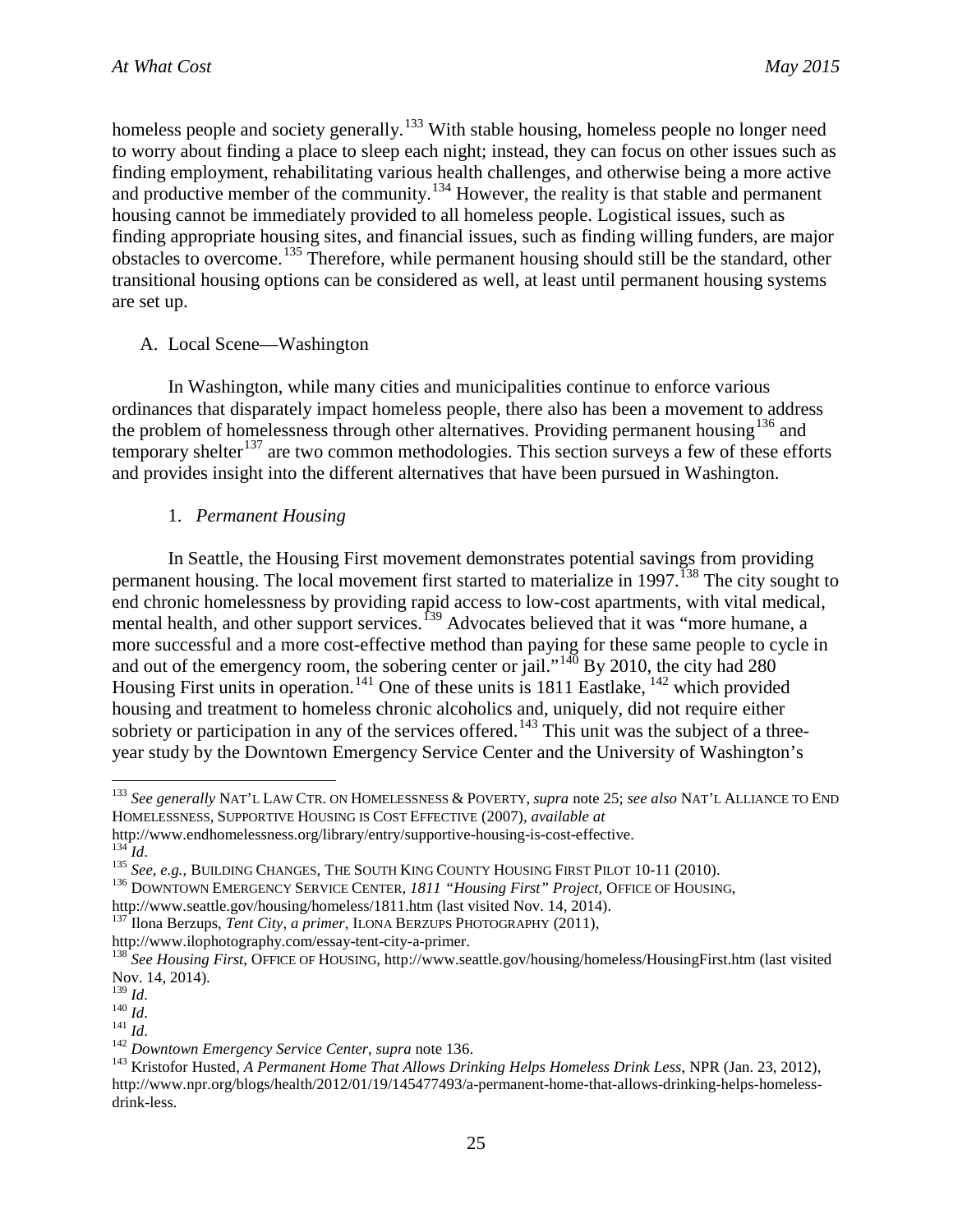Addictive Behavior Research Center. The study found that it cost \$1,120 to house an individual each month at 1811 Eastlake.<sup>[144](#page-30-0)</sup> After its inaugural year, after housing 95 residents, the movement was shown to save taxpayers more than \$4 million dollars.<sup>[145](#page-30-1)</sup> The study found the following:

In the year prior to the study, housed participants accrued a median \$4066 per month per individual of use costs. Thus, in the year prior to intervention, \$8,175, 922 in costs were accrued by the 95 people who received housing. Individual median costs per month drop notably after 6 months (\$1492) and again at 12 months (\$958), and total costs for the housed group for the year after enrollment in housing were \$4,094,291. Wait-list control participants accrued median costs of \$3318 per month per individual in the year prior to the study, dropping to \$1932 at 6 months. A similar pattern held up across most outcomes, with the exception of EMS services, which showed a slight increase at 6 months for HF participants before dropping at 12 months.<sup>[146](#page-30-2)</sup>

In other words, median cost per person dropped by 64% in the first six months housed and dropped an additional 10% in the remaining six months.  $147$  Additionally, a similar savings of 40% was experienced for the control group. <sup>[148](#page-30-4)</sup> These findings provide a glimpse of the potential benefits that can result from providing permanent housing. Although this is only one such study, it illustrates the cost savings resulting from investment in the Housing First method.

Beyond cost savings, the Housing First method has also provided many other benefits in South King County. In its pilot season, 2007–2008, the King County Housing Authority, in conjunction with several other partners,  $149$  launched its own Housing First Project in South King County. The project provided permanent supportive housing for 25 chronically homeless single adults<sup>[150](#page-30-6)</sup> in South King County and was later expanded to 50 people.<sup>[151](#page-30-7)</sup> To provide housing, the King County Housing authority developed a "sponsor-based" Section 8 approach designed to limit rent contributions to no more than 30 percent of an individual's monthly income.<sup>[152](#page-30-8)</sup>

<span id="page-30-3"></span>

<span id="page-30-0"></span> <sup>144</sup> Mary E. Larimer et al., *Health Care and Public Service Use and Costs Before and After Provision of Housing for Chronically Homeless Persons With Severe Alcohol Problems*, 301 JAMA 13 (2009), *available at*

<span id="page-30-2"></span>

<span id="page-30-5"></span><span id="page-30-4"></span>

<span id="page-30-1"></span>http://jama.jamanetwork.com/article.aspx?articleid=183666.<br>
<sup>145</sup> *Id.*<br>
<sup>146</sup> *Id.*<br>
<sup>148</sup> *Id.*<br>
<sup>148</sup> *Id.*<br>
<sup>149</sup> These partners included the King County Department of Community and Health Services, the United Way of King County, Sound Mental Health, and Health Care for the Homeless – Seattle & King County. BUILDING

<span id="page-30-6"></span>CHANGES, *supra* note 135.<br><sup>150</sup> The initial 25 people were mostly Caucasian males; their average age was 44 years old; their average length of homelessness prior to participating in the project was more than three years; most had no source of income (only two had employment income); all 25 had a diagnosed mental illness and two-thirds also had a substance use problem; all 25 entered the program as chronically homeless (21 of 25 being homeless for more than one consecutive year prior to entry); and six were veterans of U.S. armed services. *Id* at 15. <sup>151</sup> *Id* at 5. 152 *Id*.

<span id="page-30-8"></span><span id="page-30-7"></span>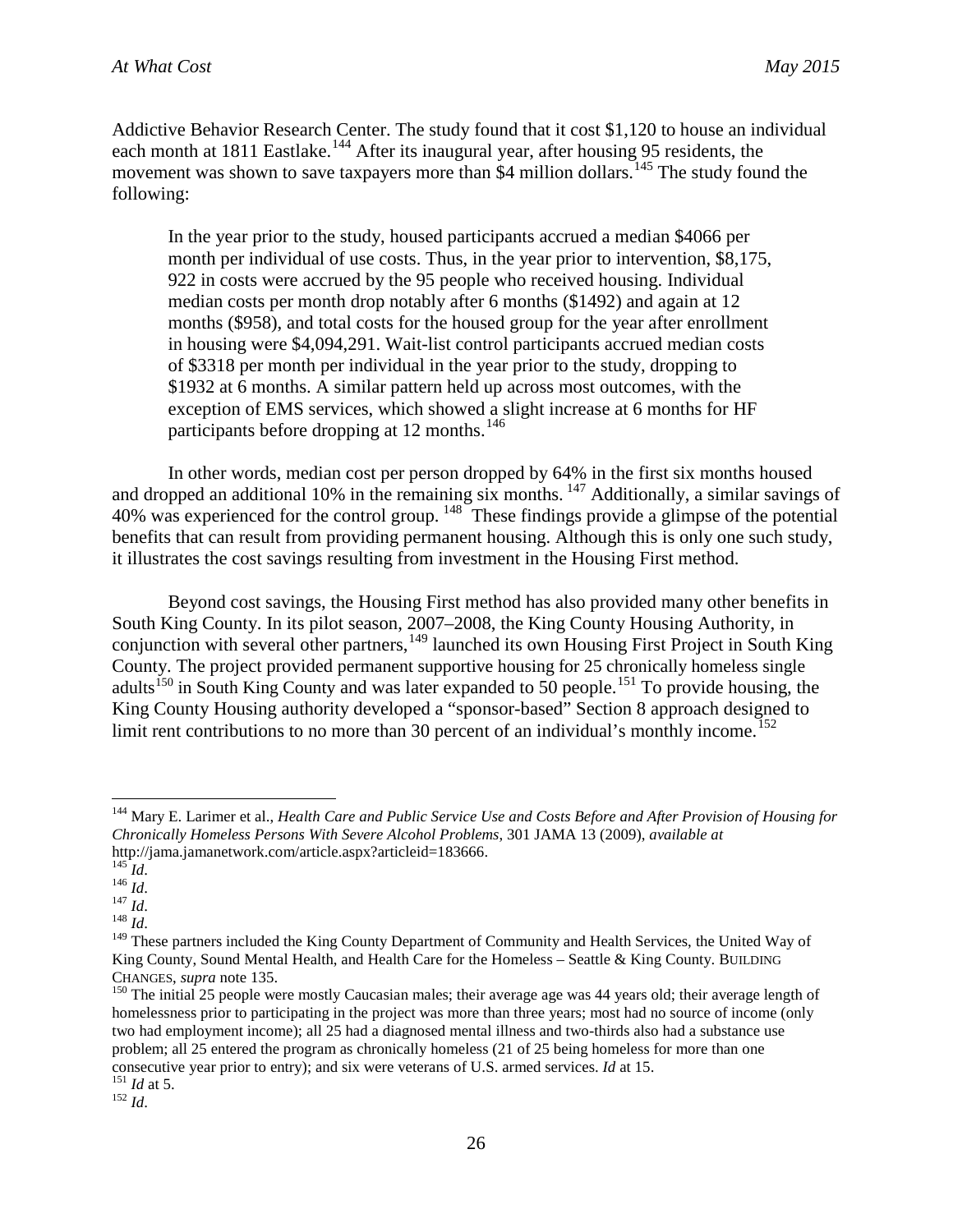Under this approach, the project sponsor (typically a nonprofit human services or housing provider) receives funding directly from the housing authority, and uses the funding to lease units from private landlords. The project sponsor then recruits tenants to participate in the program and establishes subleases with each tenant. The project sponsor is therefore able to guarantee vacancy payments to the landlord and assuage potential landlord concerns over anticipated higher turnover rates for high-risk tenants and tenant damages. The sponsor also serves as a single point of contact for landlords who lease multiple units through the program.<sup>[153](#page-31-0)</sup>

Applying this approach, the King County Housing Authority was able to provide rent subsidies<sup>[154](#page-31-1)</sup> to 25 chronically homeless people, which ultimately improved their situations.<sup>[155](#page-31-2)</sup> Housing was provided to all of the participants and almost all of them (21) remained in housing for at least six months to a year.<sup>[156](#page-31-3)</sup> Furthermore, the program assisted participants with their mental health and substance use issues. The program connected more than 90 percent of participants to primary-care and chemical-dependency specialists, and seven of the 16 participants who did not have Medicaid upon enrollment obtained it in the first year.<sup>[157](#page-31-4)</sup> The program also connected participants to sources of income: 12 of the 18 participants initially with no income gained an income source, which more than doubled participants' average income. [158](#page-31-5) As a result of this project as a whole, participants reduced their reliance on many expensive public systems: (1) Harborview and Valley Medical Center inpatient and emergency room contacts were reduced by 41 percent; and  $(2)$  jail bookings were reduced by 76 percent.<sup>[159](#page-31-6)</sup> Although the cost savings were not calculated, the reduction in emergency room contacts and jail bookings illustrate two important benefits offered by the Housing First method.

#### 2. *Temporary Shelter*

With a homeless population of at least  $6,000$  people,<sup>[160](#page-31-7)</sup> Seattle has also shown a willingness to pursue other alternatives and provide homeless people with temporary shelter. One example of this effort is the establishment of tent cities, like Nickelsville, which are encampments of tents and small cabin structures set up at various host sites across the city.<sup>[161](#page-31-8)</sup>

<span id="page-31-0"></span><sup>&</sup>lt;sup>153</sup> *Id.* at 5-6.<br><sup>154</sup> The most common form of permanent supportive housing use was a single-site 40-unit, or larger, apartment

<span id="page-31-2"></span><span id="page-31-1"></span>building. *Id*. at 8.<br><sup>155</sup> The average cost of rent (including utilities) for all apartments in the project was \$713 per month and the average<br>monthly contribution was \$74 per person. *Id.* at 14.

<span id="page-31-5"></span>

<span id="page-31-7"></span><span id="page-31-6"></span>

<span id="page-31-4"></span><span id="page-31-3"></span><sup>&</sup>lt;sup>156</sup> *Id.* at 16.<br>
<sup>157</sup> *Id.*<br>
<sup>159</sup> *Id.*<br>
<sup>159</sup> *Id.*<br>
<sup>159</sup> *Id.*<br>
<sup>159</sup> *Id.*<br>
<sup>160</sup> SEATTLE/KING CNTY. COAL. ON HOMELESSNESS, 2014 ONE NIGHT STREET COUNT (2014), *available at* http://homelessinfo.org/. <sup>161</sup> John Iwasaki, *Homeless start settling in fuchsia 'Nickelsville'*, SEATTLE POST INTELLIGENCER (Sept. 22, 2008)

<span id="page-31-8"></span>http://www.seattlepi.com/local/article/Homeless-start-settling-in-fuchsia-Nickelsville-1285979.php; Aaron Burkhalter, *Back together*, REAL CHANGE (Aug. 27, 2014) http://realchangenews.org/index.php/site/archives/9308.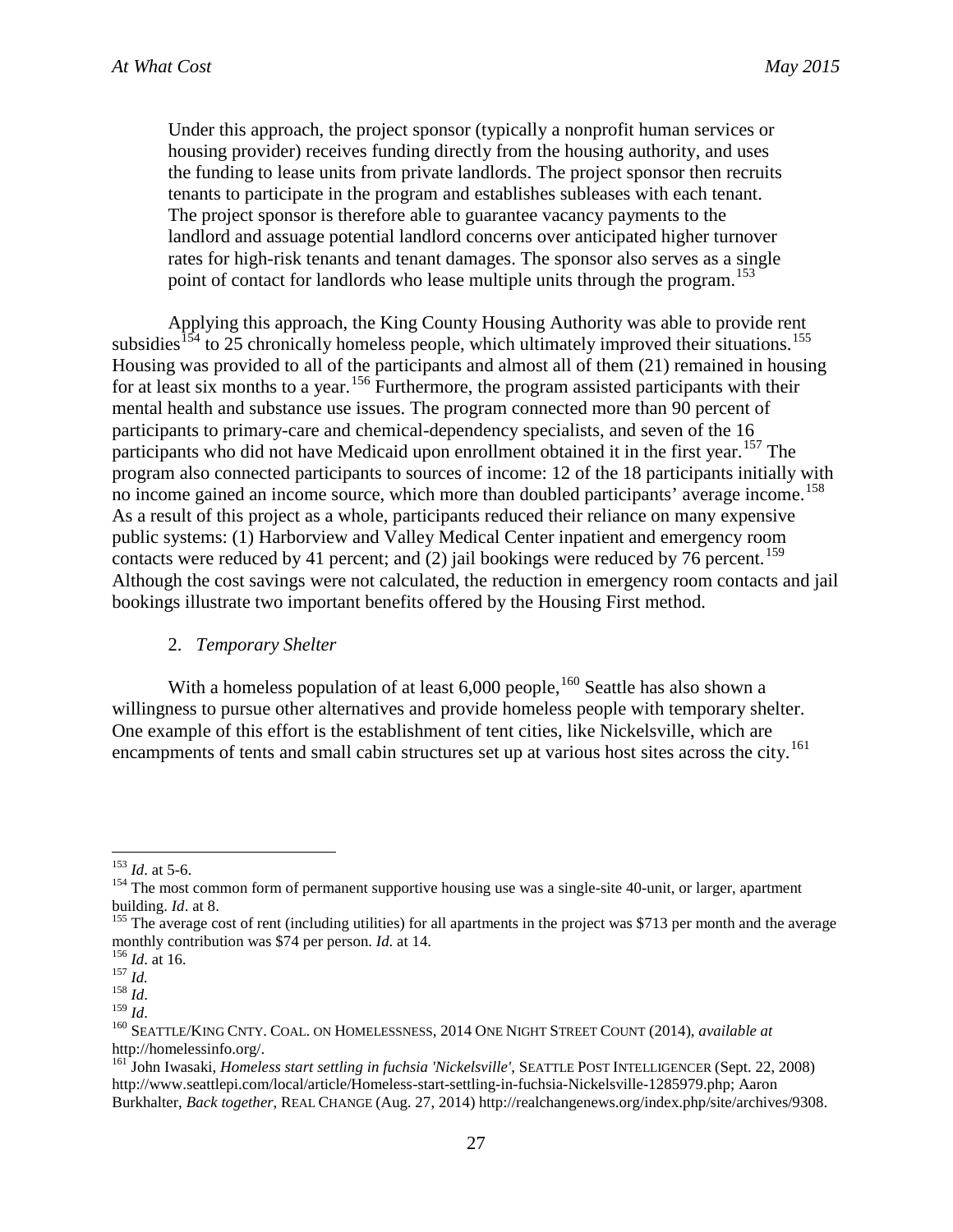While such encampments have been controversial within the city and have stimulated both support and opposition, the encampments provide shelter to numerous people and families.<sup>[162](#page-32-0)</sup>

In terms of costs, these sites require permitting through the city, which may cost anywhere from \$200 to \$3,500, depending on the site.<sup>[163](#page-32-1)</sup> Furthermore, the estimated cost to run an encampment is approximately \$4,500–\$5,500 per month (about \$45-55 per resident), which covers the many operation and site needs, such as portable restrooms and other sanitation needs, a dumpster, waste removal, and daily bus tickets, among other things.<sup>[164](#page-32-2)</sup> However, one such encampment also reported that the cost of sheltering 100 people incurred a total cost of \$3,000 month.<sup>[165](#page-32-3)</sup> These camps provide a glimpse into the relatively limited cost of temporary shelter. Even with the current efforts to provide affordable housing, average rent prices in Washington are so high that a families' inability to affordably pay rent is the rule, not the exception.<sup>[166](#page-32-4)</sup> This issue makes one thing clear: temporary shelter is an important non-punitive alternative to criminalization.

#### B. National Scene

Nationally, some promising efforts aim to end chronic homelessness and help get people back on their feet.<sup>[167](#page-32-5)</sup> Different jurisdictions approach this goal in different ways; however, one aspect remains constant—the focus is to provide housing. Whether it is permanent housing or temporary housing, the main objective of these efforts is to provide shelter. Although providing permanent housing has been shown to result in extensive benefits, temporary housing and shelter is often an interim solution to help homeless people off the streets.<sup>[168](#page-32-6)</sup> While permanent housing systems are being established, both options can be considered to help relieve the foremost problem that homeless people face and need: a safe place to stay.

<span id="page-32-0"></span> <sup>162</sup> *Families of Nickelsville Jackson Street*, LOW INCOME HOUSING INST. (2013),

https://www.youtube.com/watch?v=GLaswXLSaas; Vanessa Ho, *Sign of grim times: Kids in Nickelsville*, SEATTLE POST INTELLIGENCER (Nov. 6, 2011) http://www.seattlepi.com/local/article/Sign-of-grim-times-Kids-in-

<span id="page-32-1"></span>Nickelsville-2255880.php.<br><sup>163</sup> In reference to a move in March of 2009 from the University Congregational United Church of Christ to Bryn Mawr United Methodist Church, the UW Daily reported that "[t]he new permit was much easier and cheaper to attain, taking less than 30 days to issue, lasting three months and costing \$200. Charges for the permit at UCUCC, which were covered by the church, cost \$3,550." Doris Wu, *Nickelsville leaves U-District after four-and-a-half month stay*, THE DAILY (Mar. 5, 2009) http://dailyuw.com/archive/2009/03/05/imported/nickelsville-leaves-udistrict-after-four-and-half-month-stay#.VGbPYvnF-BI. For other reference to permitting, please see *Homeless advocates speak up against City's draft Encampment Ordinance*, BALLARD NEWS-TRIBUNE (Aug. 27, 2011) http://www.ballardnewstribune.com/2011/09/27/news/homeless-advocates-speak-against-citys-draft-enca (stating that permitting for a move to El Centro de la Raza could cost up to \$2,500).<br><sup>164</sup> Ilona Berzups, *supra* note 134.<br><sup>165</sup> CITIZEN REVIEW PANEL RECOMMENDATIONS ON ENCAMPMENTS AND SEATTLE'S UNSHELTERED HOMELESS

<span id="page-32-2"></span>

<span id="page-32-3"></span>POPULATION, (October 18, 2010), *available at* 

http://www.seattle.gov/council/licata/homelessness/attachments/group1\_recommendations.pdf.

<span id="page-32-4"></span><sup>&</sup>lt;sup>166</sup> See, e.g., STATE OF WASHINGTON HOUSING NEEDS ASSESSMENT, MULLIN LONERGAN ASSOCIATES 8 (JANUARY 2015), *available* at http://www.commerce.wa.gov/Documents/Wa%20Housing%20Needs%20Assessment.pdf (finding three bedroom rental units affordable only to those who make above 73% of the state's median family income).

<span id="page-32-5"></span><sup>&</sup>lt;sup>167</sup> *See, e.g.*, Tony Pugh, *Obama vows to end homelessness in 10 years*, MCCLATCHY NEWSPAPERS (Jun. 22, 2010), http://www.mcclatchydc.com/2010/06/22/96322/obama-administration-vows-to-end.html.

<span id="page-32-6"></span><sup>&</sup>lt;sup>168</sup> See Homelessness Assistance, U.S. DEPARTMENT OF HOUSING AND URBAN DEVELOPMENT, http://portal.hud.gov/hudportal/HUD?src=/program\_offices/comm\_planning/homeless.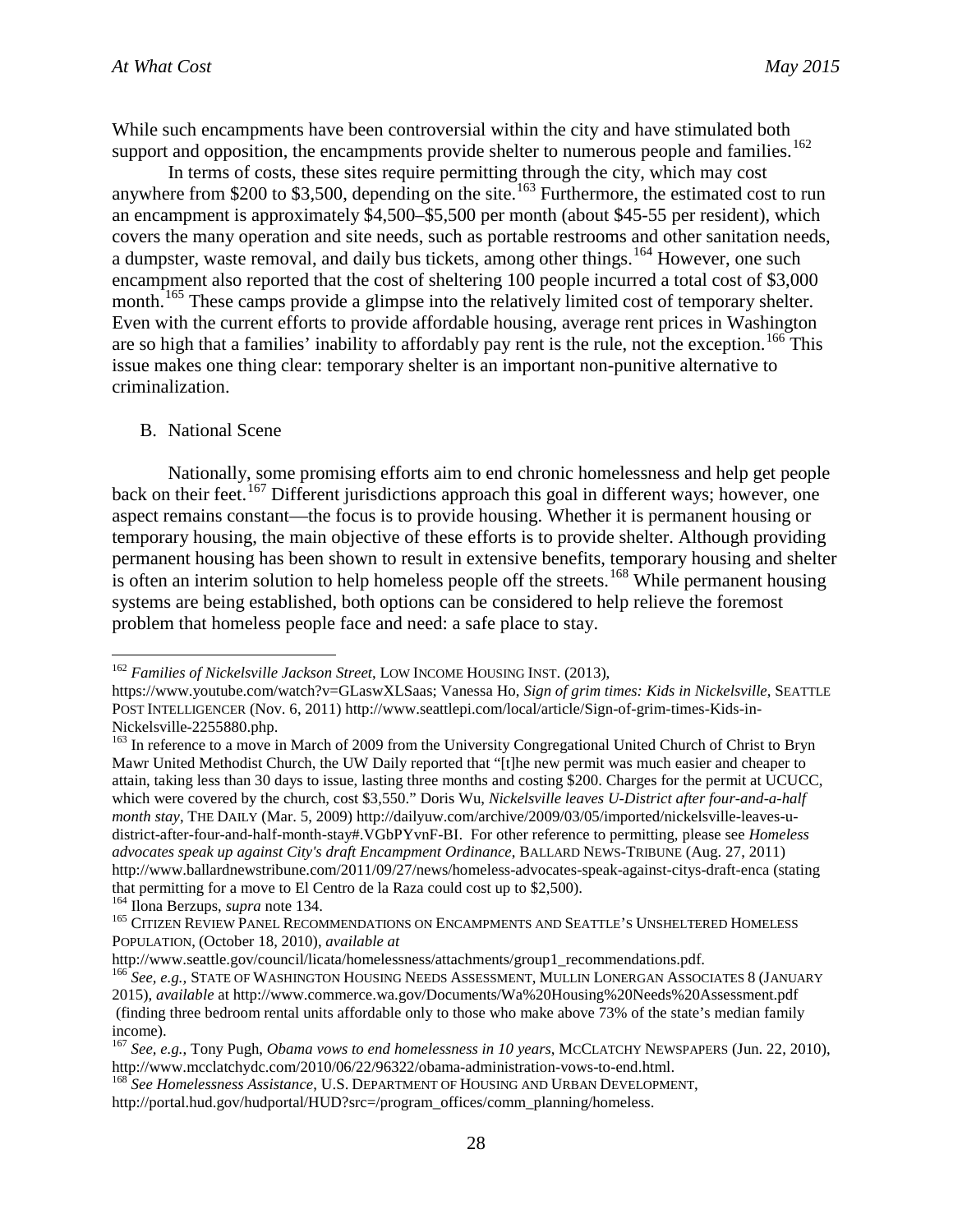Significantly, in comparison to criminalization, the provision of permanent housing or temporary shelter has been shown help address the underlying problem of homelessness and create significant cost savings. The next section surveys some benefits of both permanent housing and temporary shelter demonstrated in various studies throughout the nation.

# 1. *Permanent Housing*

Permanent housing is an alternative to criminalization that takes homeless people off the streets and puts them into a home full-time. Each alternative varies in the amount of independence given to homeless people, what is expected of them, and the scope of services provided in addition to housing. While each individual approach varied in these respects, they all had two at least two core things in common: the provision of permanent housing and the results of dramatic cost savings.

# a) Economic Impact in Florida

Efforts to create permanent affordable housing in Florida shows substantial cost savings. A recent Central Florida study illustrates the substantial cost savings of housing 107 chronically homeless people. The study estimates the annual cost of for incarceration, emergency room and inpatient hospitalization to be \$31,065 per individual.<sup>[169](#page-33-0)</sup> Alternatively, providing permanent supportive housing for these people was estimated to be  $$10,051$ .<sup>[170](#page-33-1)</sup> The study assumes a 10% recidivism rate and projects taxpayers would save an estimated \$2 million annually.<sup>[171](#page-33-2)</sup> Applying this number to just half of the current chronic homeless population in Central Florida, the study estimates an annual savings of \$14 million.<sup>[172](#page-33-3)</sup>

In addition to cost savings, the creation of affordable housing shows positive economic impact through the creation of jobs. Creative Housing Solutions recommends a resource development approach that combines the use of new and existing resources to rehabilitate multifamily rental housing.[173](#page-33-4) This approach dedicates 31% of affordable housing units as permanent supportive housing for the most chronically homeless.<sup>[174](#page-33-5)</sup> When combined with existing resources, the plan does more than just provide a solution to chronic family homelessness: it estimates a minimum direct economic impact of over \$450 million over five years.<sup>[175](#page-33-6)</sup>

b) Cost Savings in Utah

<span id="page-33-0"></span><sup>&</sup>lt;sup>169</sup> GREGORY A. SHINN ET AL., THE LONG TERM COST OF HOMELESSNESS IN CENTRAL FLORIDA AT 8 (2014), *available at* http://rethinkhomelessness.org/wp-content/uploads/2014/11/Eco-Impact-Report-LOW-RES.pdf.  $\frac{170 \text{ Id.}}{171 \text{ Id.}}$  (citing a ten year savings of \$20,236,482 based on a 10% recidivism rate).<br>  $\frac{171 \text{ Id.}}{172 \text{ Id.}}$  (citing a ten year savings of \$149,220,414 when savings are applied to 50% of the current chron

<span id="page-33-1"></span>

<span id="page-33-3"></span><span id="page-33-2"></span>population of Central Florida).<br> $^{173}$  *Id.* at 11.<br> $^{174}$  *Id.* 

<span id="page-33-4"></span>

<span id="page-33-6"></span><span id="page-33-5"></span><sup>&</sup>lt;sup>175</sup> *Id.* (estimating a minimum economic impact of \$466,230,960 for the proposed five year affordable housing program)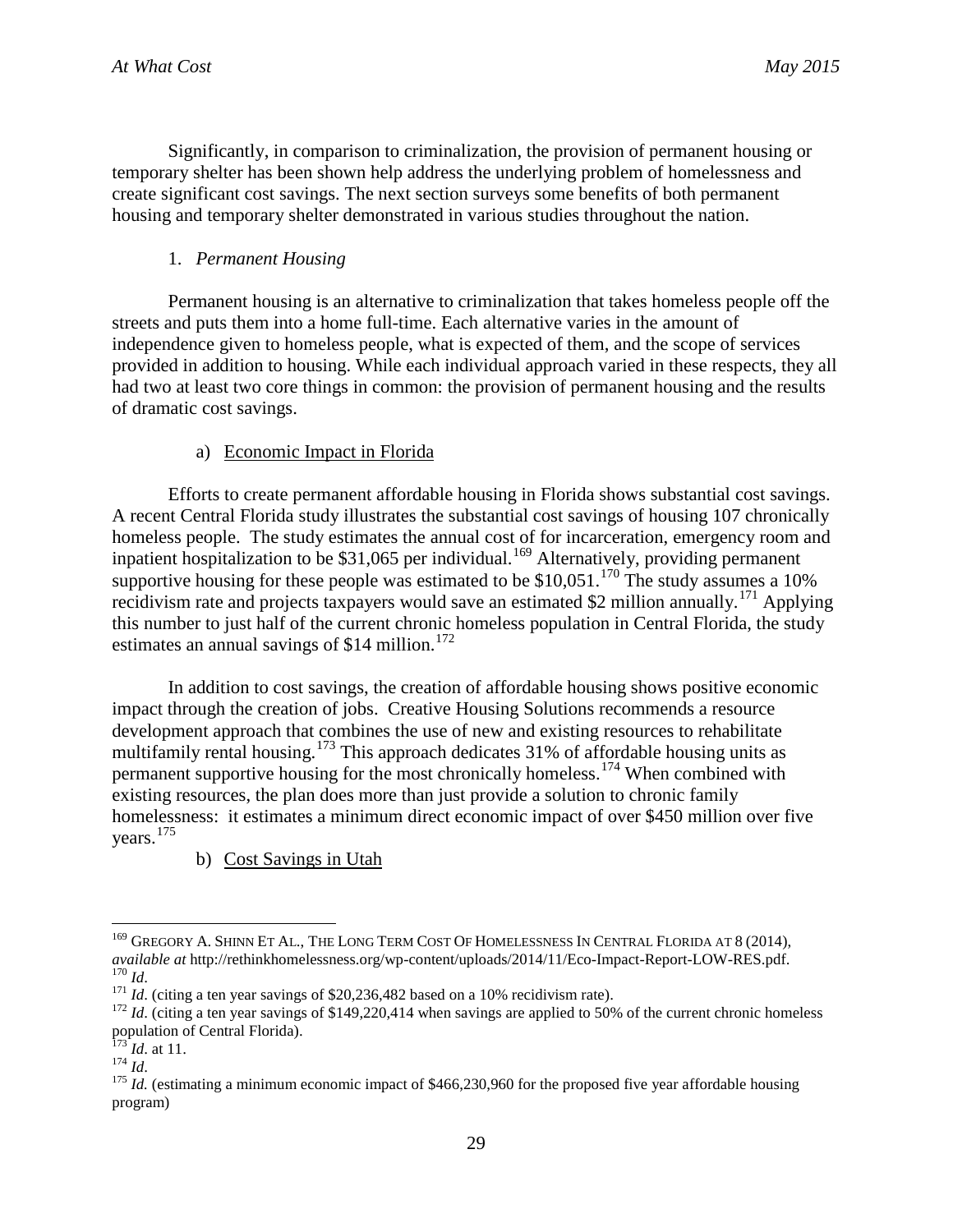Utah is creating affordable housing as a part of a national effort that has saved taxpayers one billion dollars. As a part of the national 100,000 Homes Campaign, Salt Lake City has housed 615 people since 2012.<sup>[176](#page-34-0)</sup> Utah is a participant in this national effort, which provides housing to homeless people (particularly veterans) and has saved an estimated \$1.3 billion in taxpayer dollars nationwide doing so.<sup>[177](#page-34-1)</sup> In its 2013 Comprehensive Report on Homelessness, the Utah Housing and Community Development Division reports that providing an apartment and a social worker to a homeless individual costs only \$11,000, compared to \$16,000 annual cost per individual: a \$5,000 savings per year per individual. [178](#page-34-2)

Additionally, concentrated housing efforts in Utah that streamline the process of receiving aid are resulting in significant reductions in chronic homelessness. Chronic homelessness in Utah has been reduced by 74% since Utah's State Homeless Coordinating Committee adopted its 10 Year Plan to End Chronic Homelessness in 2005.<sup>[179](#page-34-3)</sup> The plan utilizes a Housing First model that, among other things, sets aside hundreds of permanent supportive housing units, primarily in the Salt Lake City area.<sup>[180](#page-34-4)</sup> The model also creates a streamlined process for assessing a homeless person's need and eligibility for existing housing opportunities in a timely manner, reducing the amount of time an individual must wait for the services he or she needs.<sup>[181](#page-34-5)</sup> These efforts have been so effective that Utah has solved chronic homelessness and saved millions in doing so.<sup>[182](#page-34-6)</sup>

#### c) Reduction in Recidivism in New York & New Mexico

Studies in New York and New Mexico highlight further cost savings linked to a reduction in recidivism through Housing First initiatives. A Housing First initiative in New Mexico illustrates a cost savings of \$615, 920.49 in emergency health care and criminal justice expenses.[183](#page-34-7) A similar study in New York illustrates a 64% decrease in homelessness-related jail costs through a Housing First initiative.<sup>[184](#page-34-8)</sup> Similar to the results locally, the facility found that housing ex-offenders reduced recidivism rates to as low as 1 percent.<sup>[185](#page-34-9)</sup>

Preventative measures in New York have helped keep families in their home before the extensive costs associated with homelessness are incurred. In 2012, BronxWorks, a New York organization that feeds, shelters, and teaches people, provided financial assistance to 3,200

<span id="page-34-7"></span>life/wp/2015/04/17/the-surprisingly-simple-way-utah-solved-chronic-homelessness-and-saved-millions/.<br><sup>183</sup> *Id.* at 30.<br><sup>184</sup> *Id.*<br><sup>184</sup> *Id.*<br><sup>185</sup> Christopher Moraff, *Out of Prison But No Place to Go* (Aug. 6, 2014)

<span id="page-34-0"></span><sup>&</sup>lt;sup>176</sup> *Salt Lake City Helps Push National 100,000 Homes Campaign Over the Finish Line*, THE ROAD HOME (June 12, 2014), http://www.theroadhome.org/blog/?p=327.<br><sup>177</sup> *Id.* 

<span id="page-34-2"></span><span id="page-34-1"></span><sup>&</sup>lt;sup>178</sup> UTAH HOUSING AND CMTY. DEV. DIV., COMPREHENSIVE REPORT ON HOMELESSNESS (2013), *available at* http://jobs.utah.gov/housing/documents/homelessness2013.pdf.<br><sup>179</sup> NAT'L LAW CTR. ON HOMELESSNESS & POVERTY, *supra* note 25, at 10.

<span id="page-34-6"></span>

<span id="page-34-5"></span><span id="page-34-4"></span><span id="page-34-3"></span><sup>180</sup> ICAN CAR. ON HOMELESSNESS & POVERTY, *supprame is at 10. 181 Id.* 181 *Id.* 181 *Id.* 181 *Id.* 182 Terrance McCoy, *The surprisingly simple way Utah solved chronic homelessness and saved millions*, WASHINGTON POST (Apr. 17, 2015), *available at* http://www.washingtonpost.com/news/inspired-

<span id="page-34-8"></span>

<span id="page-34-9"></span>http://www.thecrimereport.org/news/inside-criminal-justice/2014-08-out-of-prison-but-no-place-to-go.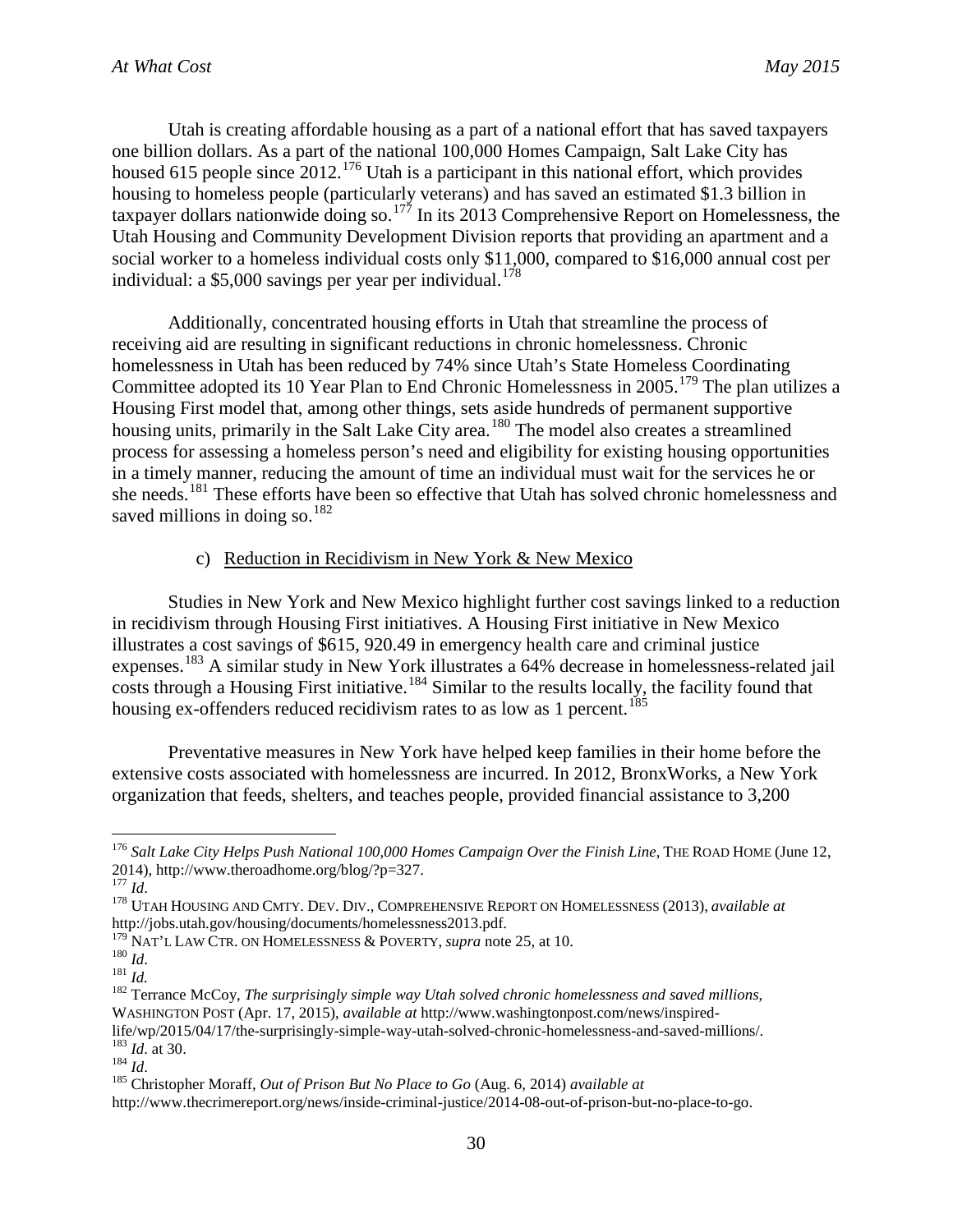families avoid eviction and retain their homes, <sup>[186](#page-35-0)</sup> a preventative measure that likely prevented future costs associated with homelessness.

Although permanent housing is the most intuitive and ideal alternative to criminalization, permanent housing is expensive and is not always readily available due to limited resources. Therefore, many jurisdictions use temporary housing as an alternative to house more with the limited resources available. The following section presents some of these temporary housing alternatives.

# 2. *Temporary Shelter*

Finances, logistics, and the necessary time for implementation may make it difficult to transition immediately from criminalizing homelessness to providing permanent housing.<sup>[187](#page-35-1)</sup> Providing homeless people with temporary housing is an interim measure many jurisdictions pursue when permanent housing is not available.<sup>[188](#page-35-2)</sup> Temporary housing comes in many forms, but a common type is emergency or transitional shelter.<sup>[189](#page-35-3)</sup> Although not as beneficial as permanent housing, emergency shelters are still able to offer a place to stay, rest, and recuperate. Additionally, compared to the costs of incarceration, on a per day basis, emergency shelters are still more cost-efficient: on average, cities spend approximately \$28 per day to provide a single homeless individual with temporary shelter — versus more than \$130 per day to jail that same individual.<sup>[190](#page-35-4)</sup> More cities and municipalities can recognize these savings.

a) Florida

In the city of Gainesville and in Alachua County, temporary shelter has been treated as a springboard to permanent housing. Such shelter is primarily provided by two organizations, St. Francis House and The Salvation Army.<sup>[191](#page-35-5)</sup> Between the two, there are 53 emergency shelter beds for individuals and 70 for families.<sup>[192](#page-35-6)</sup> While the cost to provide one year of temporary shelter and supportive services to a homeless person in emergency shelter is \$8,700,<sup>[193](#page-35-7)</sup> these temporary shelters are intended to be the first step to providing homeless people with transitional and then permanent housing.<sup>[194](#page-35-8)</sup> Such emergency shelters provide an interim solution to homelessness and a platform to permanent housing.

<span id="page-35-0"></span><sup>&</sup>lt;sup>186</sup> BRONX WORKS, 2012 ANNUAL REPORT (2012), *available at* http://www.bronxworks.org/sites/default/files/wysiwyg/docs/bronxworks annual report 2012.pdf.

<span id="page-35-2"></span><span id="page-35-1"></span><sup>&</sup>lt;sup>187</sup> See, e.g., BUILDING CHANGES, *supra* note 135.<br><sup>188</sup> CITY OF CHARLOTTE & MECKLENBURG CNTY., MORE THAN SHELTER! 16 (2006).

<span id="page-35-3"></span><sup>&</sup>lt;sup>189</sup> *See, e.g., Homeless Programs, HAWAII DEPARTMENT OF HUMAN SERVICES,* http://humanservices.hawaii.gov/bessd/hp/homeless-programs/.

<span id="page-35-4"></span><sup>&</sup>lt;sup>190</sup> NAT'L LAW CTR. ON HOMELESSNESS & POVERTY*, supra* note 25, at 30 (citing U.S. Interagency Council on Homelessness, Opening doors: Federal Strategic Plan to Prevent and End Homelessness 18 (2010), *available at* http://usich.gov/PDF/OpeningDoors\_2010\_FSPPreventEndHomeless.pdf).

<span id="page-35-5"></span><sup>&</sup>lt;sup>191</sup> JOHN DECARMINE & SALLY LAWRENCE, PROJECT GRACE: THE GAINESVILLE/ALACHUA COUNTY 10 YEAR PLAN TO END HOMELESSNESS 15 (2005).

<span id="page-35-6"></span><sup>&</sup>lt;sup>192</sup> *Id.* at 11.<br><sup>193</sup> *Id.* at 10.

<span id="page-35-8"></span><span id="page-35-7"></span><sup>&</sup>lt;sup>194</sup> *Id.* at 14 (2005).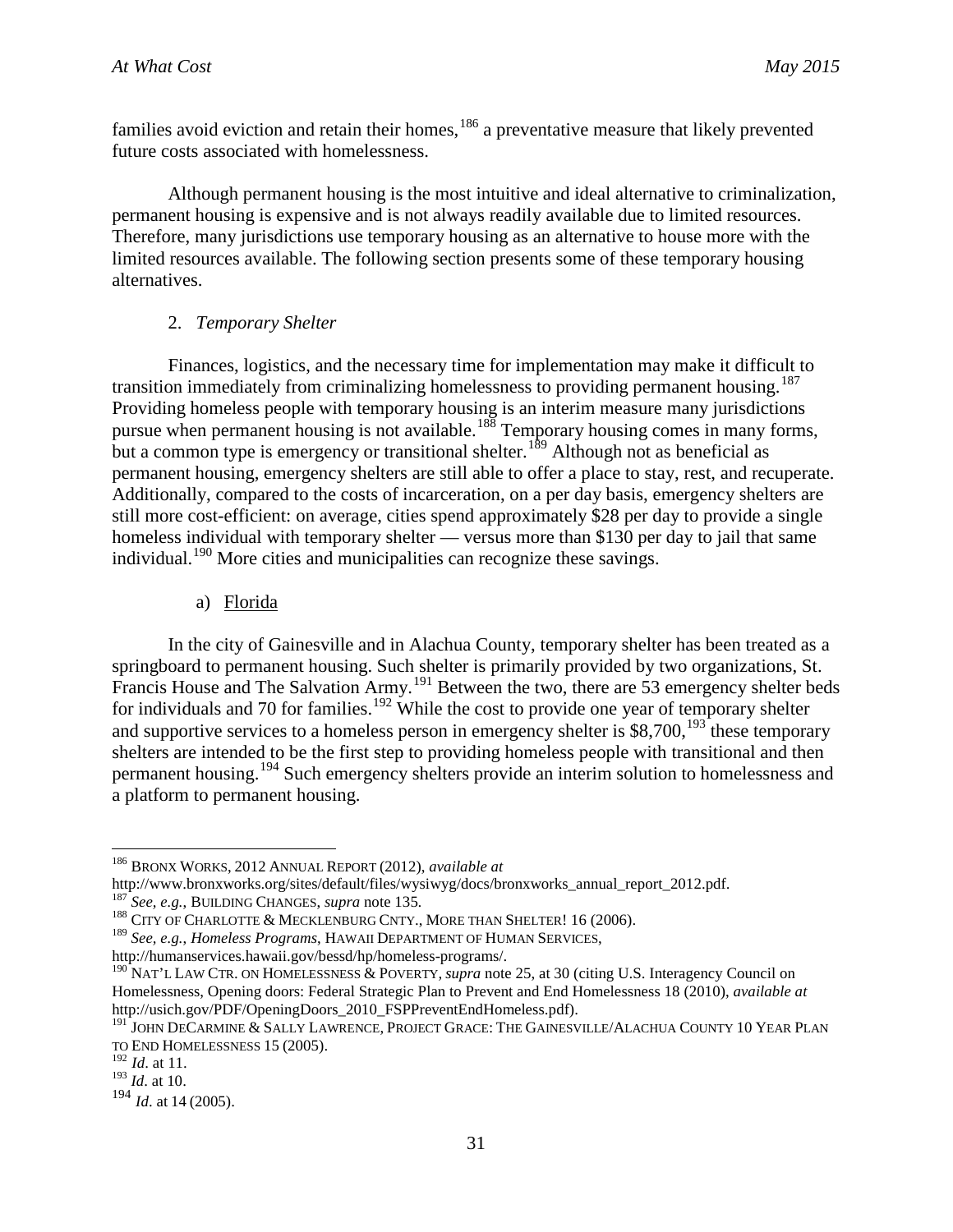#### b) Hawaii

Although Hawaii has been vocal about its efforts to criminalize homelessness.<sup>[195](#page-36-0)</sup> it has also invested in temporary shelter has helped guide homeless individuals and families towards self-sufficiency. The state homeless shelter program is supported by 22 agencies, 13 emergency shelters, and 32 transitional shelters.<sup>[196](#page-36-1)</sup> One of these emergency shelters is the Pai'olu Kaiaulu Shelter, in Waianae, Hawaii, which was opened by Governor Linda Lingle and is operated by the United States Veterans Initiative.<sup>[197](#page-36-2)</sup> The Pai'olu Kaiaulu Shelter is Hawaii's first around-the-clock emergency shelter and has a 300 person capacity at any one time.<sup>[198](#page-36-3)</sup> While the shelter cost \$6.5 million to build, it served 662 people in its inaugural year—and out of the 371 people that came and went, 72 percent moved into permanent and transitional housing, treatment facility, or other organized setting. [199](#page-36-4) The facility was built in less than five months and is a flexible structure made of a tensioned fabric membrane.<sup>[200](#page-36-5)</sup> With such flexibility, the structure is currently divided into a 19,000-square-foot family shelter and a 10,500-square-foot individual and couples shelter.<sup>201</sup> There, homeless individuals and families have a place to stay and participate in shelter programs that help with job training, parenting, drug treatment, exercise, health, finances, and domestic violence.<sup>[202](#page-36-7)</sup> While not a permanent solution, the Pai'olu Kaiaulu Shelter provides temporary shelter for some of Hawaii's homeless people, especially families, and a path towards self-sufficiency. [203](#page-36-8)

#### c) North Carolina

In the city of Charlotte and Mecklenburg County, North Carolina, the wide-range of temporary shelter options support the cost savings from choosing housing over criminalization. A variety of temporary shelter options exist in the county. "[T]he cost of housing a person in a shelter in Charlotte ranged from \$16.50 to  $$38^{204}$  $$38^{204}$  $$38^{204}$  per night."<sup>[205](#page-36-10)</sup>

The cost of providing temporary shelter in Charlotte pales in comparison to the cost of criminalization—which essentially provides temporary shelter through incarceration. In contrast

<span id="page-36-0"></span><sup>&</sup>lt;sup>195</sup> THE NATIONAL LAW CENTER ON HOMELESSNESS  $\&$  POVERTY  $\&$  THE NATIONAL COALITION FOR THE HOMELESS, HOMES NOT HANDCUFFS: THE CRIMINALIZATION OF HOMELESSNESS IN U.S. CITIES (JULY 2009), *available at* http://www.nationalhomeless.org/publications/crimreport/CrimzReport\_2009.pdf (ranking Honolulu, Hawai'i eighth nationwide, among 273 cities, for unfriendly policies against homeless people).

<span id="page-36-2"></span><span id="page-36-1"></span><sup>&</sup>lt;sup>196</sup> *Homeless Programs, supra* note 189.<br><sup>197</sup> *The Leeward Coast Homeless Shelter, SPRUNG, http://www.sprung.com/case-study/leeward-coast-homeless*shelter (last visited Nov. 3, 2014).

<span id="page-36-3"></span><sup>198</sup> Will Hoover, *Pai'olu Kaiaulu residents celebrate*, HONOLULU ADVERTISER (Mar. 9, 2008),

<span id="page-36-5"></span>

<span id="page-36-8"></span><span id="page-36-7"></span><span id="page-36-6"></span>

<span id="page-36-9"></span>

<span id="page-36-4"></span>http://the.honoluluadvertiser.com/article/2008/Mar/09/ln/hawaii803090348.html.<br>
<sup>199</sup> Id.<br>
<sup>200</sup> The Leeward Coast Homeless Shelter, supra note 197.<br>
<sup>201</sup> Hoover, supra note 198.<br>
<sup>202</sup> Id.<br>
<sup>203</sup> Id.<br>
<sup>203</sup> Id.<br>
<sup>203</sup> I including the Uptown Shelter, which costs \$16.50 per night; the Salvation Army, which costs \$20 per night; and Charlotte Emergency Housing, which costs \$38 per night for a family. CITY OF CHARLOTTE & MECKLENBURG COUNTY, *supra* note 188, at 15. <sup>205</sup> NAT'L LAW CTR. ON HOMELESSNESS & POVERTY, *supra* note 10, at 9.

<span id="page-36-10"></span>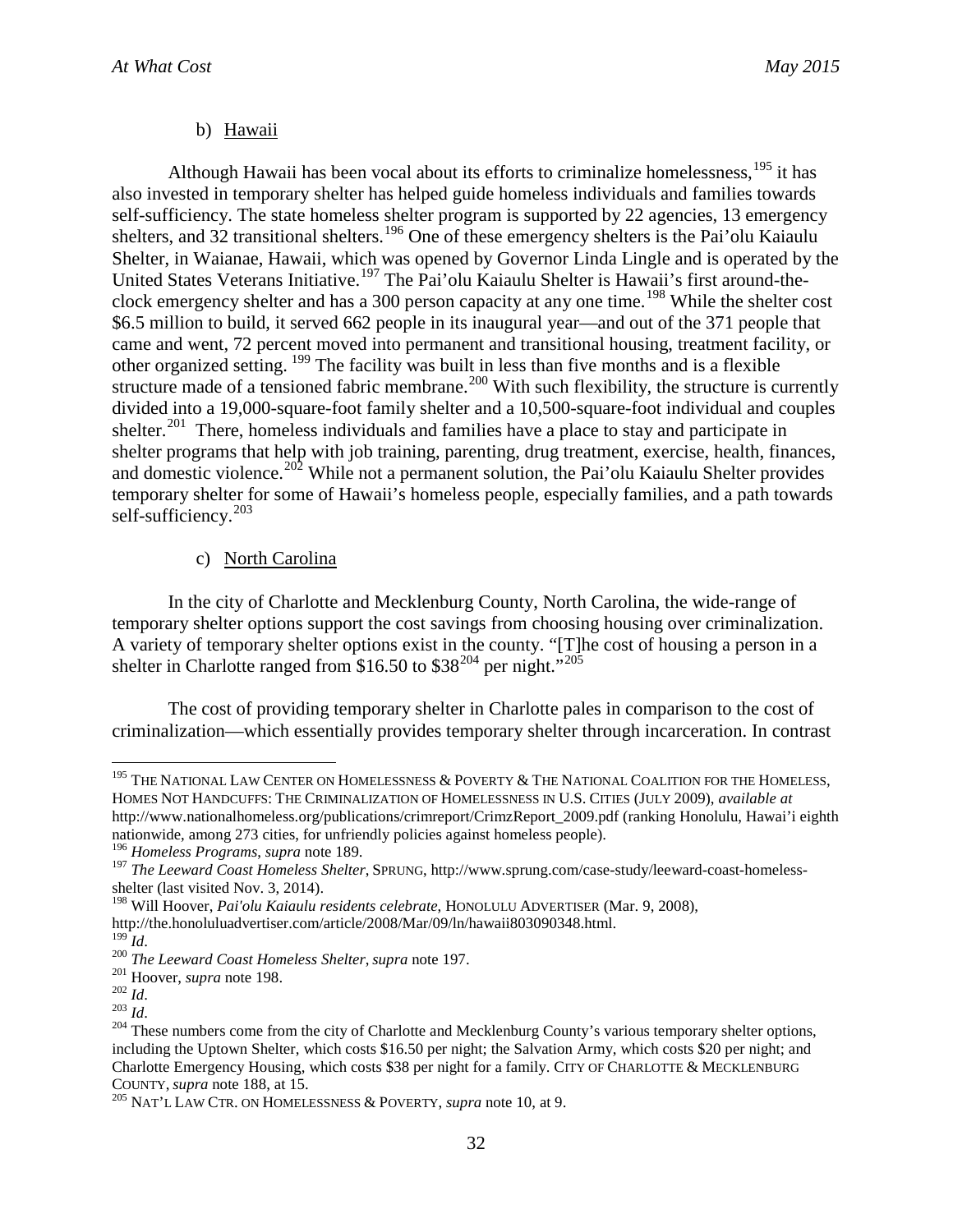to temporary shelter, the cost of "housing" a person in jail was approximately \$107 per night,<sup>[206](#page-37-0)</sup> nearly triple the cost of housing a family in Charlotte Emergency Housing. This cost differential between temporary shelter and incarceration illustrates opportunities for savings and further supports the city and county's goal to "get homeless families and individuals into appropriate and safe permanent housing as soon as possible."<sup>[207](#page-37-1)</sup>

#### d) Washington, D.C.

In Washington D.C., the provision of temporary shelter instead of criminalizing homelessness saved the city more than \$10,000 per person per year. For the city, housing a homeless individual in jail typically costs around \$12,269 per year.<sup>[208](#page-37-2)</sup> By contrast, the average cost to house a single person in a shelter was \$1,308 per year, an average difference of \$10,961 per person per year.<sup>[209](#page-37-3)</sup> However, these numbers actually underestimate the full cost of criminalization.<sup>[210](#page-37-4)</sup> Such evidence further supports the economic advantage of pursuing nonpunitive alternatives to criminalizing homelessness.

#### **CONCLUSION & RECOMMENDATIONS**

In order to properly address the underlying causes of homelessness, cities and municipalities across the country will have to incur and endure costs. However, these costs pale in comparison to the cost of criminalizing homelessness, an approach that does nothing to address the underlying problem of homelessness itself. Through the enactment and enforcement of ordinances that discriminatorily target, are selectively enforced against, or disparately impact homeless people, many cities and municipalities are already incurring millions of dollars in costs each year.

In the past five years, Seattle and Spokane have spent a minimum estimated total of \$3,703,134.54 enforcing a just a fraction of criminalization ordinances. This conservative figure is a combination of the costs of enforcement, adjudication, and incarceration — and only tracks approximately 16% of Seattle's criminalization laws and 75% of Spokane's. The total cost for criminalizing homelessness in both of these cities is much higher.

The redirection of such costs to non-punitive alternatives appears to be more effective, both in terms of cost and in terms of addressing the underlying problems of homelessness. If Seattle and Spokane redirected the over \$3.7 million spent on just a fraction of their

<span id="page-37-2"></span><span id="page-37-1"></span>

<span id="page-37-0"></span><sup>&</sup>lt;sup>206</sup>*Id.*<br><sup>207</sup> City of Charlotte & Mecklenburg County, *supra* note 188, at 6.<br><sup>208</sup> Sam Hall, Martha Burt, Caterina Roman, & Jocelyn Fontaine, Reducing the Revolving Door of INCARCERATION AND HOMELESSNESS IN THE DISTRICT OF COLUMBIA: COST OF SERVICES 2 (The Urban Institute, 2009).

<span id="page-37-3"></span><sup>209</sup> *Id.* (calculating the pro rata cost of 30,340 people that stayed only in jail, averaging 108 days per 42 months, and 26,709 people that only stayed in shelters, averaging 86 days per 24 months).

<span id="page-37-4"></span><sup>&</sup>lt;sup>210</sup> These numbers were based on actual usage rates of each service. This did not include overlap for people who stayed in shelters and in jail.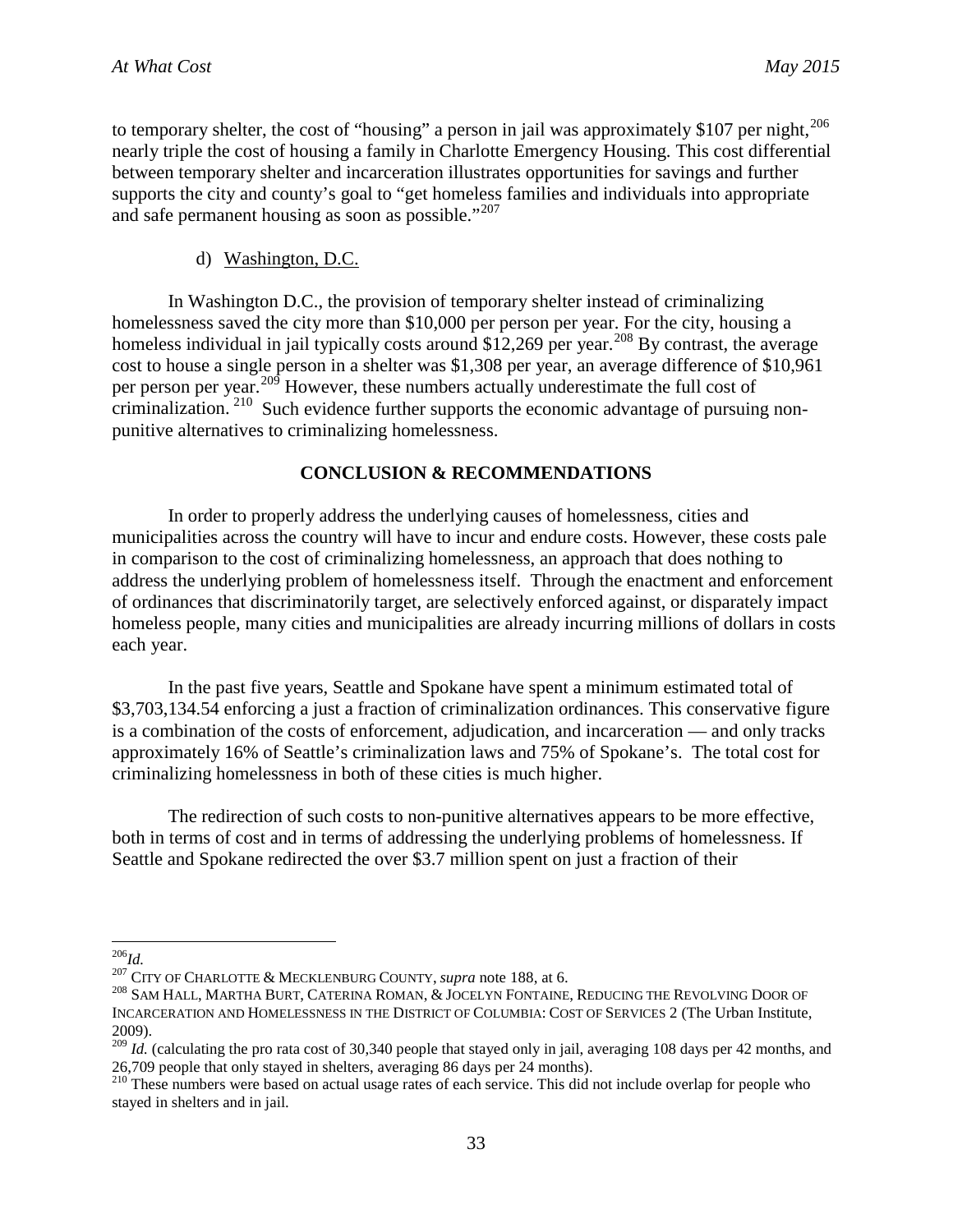criminalization efforts to invest in an affordable housing program, like the 1811 Eastlake study, taxpayers could save more than eleven million dollars over five years. [211](#page-38-0)

As illustrated in this report, studies overwhelmingly suggest that housing people is more cost effective than criminalizing them for conducting necessary, life-sustaining activities in public. Existing studies also show that the pursuit of criminalization laws does nothing to improve public safety or the economic bottom line of local businesses.<sup>[212](#page-38-1)</sup> Policymakers should consider the significant costs that are directly attributable to criminalization ordinances and also the potential savings from investing in non-punitive alternatives, such as affordable housing. In light of these cost savings, policymakers should repeal criminalization ordinances and redirect funds toward affordable housing. Until these laws are repealed, interested parties mindful of the costs associated with these ordinances and adopt internal policies to mitigate these costs. Whether it be the citation, arrest, adjudication, or incarceration, under these ordinances, interested parties discretion have the opportunity to adopt internal policies to mitigate the loss of taxpayer dollars to these ordinances. Ultimately, even if cities are not persuaded that every human being deserves the safety and dignity of housing, policymakers cannot afford to ignore the economic cost of criminalizing men, women, and children who suffer from homelessness.

<span id="page-38-0"></span><sup>&</sup>lt;sup>211</sup> The 1811 Eastlake study estimates \$1,120 per month person. Assuming this monthly cost, the \$3,703,134.54 spent on criminalization ordinances could house approximately 275 people over the 5 year period—55 people per year. Additionally, the 1811 Eastlake study estimates a savings of more than \$4 million for the 95 people housed. This breaks down to \$42,105.26 annually per person. Applying the \$42,105.26 annual savings to 275 people that could be housed with the funds spent on criminalization ordinances would amount to \$11,578,946.50 over the five year period—\$2,315,789.30 per year. <sup>212</sup> *See* BERKELEY LAW POLICY ADVOCACY CLINIC, *supra* note 12.

<span id="page-38-1"></span>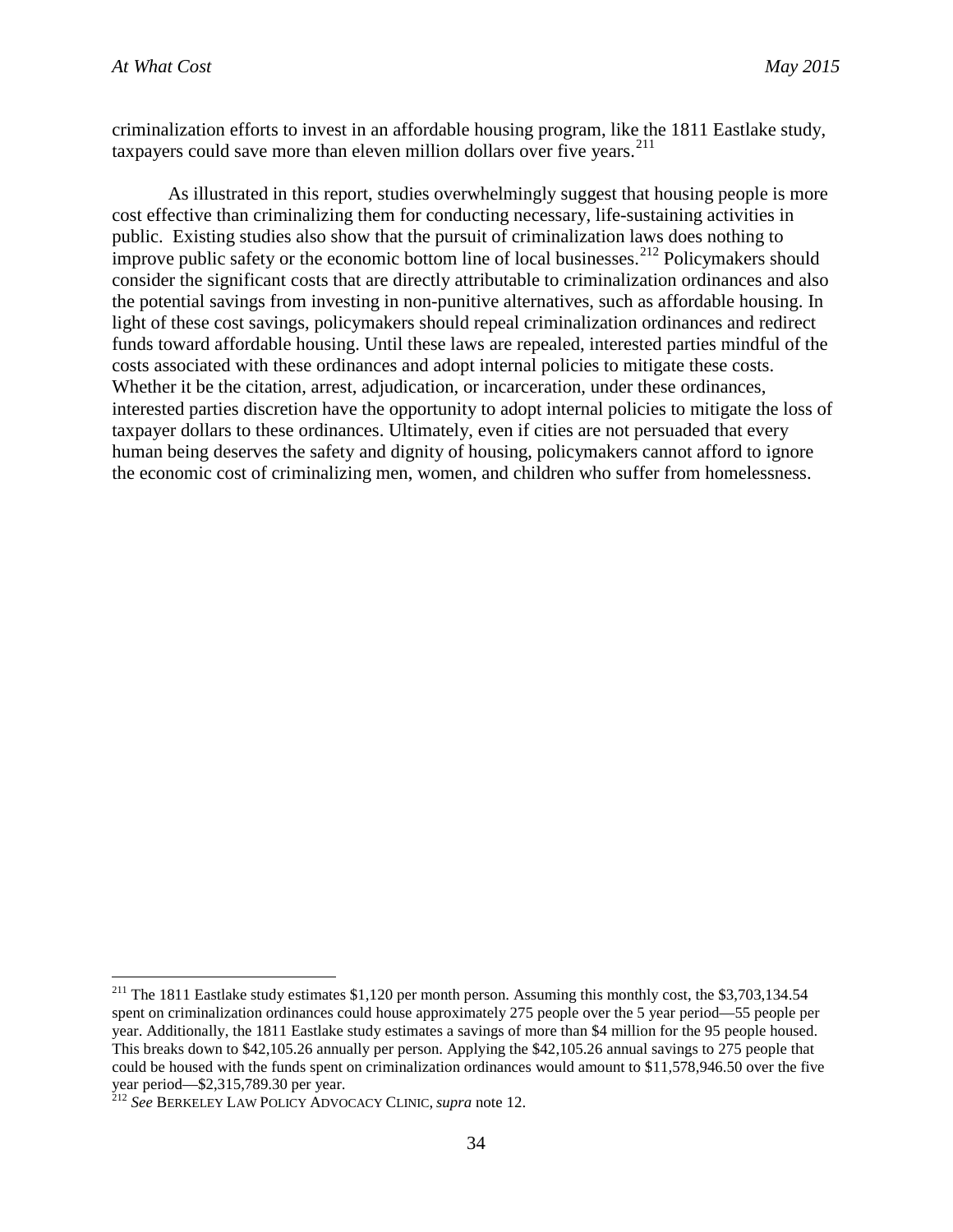# **BIBLIOGRAPHY**

STEVE AOS, ET AL., THE COMPARATIVE COSTS AND BENEFITS OF PROGRAMS TO REDUCE CRIME (May 2001), a*vailable at* http://www.wsipp.wa.gov/ReportFile/756.

KATHERINE BECKETT & STEVE HERBERT, BANISHED: THE NEW SOCIAL CONTROL IN URBAN AMERICA (2009).

BERKELEY LAW POLICY ADVOCACY CLINIC, DOES SIT-LIE WORK: WILL BERKELEY'S "MEASURE S" INCREASE ECONOMIC ACTIVITY AND IMPROVE SERVICES TO HOMELESS PEOPLE, *available at* http://www.law.berkeley.edu/files/1023sit-lie2.pdf.

Ilona Berzups, *Tent City, a primer*, ILONA BERZUPS PHOTOGRAPHY (2011), http://www.ilophotography.com/essay-tent-city-a-primer.

GARY BLASI & FORREST STUART, HAS THE SAFER CITIES INITIATIVE IN SKID ROW REDUCED SERIOUS CRIME? (2013), *available at* http://wraphome.org/downloads/safer\_cities.pdf.

Kristen Brown, *Outlawing Homelessness*, NATIONAL HOUSING INSTITUTE (July/Aug. 1999), http://www.nhi.org/online/issues/106/brown.html.

BRONX WORKS, 2012 ANNUAL REPORT (2012), *available at*  http://www.bronxworks.org/sites/default/files/wysiwyg/docs/bronxworks\_annual\_report\_2012.p df.

BUILDING CHANGES, THE SOUTH KING COUNTY HOUSING FIRST PILOT (2010).

Aaron Burkhalter, *Back together*, REAL CHANGE (Aug. 27, 2014), http://realchangenews.org/index.php/site/archives/9308.

Cathy Bussewitz, *New laws move the homeless out of Waikiki*, SEATTLE TIMES (Sep. 11, 2014, 11:45 AM), http://seattletimes.com/html/travel/2024514095\_honoluluhomelesshawaiixml.html.

CITY OF CHARLOTTE & MECKLENBURG CNTY., MORE THAN SHELTER! (2006).

CITIZEN REVIEW PANEL RECOMMENDATIONS ON ENCAMPMENTS AND SEATTLE'S UNSHELTERED HOMELESS POPULATION (OCTOBER 18, 2010), *available at*  http://www.seattle.gov/council/licata/homelessness/attachments/group1\_recommendations.pdf.

Bryce Covert, *California City Bans Homeless From Sleeping Outside: If They Leave, 'Then That's Their Choice'*, THINK PROGRESS (Nov. 10, 2014), *available at*  http://thinkprogress.org/economy/2014/11/10/3590672/manteca-homeless/.

The Council of State Governments, *NRRC Facts & Trends,* JUSTICE CTR.*,*  http://csgjusticecenter.org/nrrc/facts-and-trends/ (last visited October 11, 2014).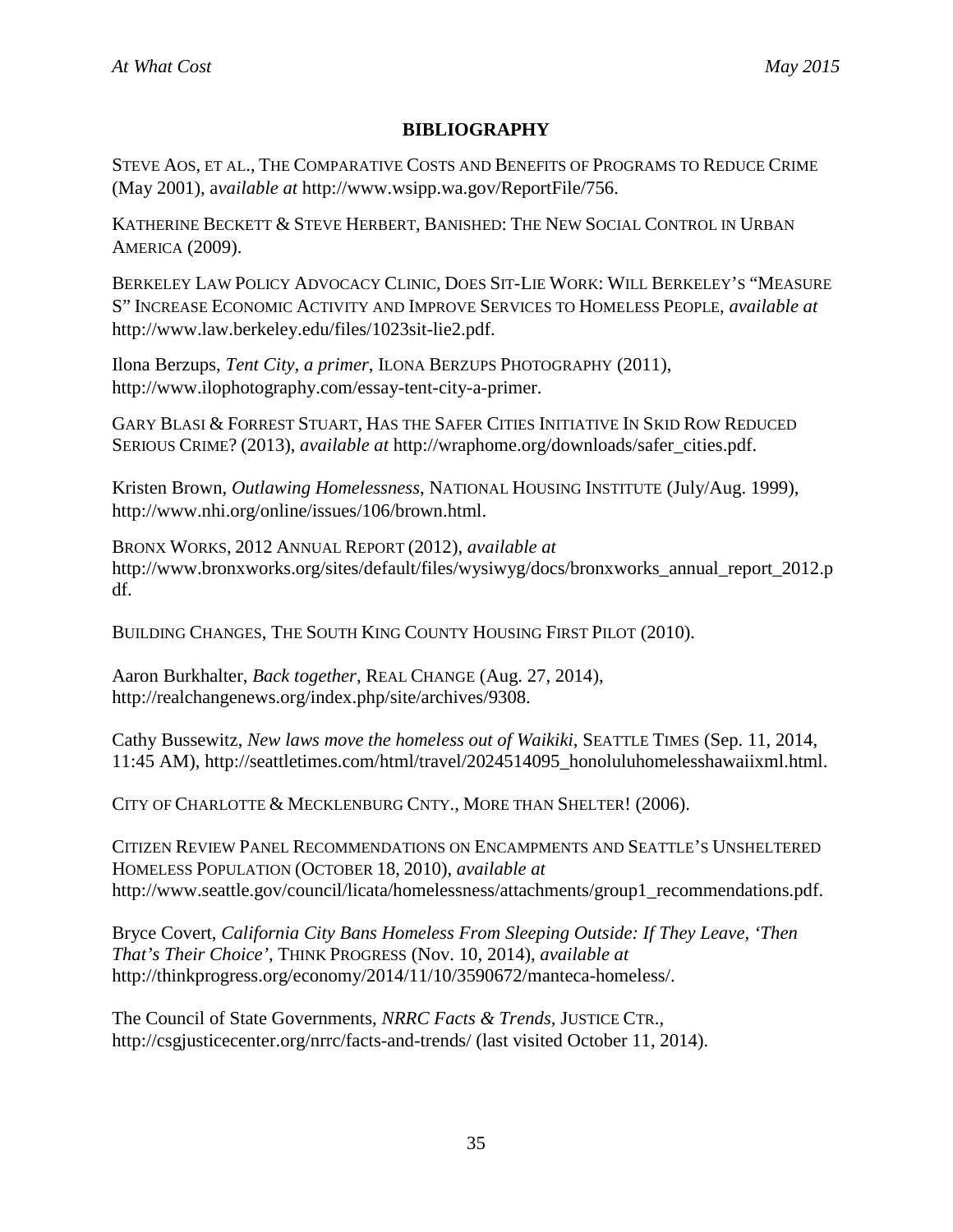U.S. CENSUS BUREAU, STATE AND COUNTY QUICK FACTS: SPOKANE, WASHINGTON (2014), a*vailable at* http://quickfacts.census.gov/qfd/states/53/5367000.html.

JOHN DECARMINE & SALLY LAWRENCE, PROJECT GRACE: THE GAINESVILLE/ALACHUA COUNTY 10 YEAR PLAN TO END HOMELESSNESS 15 (2005).

*Downtown Emergency Service Center 1811 "Housing First" Project*, OFFICE OF HOUSING, http://www.seattle.gov/housing/homeless/1811.htm (last visited Nov. 14, 2014).

Bob Egelko, *U.N. panel denounces laws targeting homeless*, SF GATE (May 2, 2014, 9:18 PM), http://www.sfgate.com/opinion/article/U-N-panel-denounces-laws-targeting-homeless-5449307.php.

*Families of Nickelsville Jackson Street*, LOW INCOME HOUSING INSTITUTE (2013), https://www.youtube.com/watch?v=GLaswXLSaas.

Heidi Groover, *After Spd Sit-Lie Comments, Stuckart Proposes 'Bias-Free Policing' Ordinance*, INLANDER (Sep. 22, 2014, 5:18 PM),

http://www.inlander.com/Bloglander/archives/2014/09/22/after-spd-sit-lie-comments-stuckartproposes-bias-free-policing-ordinance.

SAM HALL, MARTHA BURT, CATERINA ROMAN, & JOCELYN FONTAINE, REDUCING THE REVOLVING DOOR OF INCARCERATION AND HOMELESSNESS IN THE DISTRICT OF COLUMBIA: COST OF SERVICES 2 (The Urban Institute, 2009).

Vanessa Ho, *Sign of grim times: Kids in Nickelsville*, SEATTLE POST INTELLIGENCER (Nov. 6, 2011), http://www.seattlepi.com/local/article/Sign-of-grim-times-Kids-in-Nickelsville-2255880.php.

*Homeless advocates speak up against City's draft Encampment Ordinance*, BALLARD NEWS-TRIBUNE (Aug. 27, 2011), http://www.ballardnewstribune.com/2011/09/27/news/homelessadvocates-speak-against-citys-draft-enca.

*Homeless Programs*, HAWAII DEP'T OF HUMAN SERVICES, http://humanservices.hawaii.gov/bessd/hp/homeless-programs/.

*Homelessness Assistance*, U.S. DEP'T OF HOUSING AND URBAN DEVELOPMENT, http://portal.hud.gov/hudportal/HUD?src=/program\_offices/comm\_planning/homeless.

Kristofor Husted, *A Permanent Home That Allows Drinking Helps Homeless Drink Less*, NPR (Jan. 23, 2012), http://www.npr.org/blogs/health/2012/01/19/145477493/a-permanent-home-thatallows-drinking-helps-homeless-drink-less.

John Iwasaki, *Homeless start settling in fuchsia 'Nickelsville'*, SEATTLE POST INTELLIGENCER (Sept. 22, 2008), http://www.seattlepi.com/local/article/Homeless-start-settling-in-fuchsia-Nickelsville-1285979.php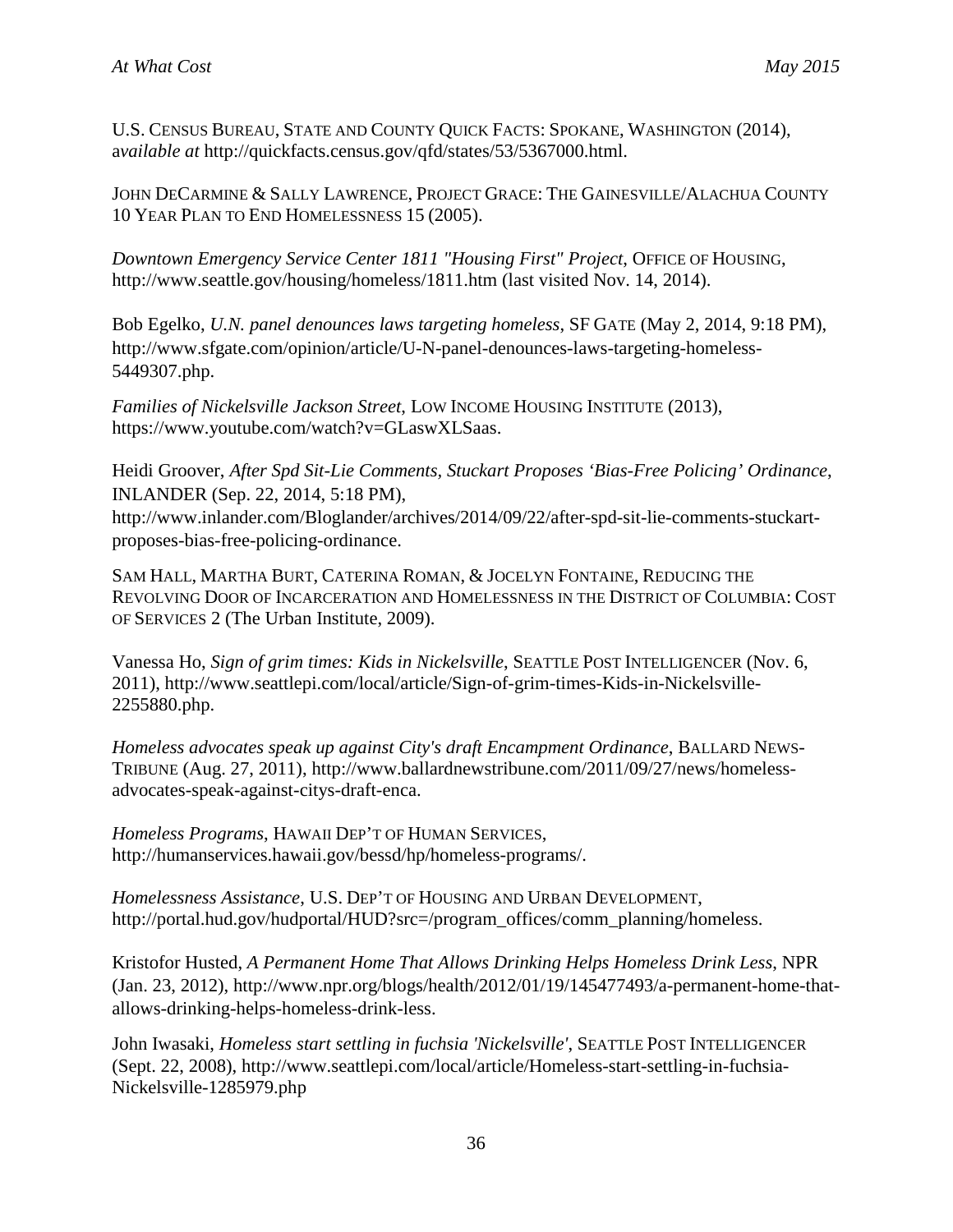Lauren Kirchner, *Breaking Down the Broken Windows Theory*, PACIFIC STANDARD (Jan. 7, 2014, 4:00 AM), http://www.psmag.com/navigation/politics-and-law/breaking-broken-windowstheory-72310/.

Mary E. Larimer, et al., *Health Care and Public Service Use and Costs Before and After Provision of Housing for Chronically Homeless Persons With Severe Alcohol Problems*, 301 JAMA 13 (2009), *available at* http://jama.jamanetwork.com/article.aspx?articleid=183666.

*The Leeward Coast Homeless Shelter*, SPRUNG, http://www.sprung.com/case-study/leewardcoast-homeless-shelter (last visited Nov. 3, 2014).

Kaya Lurie & Breanne Schuster, Seattle University Homeless Rights Advocacy Project, DISCRIMINATION AT THE MARGINS: THE INTERSECTIONALITY OF HOMELESSNESS AND OTHER MARGINALIZED GROUPS (Sara Rankin ed., 2015).

Christopher Moraff, *Out of Prison But No Place to Go*, THE CRIME REPORT (Aug. 6, 2014), http://www.thecrimereport.org/news/inside-criminal-justice/2014-08-out-of-prison-but-no-placeto-go.

NAT'L ALLIANCE TO END HOMELESSNESS, SUPPORTIVE HOUSING IS COST EFFECTIVE (2007), *available at* http://www.endhomelessness.org/library/entry/supportive-housing-is-cost-effective.

NAT'L LAW CTR. ON HOMELESSNESS & POVERTY, CRIMINALIZING CRISIS: THE CRIMINALIZATION OF HOMELESSNESS IN U.S. CITIES (2011)

NAT'L LAW CTR. ON HOMELESSNESS & POVERTY, NO SAFE PLACE: THE CRIMINALIZATION OF HOMELESSNESS IN U.S. CITIES (2014), *available at* http://nlchp.org/documents/No\_Safe\_Place.

NAT'L LAW CTR. ON HOMELESSNESS & POVERTY & THE NAT'L COALITION FOR THE HOMELESS, HOMES NOT HANDCUFFS: THE CRIMINALIZATION OF HOMELESSNESS IN U.S. CITIES, JULY 2009 *available at* http://www.nationalhomeless.org/publications/crimreport/CrimzReport\_2009.pdf.

Justin Olson & Scott MacDonald, Seattle University Homeless Rights Advocacy Project, WASHINGTON'S WAR ON THE VISIBLY POOR: A SURVEY OF CRIMINALIZING ORDINANCES & THEIR ENFORCEMENT (Sara Rankin ed., 2015).

PEW CTR. ON THE STATES, STATE OF RECIDIVISM: THE REVOLVING DOOR OF AMERICA'S PRISONS (2011), *available at* http://www.pewtrusts.org/en/research-and-analysis/reports/2011/04/12/stateof-recidivism-the-revolving-door-of-americas-prisons.

THE PEW CHARITABLE TRUSTS & MACARTHUR FOUND., STATE PRISON HEALTH CARE SPENDING (July 2014), *available at*,

http://www.pewtrusts.org/~/media/Assets/2014/07/StatePrisonHealthCareSpendingReport.pdf.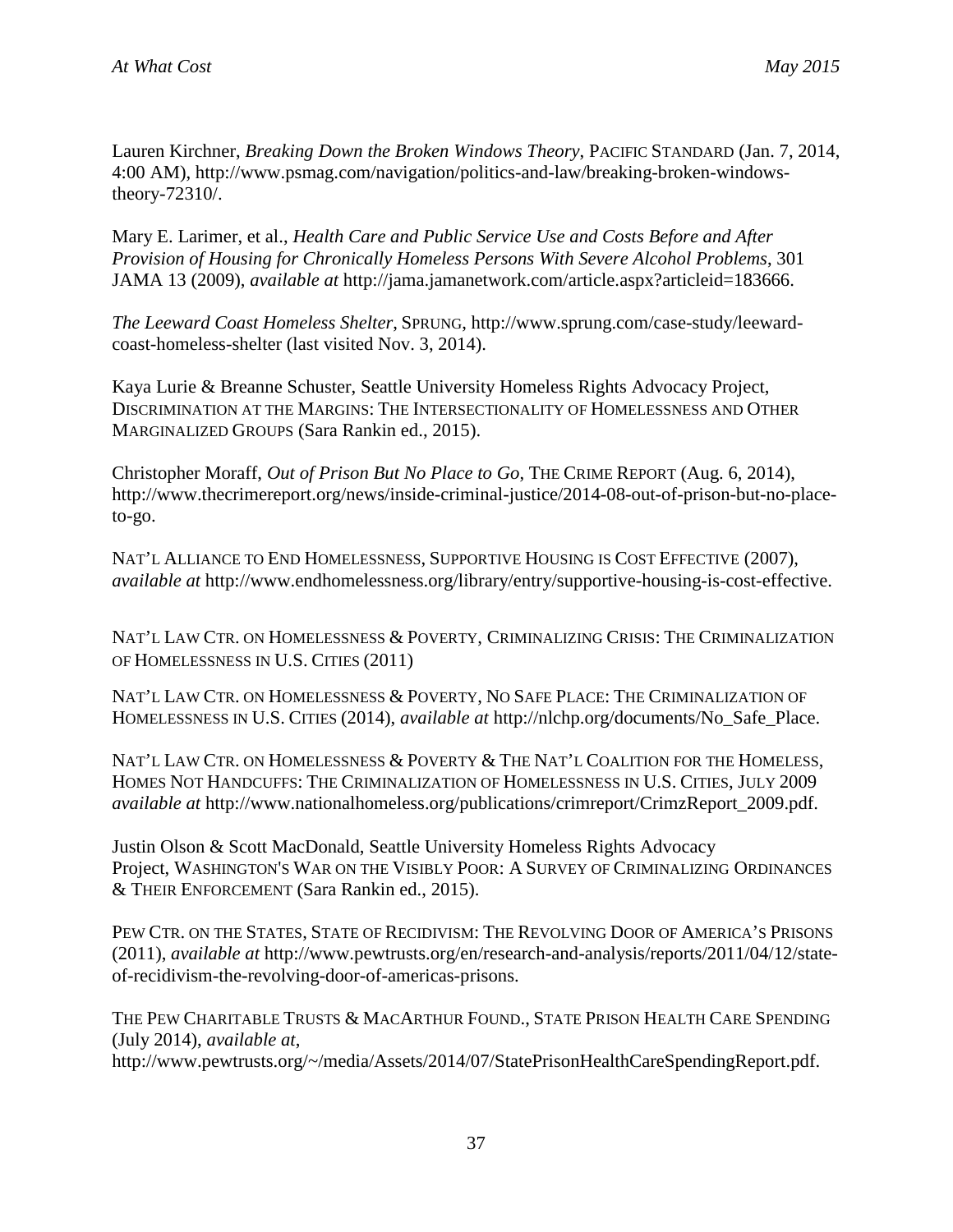Tony Pugh, *Obama vows to end homelessness in 10 years*, MCCLATCHY NEWSPAPERS (June 22, 2010), http://www.mcclatchydc.com/2010/06/22/96322/obama-administration-vows-to-end.html.

THE ROAD HOME, SALT LAKE CITY HELPS PUSH NATIONAL 100,000 HOMES CAMPAIGN OVER THE FINISH LINE (June 12, 2014), http://www.theroadhome.org/blog/?p=327.

Joel J. Roberts, *Fixing Broken Windows Doesn't fix Broken People*, POVERTY INSIGHTS (Mar. 12, 2012), http://www.povertyinsights.org/2012/03/12/fixing-broken-windows-doesnt-fix-brokenpeople/.

SEATTLE HUMAN RIGHTS COMMISSION, REPORT TO THE SEATTLE CITY COUNCIL ON COUNCIL BILL 116807: AGGRESSIVE SOLICITATION 4–5 (Apr. 6, 2010), *available at* http://www.seattle.gov/council/licata/attachments/20100406aggressive\_solicitation\_report.pdf.

SEATTLE/KING CNTY. COAL. ON HOMELESSNESS, 2014 ONE NIGHT STREET COUNT (2014), *available at* http://homelessinfo.org/.

JEFFRY SELBIN & POLICY ADVOCACY CLINIC, COST ANALYSIS OF THE CRIMINALIZATION OF HOMELESSNESS (Dec. 3, 2013).

RANDALL G. SHELDEN, ASSESSING "BROKEN WINDOWS": A BRIEF CRITIQUE 5 (Center on Juvenile and Criminal Justice, 2004), *available at* http://www.cjcj.org/uploads/cjcj/documents/broken.pdf.

GREGORY A. SHINN, ET AL., THE LONG TERM COST OF HOMELESSNESS IN CENTRAL FLORIDA (2014) *available at* http://rethinkhomelessness.org/wp-content/uploads/2014/11/Eco-Impact-Report-LOW-RES.pdf.

STATE OF WASHINGTON HOUSING NEEDS ASSESSMENT, MULLIN LONERGAN ASSOCIATES (JANUARY 2015).

*Summary of the 2013 Unsheltered Homeless Count in Selected Areas of King County*, SEATTLE/KING COUNTY COAL. ON HOMELESSNESS (2013), http://www.homelessinfo.org/resources/publications.php.

U.S. CENSUS BUREAU, STATE AND COUNTY QUICK FACTS: SEATTLE, WASHINGTON (2014), a*vailable at* http://quickfacts.census.gov/qfd/states/53/5367000.html

UTAH HOUSING AND CMTY. DEV. DIV., COMPREHENSIVE REPORT ON HOMELESSNESS (2013), *available at* http://jobs.utah.gov/housing/documents/homelessness2013.pdf.

James Q. Wilson & George L. Kelling, *Broken Windows*, THE ATLANTIC, Mar. 1, 1982, at 29– 38, *available at* http://www.theatlantic.com/magazine/archive/1982/03/brokenwindows/304465/.